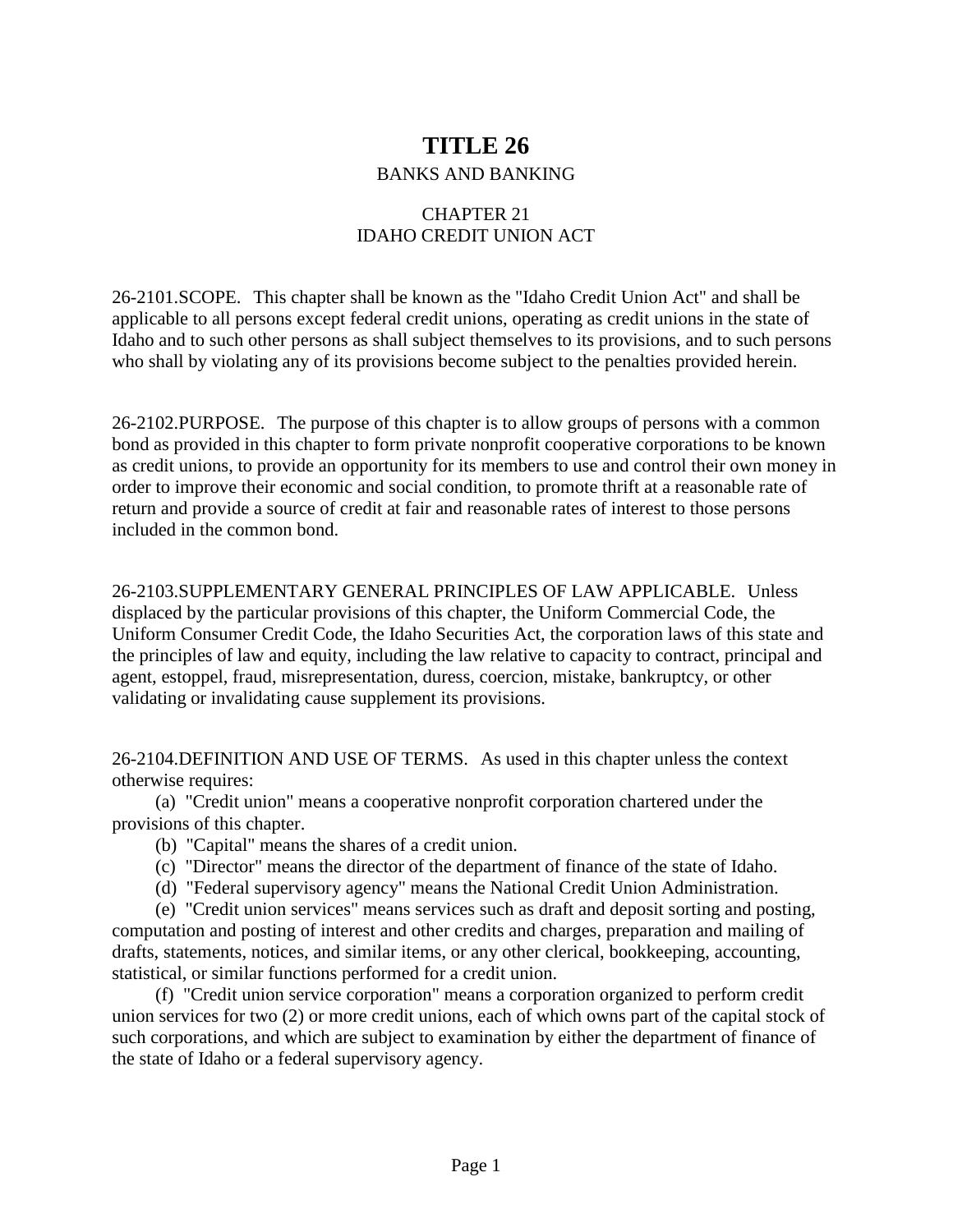(g) "Interstate credit union" means a credit union chartered under the provisions of this chapter or under the authority of the laws of another state and operating both in Idaho and in one (1) or more other states.

(h) "Invest" means any advance of funds to a credit union service corporation, whether by the purchase of stock, the making of a loan, or otherwise, except a payment for rent earned, goods sold and delivered, or services rendered prior to the making of such payment.

(i) "Surplus funds" means those funds which are not needed to meet a credit union's members' loan needs and credit union expenses.

(j) "Nonmembers' certificates of indebtedness" means all funds received from individuals who are not members of the credit union must be called certificates of indebtedness and are to be shown on the books and records of the credit union as a separate and distinct category. The guaranteed rates of interest upon such certificates of indebtedness will be established by the board of directors.

26-2105.ORGANIZATION. Any seven (7) or more residents of the jurisdiction of the state of Idaho, of legal age, who have a common bond referred to in section [26-2110,](https://legislature.idaho.gov/statutesrules/idstat/Title26/T26CH21/SECT26-2110) Idaho Code, may organize a credit union and become charter members thereof by:

(a) Filing an application furnished by the director.

(b) Executing in triplicate, articles of incorporation by the terms of which they agree to be bound, which articles shall state:

(1) The name, which shall include the words "credit union" and which must clearly indicate the common bond from which members will be taken and which is not the same name as that of any other existing credit union. A credit union may, however, do business in a name which includes only the initials of its name as it appears in its articles of incorporation and the words "credit union," and the city wherein the proposed credit union is to have its principal place of business;

(2) The term of existence of the credit union, which shall be perpetual;

(3) The par value of shares of the credit union, which shall be at least five dollars (\$5.00); and

(4) The names and addresses of the subscribers to the articles of incorporation, and the number of shares subscribed by each.

(c) Adopting bylaws for the general government of the credit union, consistent with the provisions of this chapter and executing the same in triplicate.

(d) Forwarding the required application fee, articles of incorporation and the bylaws to the director. If they conform to the statute, he shall endorse the articles of incorporation and return two (2) copies of the endorsed articles of incorporation and two (2) copies of the bylaws to the applicants of the credit union, one (1) copy of which is to be for the credit union's permanent files and the other copy to be filed with the county recorder's office in the county in which the principal place of business is located and with the department of finance. The original copy of the articles of incorporation and bylaws shall be retained by the department of finance. If the director approves or endorses the articles of incorporation, he will issue three (3) charters in original. The director shall have the authority to investigate the application for charter to determine whether the proposed credit union does meet the objectives of this chapter. The determination for the approval of the application for charter shall be under such rules and regulations as shall be adopted by the director. These rules and regulations shall give account to the number of potential members, their stability of employment or membership in the group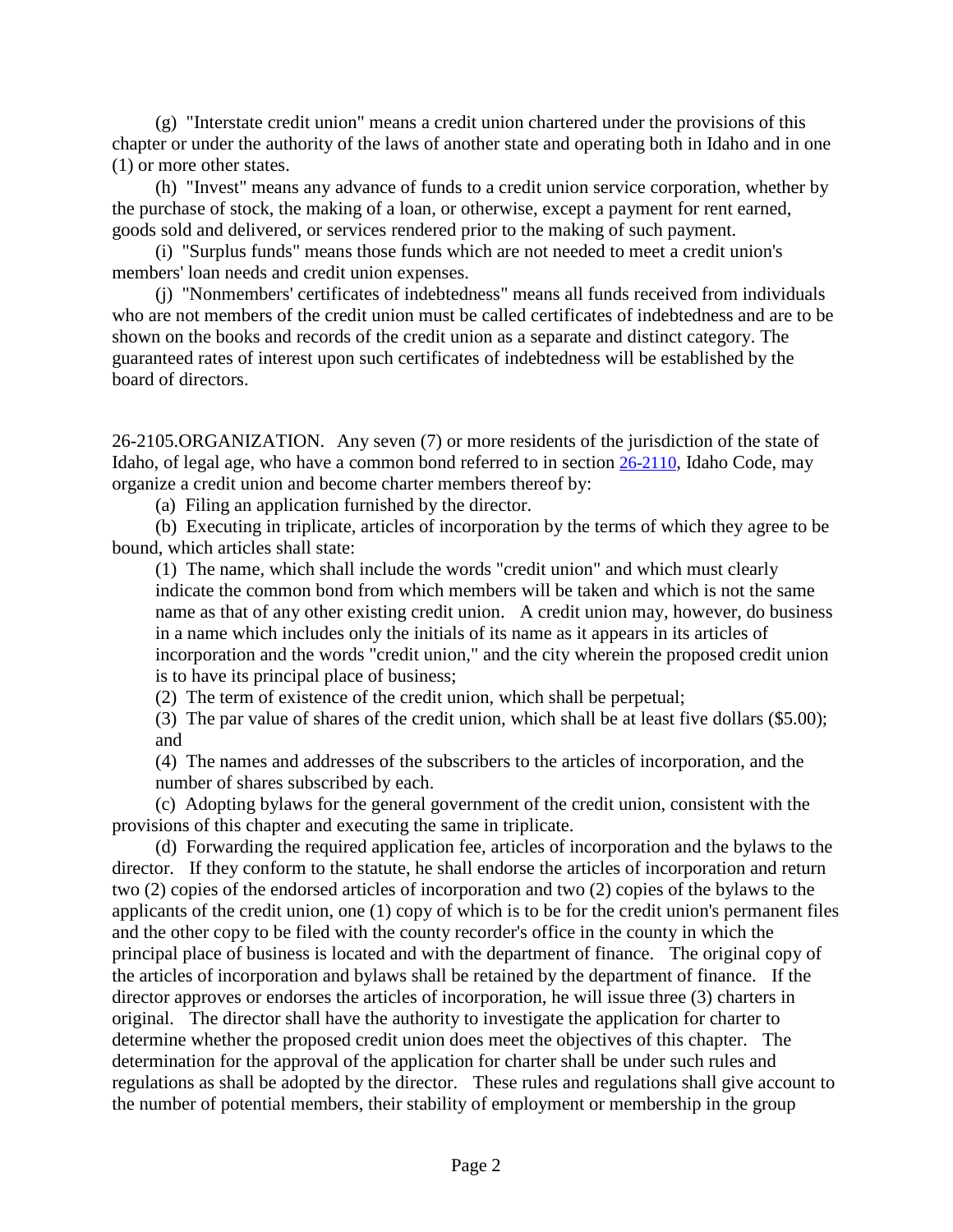comprising the common bond of membership and the economic characteristics of the proposed common bond. If, in the opinion of the director, the proposed credit union does not meet these objectives, the charter application shall be denied.

(e) The subscribers for a credit union charter shall not transact any business until formal approval of the charter has been received. In order to simplify the organization of credit unions, the director shall cause to be prepared a form of articles of incorporation and a form of bylaws, consistent with this chapter, which shall be used by credit union incorporators for their guidance.

(f) The articles of incorporation filed in the department of finance shall be available for inspection and a copy may be provided upon payment of an appropriate fee.

#### 26-2106.AMENDMENT TO ARTICLES OF INCORPORATION AND BYLAWS --

APPROVAL OF DIRECTOR -- PROCEDURE. (1) A credit union's articles of incorporation and bylaws may be amended as provided in the articles of incorporation and bylaws with approval of the director. Amendments to the articles of incorporation or bylaws must be submitted to the director for approval before they are submitted to a vote by the members of the board. Amendments are deemed to be approved by the director if the director does not deny them within thirty (30) days following receipt of the proposed amendments. Amendments to a credit union's articles of incorporation and bylaws must conform with section 26-2105, Idaho Code.

(2) Upon approval by the director and the members of the board, as required, the credit union shall promptly deliver amendments to the articles of incorporation, including any necessary filing fees, to the secretary of state for filing. Amendments to the articles of incorporation or bylaws are effective upon written certification of board approval to the director.

26-2107.RESTRICTIONS. Any person, corporation, copartnership or association, except a credit union organized under the provisions of this chapter, an interstate credit union with a permit issued under section [26-2152,](https://legislature.idaho.gov/statutesrules/idstat/Title26/T26CH21/SECT26-2152) Idaho Code, the federal credit union act, 48 Statute 1216 (1934), 73 Statute (1959), 12 U.S.C. 192, or the Idaho credit union league, a recognized chapter of the Idaho credit union league, using a name or title containing the words "credit union" or any derivation thereof or representing themselves in their advertising or otherwise conducting business as a credit union shall be fined not more than one thousand dollars (\$1,000) or imprisoned not more than one (1) year, or both, and may be permanently enjoined from using such words in its name.

26-2108.CORPORATE POWERS. A credit union shall have power to:

- (a) Make contracts.
- (b) Sue and be sued in the name of the credit union.
- (c) Adopt and use a common seal and alter same at pleasure.

(d) Own, hold or use any real property or any interest therein as provided in section [26-](https://legislature.idaho.gov/statutesrules/idstat/Title26/T26CH21/SECT26-2109) [2109,](https://legislature.idaho.gov/statutesrules/idstat/Title26/T26CH21/SECT26-2109) Idaho Code.

(e) May require the payment of an entrance or membership fee, not to exceed one dollar (\$1.00), of any applicant admitted to membership.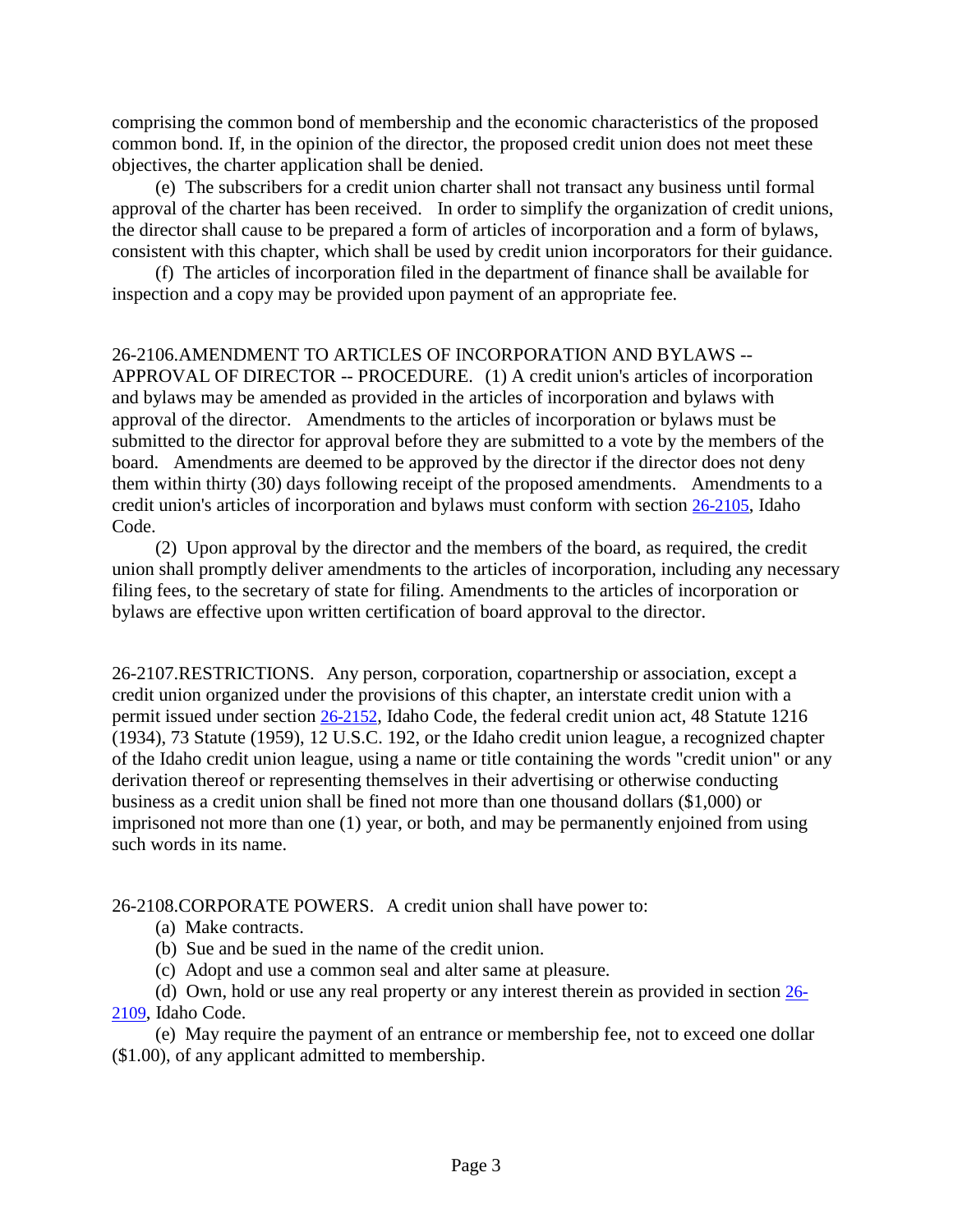(f) Receive from its members' payments on shares and deposits, including the right to conduct Christmas share clubs, vacation clubs, and other such thrift organizations within the membership.

(g) Lend its funds to its members as hereinafter provided.

(h) Purchase insurance on the lives of its members in an amount equal to their respective share and loan balances.

(i) Borrow from any financial institution or individuals in an aggregate amount not to exceed fifty per cent (50%) of its members' shares and deposits.

(j) May invest any surplus funds in such investments as provided for in this chapter.

(k) Make deposits in federally insured banks and savings and loan companies in Idaho, in state or federally chartered credit unions in Idaho and in the Idaho Corporate Credit Union.

(l) Hold membership in other state or federally chartered credit unions in Idaho, in the Idaho Credit Union League, in the Idaho Corporate Credit Union and in other organizations composed of credit unions approved by the director.

(m) Declare dividends on members' shares and fix the rates on interest paid on members' certificates of deposit, nonmembers' certificates of indebtedness, and other thrift accounts as provided for in this chapter.

(n) Fine members for failure to meet punctually obligations to such credit union.

(o) In the event of default, impress a lien upon the shares and deposits and accumulation of dividends and interest of any member to the extent of any loans made to him directly or indirectly, or on which he is surety and for any dues or charges or fines payable by him; the credit union shall also have the right of setoff with respect to every such account.

(p) Relocate its head office or branches and the location of its books and records upon written notice to the director.

(q) Collect, receive and disburse monies in connection with sales of travelers' checks, money orders and for such other purposes as may provide convenience or benefit for its members.

(r) Exercise such incidental powers as are necessary to carry on the business for which it is incorporated not inconsistent with the provisions of this chapter.

(s) Form and operate a credit union service corporation as provided in section [26-2147,](https://legislature.idaho.gov/statutesrules/idstat/Title26/T26CH21/SECT26-2147) Idaho Code.

(t) Provide for its members, share and deposit accounts from which the member may withdraw funds by the use of a negotiable instrument.

(u) Participate in systems which allow the transfer of credit union funds or the shares or deposits of members by electronic means and hold membership in automated clearing house associations or corporations.

(v) Sell all or part of its assets to another credit union, to purchase all or part of the assets of another credit union and to assume the liabilities of the selling credit union and those of its members subject to the approval of the director.

26-2109.POWER TO ACQUIRE AND HOLD REAL PROPERTY. (1) A credit union may invest in fixed assets necessary or related to its operations, subject to the following limitations:

(a) The credit union's net worth equals at least seven percent (7%) of total assets;

(b) The board approves any investment in real property; and

(c) The aggregate book value of all such investments does not exceed seven and one-half percent (7.5%) of the total of its assets.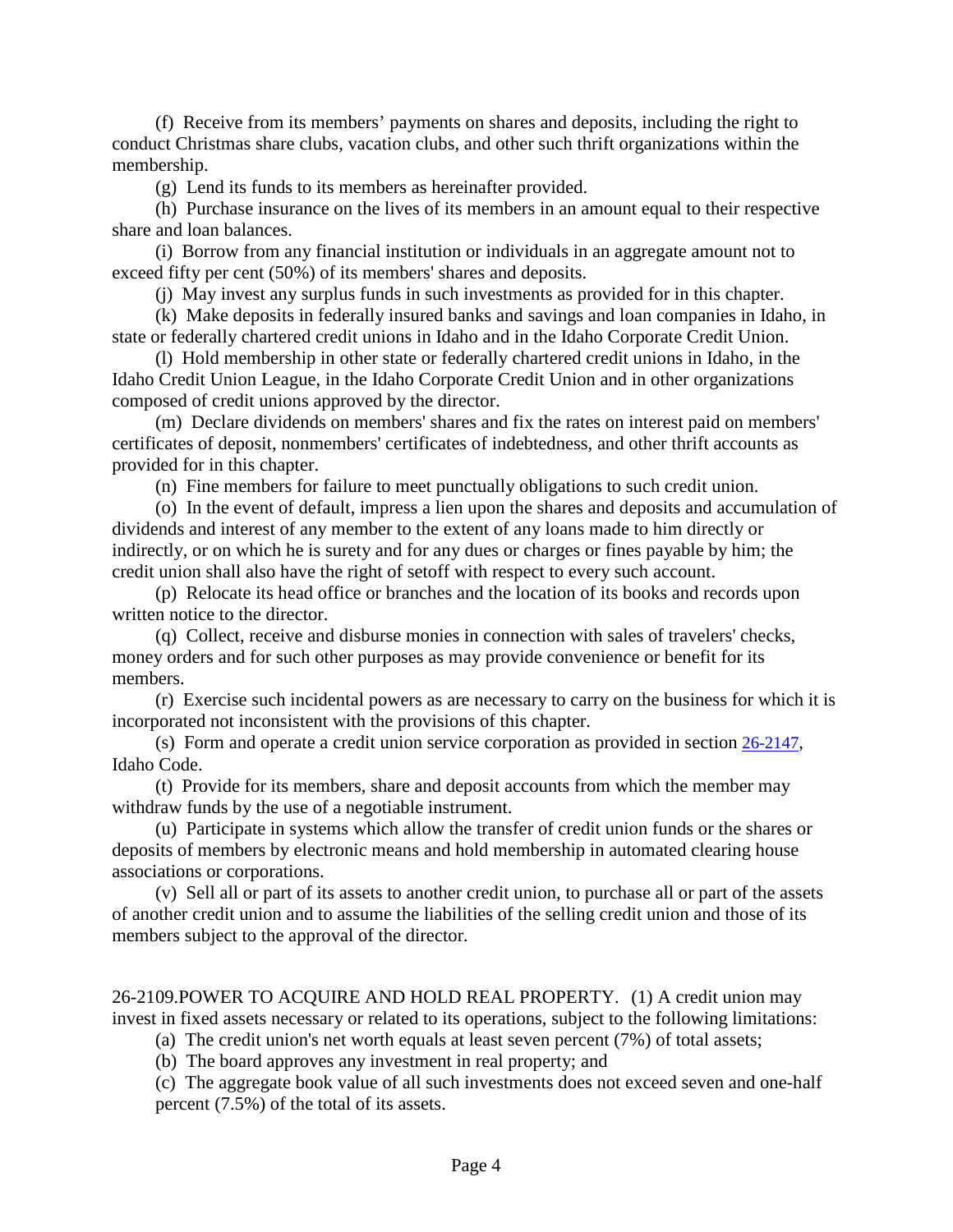(2) The director may, upon written application, waive any of the limitations listed in subsection (1) of this section.

(3) A credit union may acquire property through foreclosure, deed in lieu of foreclosure, repossession, or other means in connection with protection or enforcement of the credit union's rights as a secured lender. Property acquired in this manner shall not be subject to the limitations of subsection (1) of this section.

(4) For purposes of this section:

(a) "Abandoned premises" means premises previously used to transact credit union business but no longer used for that purpose. It also means premises originally acquired to transact future credit union business but no longer intended for that purpose.

(b) "Fixed assets" means premises and furniture, fixtures, and equipment.

(c) "Immediate family member" means a spouse, domestic partner, or other family member living in the same household.

(d) "Partially occupy" means occupation and use, on a full-time basis, of at least fifty percent (50%) of each of the premises by the credit union.

(e) "Premises" means any office, branch office, suboffice, service center, parking lot, other facility, or real estate where the credit union transacts or will transact business.

(f) "Senior management employee" means the credit union's chief executive officer, any assistant chief executive officers, and the chief financial officer.

(g) "Unimproved land" or "unimproved real property" means:

(i) Raw land or land without development, significant buildings, structures, or site preparation;

(ii) Land that has never had improvements;

(iii) Land that was improved at one time but has functionally reverted to its unimproved state; or

(iv) Land that has been improved, but the improvements serve no purpose for the credit union's planned use of the property.

(5) Premises not currently used to transact credit union business.

(a) If a credit union acquires premises, including unimproved land or unimproved real property, it must partially occupy each of them within a reasonable period, but no later than six (6) years after the date of acquisition. The director may waive the partial occupation requirements based on economic or business conditions, or other conditions affecting use of the property, subject to a reasonable plan for partial occupancy. To seek a waiver, a credit union must submit a written request to the director and fully explain why it needs the waiver. The director shall provide the credit union a written response, either approving or disapproving the request. The director's decision shall be based on safety and soundness considerations.

(b) A credit union must make diligent efforts to dispose of abandoned premises and property acquired as described in subsection (3) of this section. The credit union must seek fair market value for the premises or property and record its efforts to dispose of the premises or property. The credit union must complete the sale within five (5) years of abandonment of the premises or acquisition of the property. Upon application by the credit union, the director shall approve the continued holding by the credit union for an additional period of five (5) years upon the credit union's showing of its good faith attempt to dispose of the premises or property, or that disposal within the first five (5) year period would be detrimental to the credit union. The director shall provide the credit union a written response, either approving or disapproving the application. If the director fails to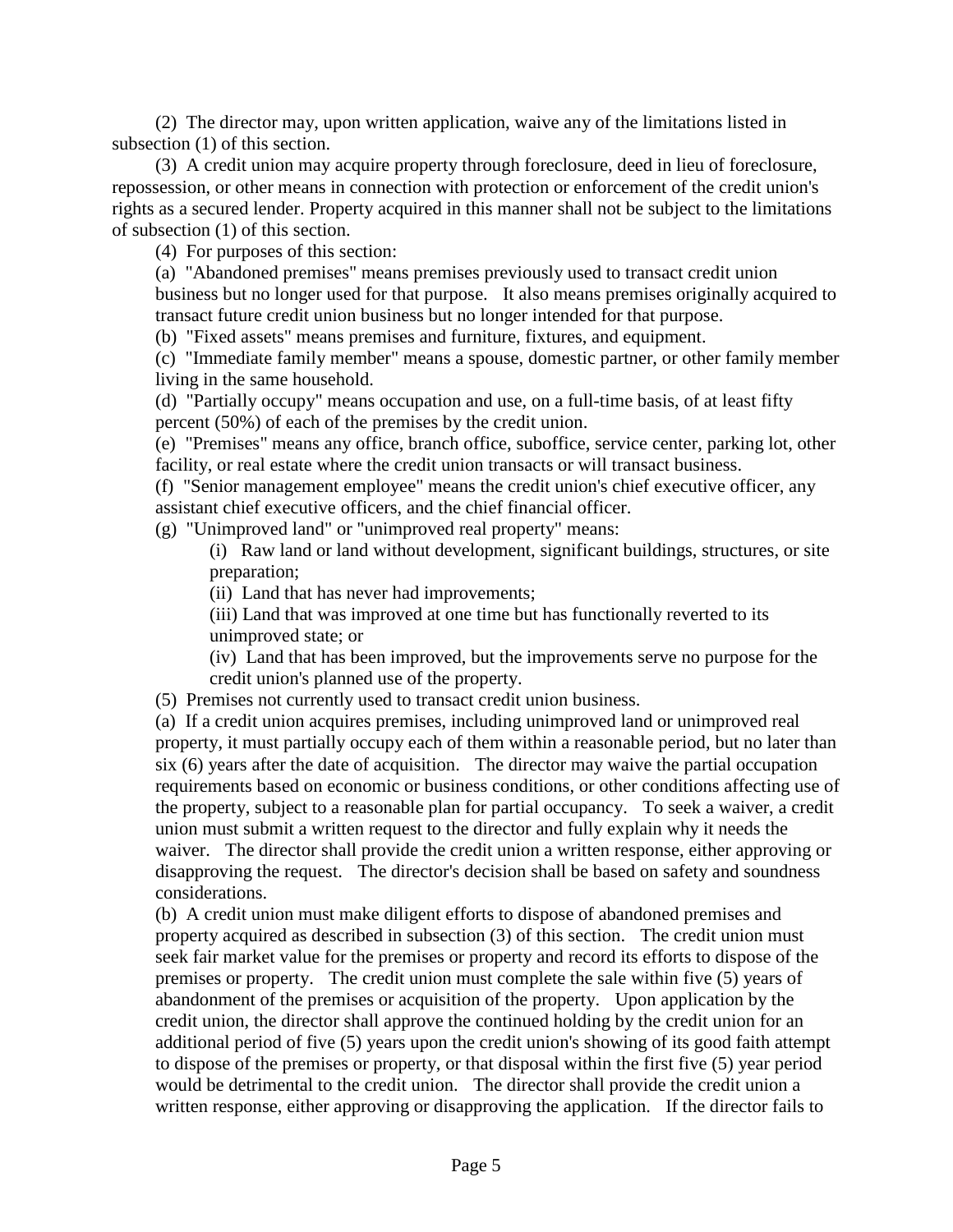respond within forty-five (45) days of receipt, the application is deemed approved. The director's decision shall be based on safety and soundness considerations. The credit union shall, during the second five (5) year period, at the end of each year beginning at the end of the sixth year in which it holds the premises or property, write down the value of the premises or property by twenty percent (20%) of the value carried on its books at the beginning of the second five (5) year period. Value at the beginning of the second five (5) year period shall be the lower of cost or market value as determined pursuant to appraisal.

(6) A credit union must not acquire, except as allowed in subsection (3) of this section for real property, or lease for one (1) year or longer, premises from any of the following, unless the director waives this prohibition:

(a) A member of the credit union's board of directors, credit committee, supervisory committee, or senior management, or an immediate family member of such individual; (b) A corporation in which a member of the credit union's board of directors, credit committee, supervisory committee, or senior management, or an immediate family member of such individual, is an officer or director or has a stock interest of ten percent (10%) or more; or

(c) A partnership, limited liability company, or other entity in which a member of the credit union's board of directors, credit committee, supervisory committee, or senior management, or an immediate family member of such individual, is a general partner or a limited partner or entity member with an interest of ten percent (10%) or more.

(7) A credit union must not lease for one (1) year or longer premises from any of its employees if the employee is directly involved in acquiring premises, unless the credit union's board of directors determines the employee's involvement is not a conflict of interest.

(8) All transactions with business associates or family members not specifically prohibited by this section must be conducted at arm's length and in the interest of the credit union.

(9) To seek a waiver of any of the prohibitions in subsections (6) through (8) of this section, a credit union must submit a written request to the director and fully explain why it needs the waiver. Within forty-five (45) days of the receipt of the waiver request or all necessary documentation, whichever is later, the director shall provide the credit union a written response, either approving or disapproving its request. The director's decision shall be based on safety and soundness considerations and a determination as to whether a conflict of interest exists.

26-2110.MEMBERSHIP. (a) The membership of a credit union shall be limited to and consist of the subscribers to the articles of incorporation and such other persons having the common bond set forth in the articles of incorporation as have been duly admitted members, have paid the entrance fee, if any, as provided in the bylaws, have subscribed and paid for one or more shares, and have complied with such other requirements as the articles of incorporation or bylaws may specify.

(b) Credit union organizations shall be limited to groups having a common bond of occupation or association, or to residents within a well-defined neighborhood, community, or rural district, employees of a common employer, or members of a bona fide fraternal, religious, cooperative, labor, rural, educational, or similar organization and members of the immediate family of such persons.

(c) Societies and associations composed entirely of individuals who are within the field of membership of the credit union may be admitted to membership in the same manner and under the same conditions as individuals.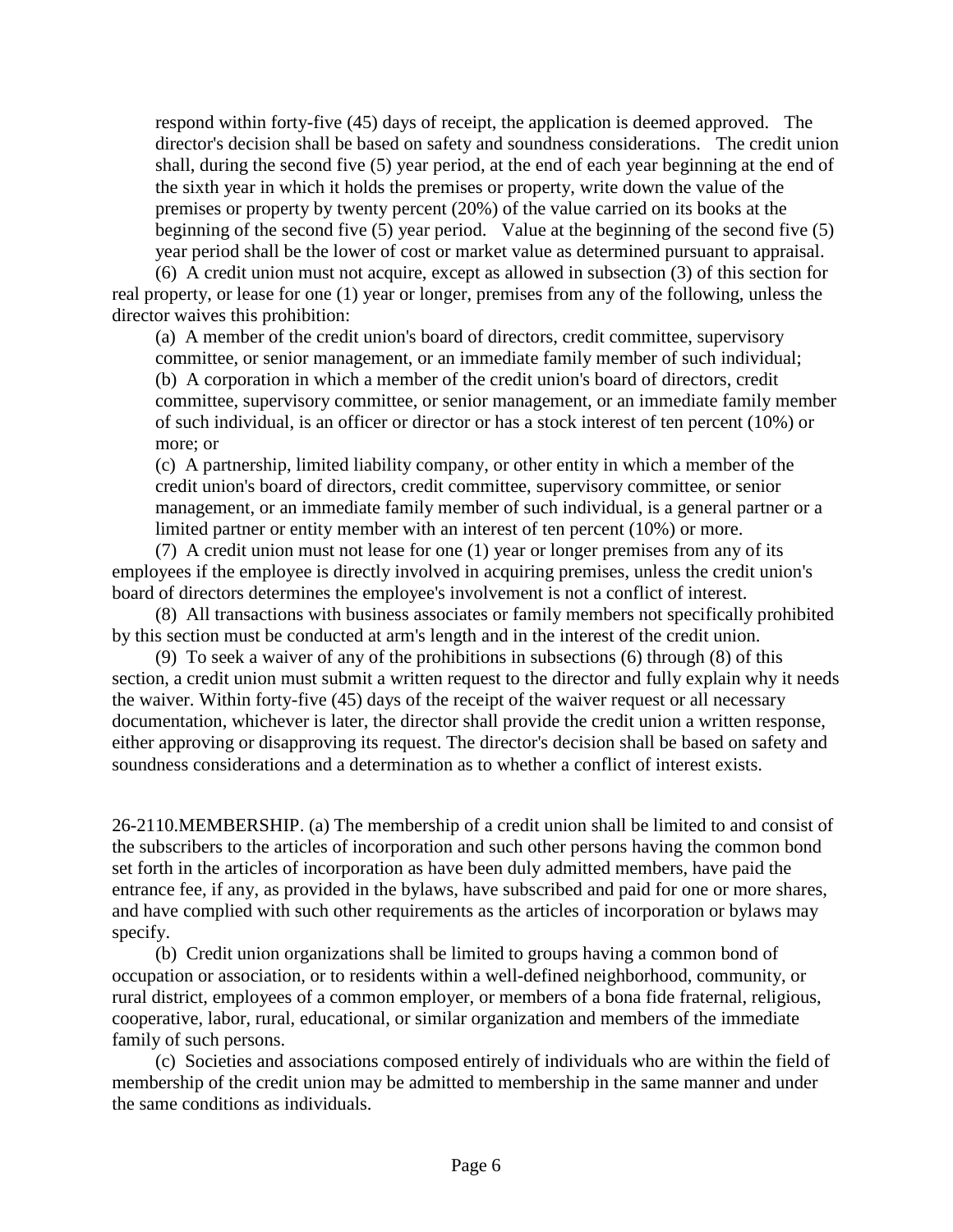(d) An individual who leaves the field of membership may be permitted to retain his membership in the credit union at the discretion of the board, and as provided in the bylaws.

(e) An employer, including the state and its political subdivisions, may become a member of a credit union, of which its employee is a member, only for the purpose of placing shares or deposits in the credit union pursuant to an employee deferred compensation plan qualified under chapter 400 of the internal revenue code of 1954, as amended, or other retirement plans set out in section [26-2151,](https://legislature.idaho.gov/statutesrules/idstat/Title26/T26CH21/SECT26-2151) Idaho Code.

(f) Credit unions may become members of other Idaho credit unions for the purposes provided in section [26-2120,](https://legislature.idaho.gov/statutesrules/idstat/Title26/T26CH21/SECT26-2120) Idaho Code.

26-2111.EXPULSION AND/OR WITHDRAWAL FROM FIELD OR MEMBERSHIP. A member of a credit union may be expelled by the board but only after an opportunity has been given him to be heard for the purpose of such expulsion. A written notice of this hearing setting forth the time, place, and date for such meeting shall be forwarded to the member by the board together with the charges which serve as the basis for the expulsion. The member may be expelled for failure to meet the conditions of his membership, failure to carry out his obligations to the credit union, conviction of a felony, neglect or refusal to comply with the provisions of the laws under which this credit union operates and the bylaws of the credit union, and habitual neglect to pay obligations. Upon completion of the hearing, and if the board has voted to expel the member, the member shall remain liable for any sums owed to the credit union for loans or other purposes. The credit union may require twenty (20) days' written notice to withdraw shares and/or deposits by the member, as funds become available.

26-2112.FISCAL YEAR. The fiscal year of all credit unions organized under this chapter shall end on the last day of December.

26-2113.MEMBER VOTING. (1) No member may have more than one (1) vote. A natural person may not hold more than one (1) membership in a credit union on behalf of himself or herself. An organization having membership in a credit union may cast one (1) vote through a natural person agent authorized in accordance with any requirements of the credit union.

(2) Members may vote, as prescribed in the credit union's bylaws, by mail ballot, absentee ballot, or other methods, which may include electronic methods. However, no member may vote by proxy.

(3) A member who is not at least eighteen (18) years of age is not eligible to vote as a member unless otherwise provided in the credit union's bylaws.

26-2113A.ANNUAL MEMBERSHIP MEETINGS. (1) A credit union's annual membership meeting shall be held in one of the communities where it maintains a branch to serve its members at such time as the bylaws prescribe, and shall be conducted according to the rules of procedure approved by the board.

(2) Notice of the annual membership meetings of a credit union shall be given as provided in the bylaws of the credit union.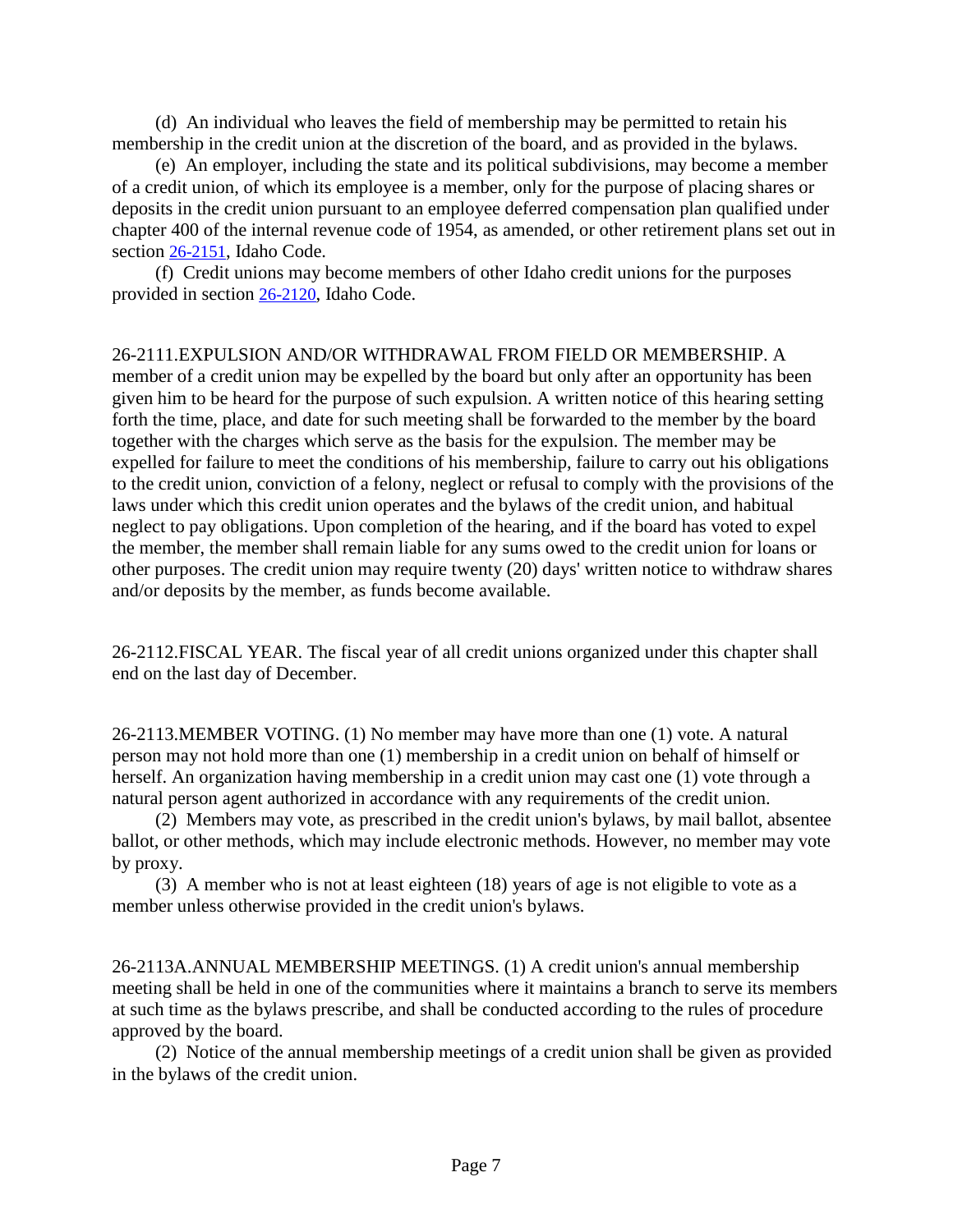26-2113B.SPECIAL MEMBERSHIP MEETINGS. (1) A special membership meeting of a credit union may be called by:

(a) A majority vote of the board;

(b) A majority vote of the supervisory committee to suspend a director for cause; or

(c) A written petition signed or similarly authenticated by at least ten percent (10%) or two thousand (2,000) of the members of a credit union, whichever is less.

(2) Call of a special membership meeting of a credit union shall be in writing submitted to the secretary of the credit union by the board, the petitioners or the supervisory committee as applicable and, shall state specifically the purpose or purposes for which the meeting is called and the agenda item or items for consideration by the members at the meeting. If the special membership meeting is called for the removal of one (1) or more directors or supervisory committee members, the call shall state the name of each individual whose removal is sought.

(3)(a) On receipt of a call for a special membership meeting, the secretary of the credit union shall determine whether the call satisfies the requirements of this section. If so, the secretary shall determine a reasonable date, time, and place at which the special membership meeting will be held and provide notice of the special membership meeting in accordance with the requirements of this subsection. The special membership meeting must be held at a reasonable location within the county in which the principal place of business of the credit union is located, unless provided otherwise in the bylaws. The special membership meeting must be held no later than sixty (60) days after the date on which the call is received by the secretary.

(b) The secretary shall give notice of the special membership meeting at least thirty (30) days before the date of the meeting, or within such other reasonable time period as may be provided in the bylaws. The notice must state the purpose or purposes for which the special membership meeting is called and the agenda items for the meeting. If the special membership meeting is called for the removal of one (1) or more directors or supervisory committee members, the notice must state the name of each individual whose removal is sought.

(4) Except as provided in this subsection, the chairperson of the board shall preside over special membership meetings. If the purpose of the special membership meeting includes the removal of the chairperson, the next highest-ranking board officer whose removal is not sought shall preside over the meeting. If the removal of all board officers is sought, the chairperson of the supervisory committee shall preside over the special membership meeting.

(5) At the special membership meeting, only those agenda items that are stated in the notice for the meeting may be considered.

(6) Special membership meetings shall be conducted according to the rules of procedure set forth in the bylaws. If the bylaws do not specify the rules of procedure that shall govern a special membership meeting, the special membership meeting shall be conducted according to the rules of procedure approved by the board.

26-2114.BOARD OF DIRECTORS -- ELECTION OF DIRECTORS -- TERMS -- VACANCIES -- MEETINGS -- RULES. (1) The business and affairs of a credit union shall be managed by a board of no fewer than five (5) and no more than fifteen (15) directors.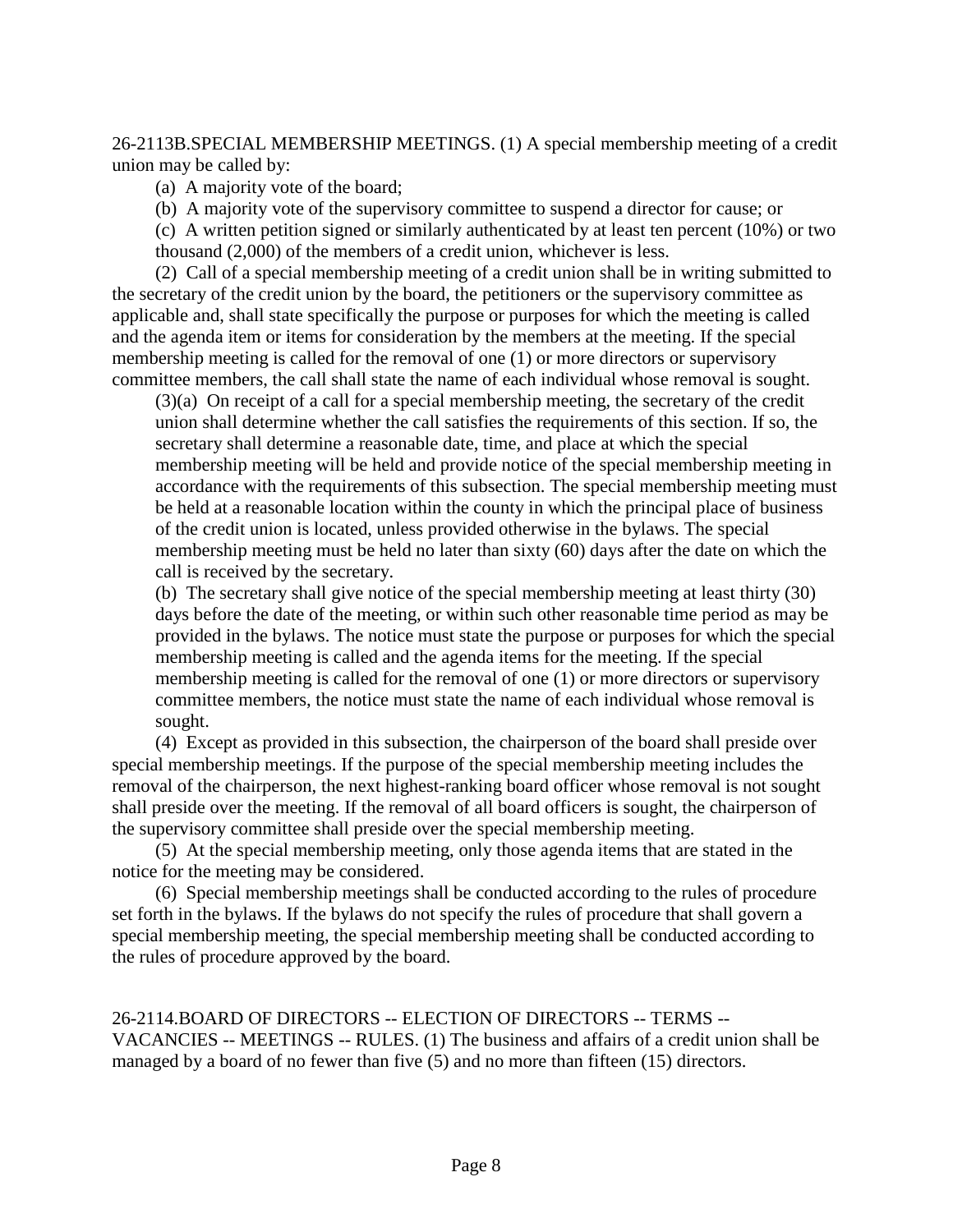(2) The directors must be elected by and from the membership in conjunction with the credit union's annual membership meeting. They shall hold their offices until their successors are elected or appointed.

(3) Directors shall be elected to terms of between one (1) and three (3) years, as provided in the bylaws. If the terms are longer than one (1) year, the directors must be divided into classes, and an equal number of directors, as nearly as possible, must be elected each year.

(4) Except as provided in subsection (5) of this section, any vacancy on the board must be filled by an interim director appointed by the board, unless the interim director would serve a term of fewer than ninety (90) days. Interim directors appointed to fill vacancies created by expansion of the board will serve until the next annual meeting of members. Other interim directors will serve out the unexpired term of the former director, unless provided otherwise in the credit union's bylaws.

(5) In the case of a merger between two (2) credit unions pursuant to section 26-2132, Idaho Code, a board member of the merging credit union may continue to serve as a board member of the continuing credit union for a period not to exceed the equivalent of the duration of his or her unexpired term on the board of the merging credit union, provided that the approved plan of merger or other agreement approved by the director provides for such service on the continuing credit union's board, with a corresponding expansion in the size of the continuing credit union's board not to exceed the limits under subsection (1) of this section.

(6) (a) The board must have at least six (6) regular meetings each year, with at least one (1) of these meetings held in each calendar quarter. The board meetings must be held in the community of the credit union's principal place of business within this state. The director may, upon written request of a credit union's board of directors, authorize a credit union's board meetings to be held at another location. Written requests from the credit union's board of directors shall not include holding the credit union's board meeting outside the state of Idaho unless a majority of the credit union's membership resides in another state. (b) The director may require the board to meet more frequently than six (6) times per year if the director finds it necessary in order to address matters the director determines necessitate more frequent meetings including, without limitation, evidence of any of the following:

(i) The credit union's current composite capital adequacy, asset quality, management, earnings, liquidity, and sensitivity to market risk (CAMELS) rating issued by the director is a "3," "4" or "5";

(ii) The credit union's current management component CAMELS rating issued by the director is a "3," "4" or "5";

(iii) The credit union's net worth ratio is less than seven percent (7%);

(iv) The credit union is currently in a troubled condition;

(v) In the judgment of the director, the credit union has committed an unsafe or unsound practice that has not been corrected to the satisfaction of the director and that continues to be a concern to the director, or the credit union is about to commit an unsafe or unsound practice; or

(vi) The credit union has been notified in writing by the director of a significant supervisory or financial concern.

(c) If the director determines, as set forth in paragraph (b) of this subsection, that a board of directors must meet more frequently than as set forth in paragraph (a) of this subsection, the director will send written notice to the board chair, with a copy to the credit union's manager, setting forth the director's findings underlying the determination and the required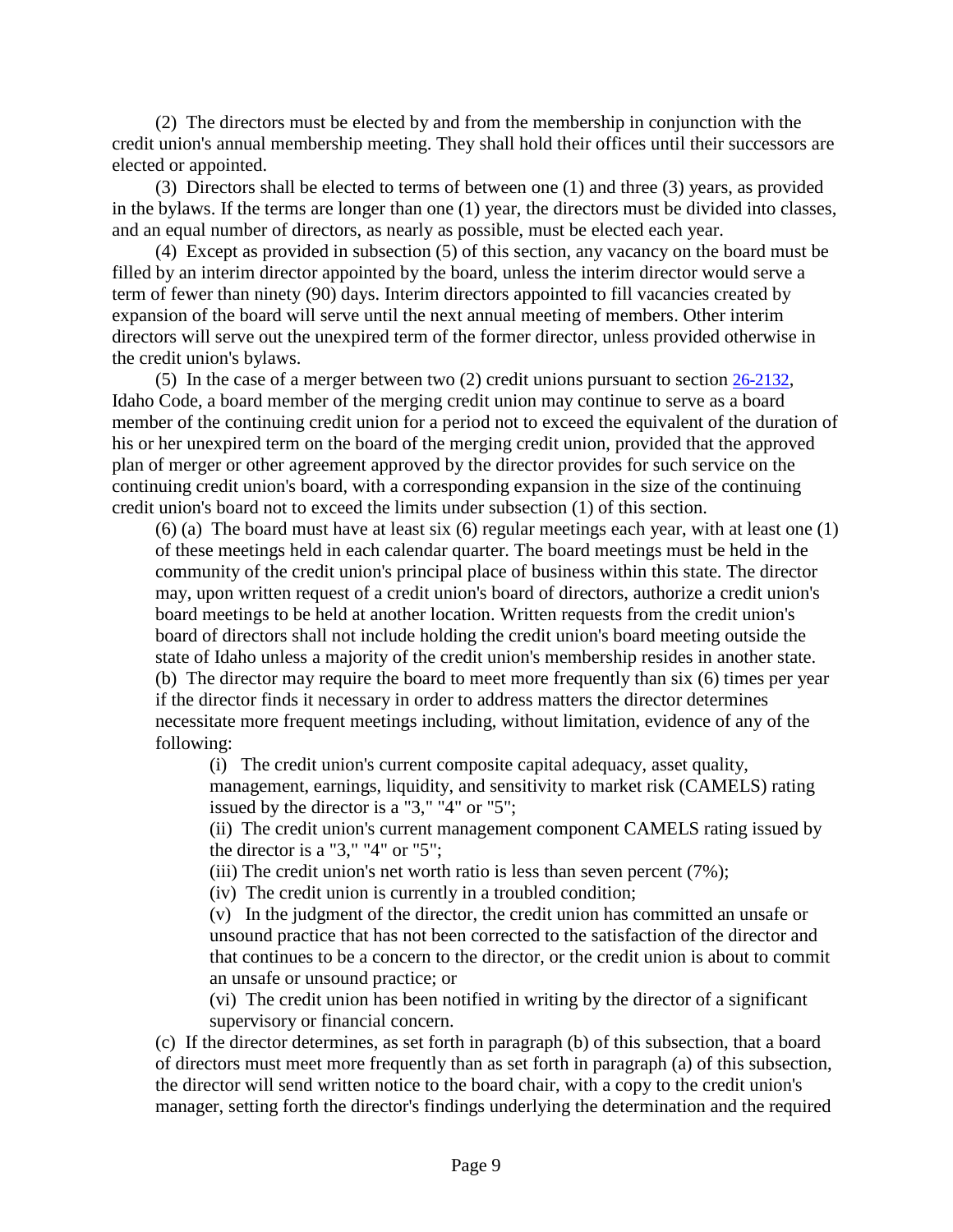frequency of the board of directors meetings. This notice will remain in effect until rescinded in writing by the director.

26-2114A.BOARD MEMBERS -- QUALIFICATIONS. (1) A member of the board of directors must be a natural person and a member of the credit union. If a member of the board of directors ceases to be a member of the credit union, that person's service as a member of the board of directors shall terminate effective on termination of membership in the credit union.

(2)(a) If a member of the board of directors is absent from more than one-fourth (1/4) of the regular board meetings in any twelve (12) month period without being reasonably excused by the board, the member shall no longer serve on the board of directors.

(b) The board shall determine whether a member of the board is excluded from service pursuant to paragraph (a) of this subsection. After such determination has been made, the board secretary shall promptly notify the member of the board that such member shall no longer serve on the board. Failure to provide notice does not affect the termination of the member's service under paragraph (a) of this subsection.

(3) A member of the board of directors must meet any qualification requirements set forth in the credit union's bylaws. If the board determines that a member fails to meet such requirements, the member shall no longer serve on the board.

(4) The operating officers and employees of the credit union may not serve as members of the board of directors of the credit union.

26-2114B.OFFICIALS -- FIDUCIARY DUTY -- RELIANCE ON INFORMATION. (1) Officials owe a fiduciary duty to the credit union and must discharge the duties of their respective positions:

(a) In good faith;

(b) With the care an ordinarily prudent person in a like position would exercise under similar circumstances; and

(c) In a manner the official reasonably believes to be in the best interests of the credit union.

(2) In discharging the duties of an official, the official is entitled to rely on information, opinions, reports, or statements, including financial statements and other financial data, if prepared or presented by:

(a) One (1) or more officers or employees of the credit union whom the official reasonably believes to be reliable and competent in the matters presented;

(b) Legal counsel, public accountants or other persons as to matters the official reasonably believes are within the person's professional or expert competence; or

(c) A committee of the board of directors or supervisory committee of which the official is

not a member if the official reasonably believes the committee merits confidence.

(3) An official is not acting in good faith if the official has knowledge concerning the matter in question that makes reliance otherwise permitted by subsection (2) of this section unwarranted.

(4) An official is not liable for any action taken as a director, or any failure to take any action, if the director performed the duties of the director's office in compliance with this section.

(5) As used in this section, "official" means a member of the board of directors, board officer, supervisory committee member or senior operating officer of the credit union.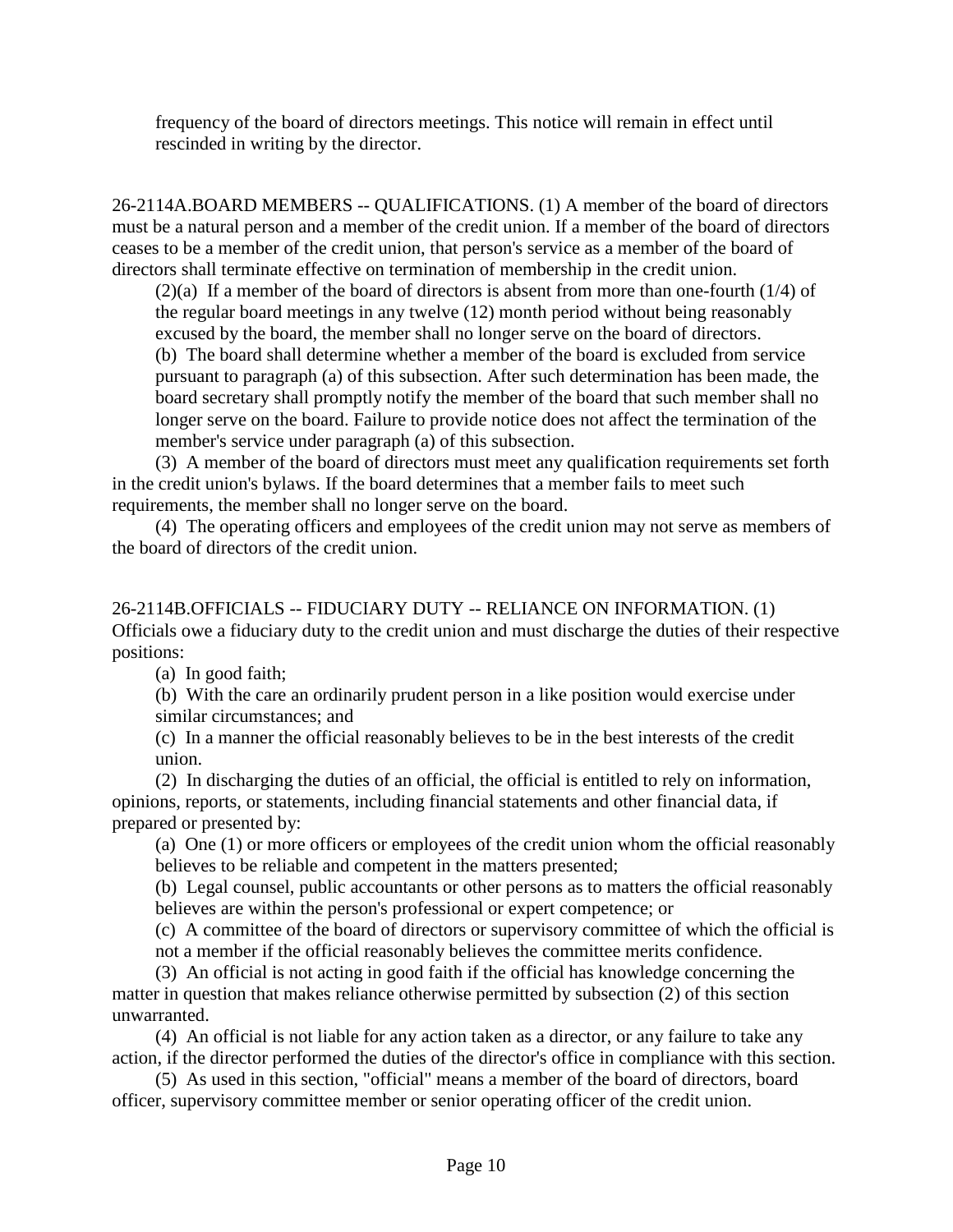26-2115.OFFICERS. (1) Within ten (10) days following the organizational meeting and after each annual membership meeting, the board shall elect from among its members a chair of the board, one (1) or more than one (1) vice-chair and a secretary. The board shall also elect other board officers as provided for in the credit union's bylaws for transacting the business of the board of the credit union. The terms of the board officers shall be one (1) year or until their successors are qualified and elected, unless sooner removed as provided in this chapter. All board officers must be elected members of the board.

(2) The chair and secretary shall execute a certificate of election on a form approved by the department of finance, which certificate shall set forth the names and addresses of the officers, members of the board of directors and committee members elected or appointed. One (1) copy of the certificate of election shall be filed with the department of finance within ten (10) days after such election or appointment.

(3) The board may designate as many operating officers as it deems necessary for conducting the business of the credit union including, but not limited to, a president or chief executive officer who shall be in charge of the credit union's day-to-day operations.

(4) A credit union may use any titles it chooses for the officials holding the positions described in this section as long as such titles are not misleading.

26-2116.BOARD OF DIRECTORS -- POWERS AND DUTIES. (1) The business and affairs of a credit union shall be managed by the board of directors of the credit union. The duties of the board include, but are not limited to, the duties enumerated in this section. The duties listed in subsection (2) of this section may not be delegated by the credit union's board of directors. The duties listed in subsection (3) of this section may be delegated to a committee, officer or employee, with appropriate reporting to the board.

(2) The board shall:

(a) Retain the chief executive officer, or equivalent officer as specified in the bylaws, and set the chief executive officer's compensation;

(b) Set the minimum amount of funds in a share account, if any, required for membership;

(c) Establish policies governing the operation of the credit union;

(d) Establish the conditions under which a member may be expelled for cause;

(e) Approve an annual operating budget for the credit union;

(f) Designate those persons or positions authorized to execute or certify documents or records on behalf of the credit union;

(g) Review the supervisory committee's annual report; and

(h) Authorize the conveyance of real property and buildings.

(3) In addition, unless delegated, the board shall:

(a) Determine the maximum amount of shares and deposits that a member may hold in the credit union;

(b) Set the rate of interest on deposits, including nonmember deposits, and the rate of dividends on shares and authorize the payment of dividends on shares;

(c) Approve the charge-off of credit union losses;

(d) Determine the investment of surplus funds of the credit union in investments permitted by this chapter;

(e) Fill vacancies on all committees; and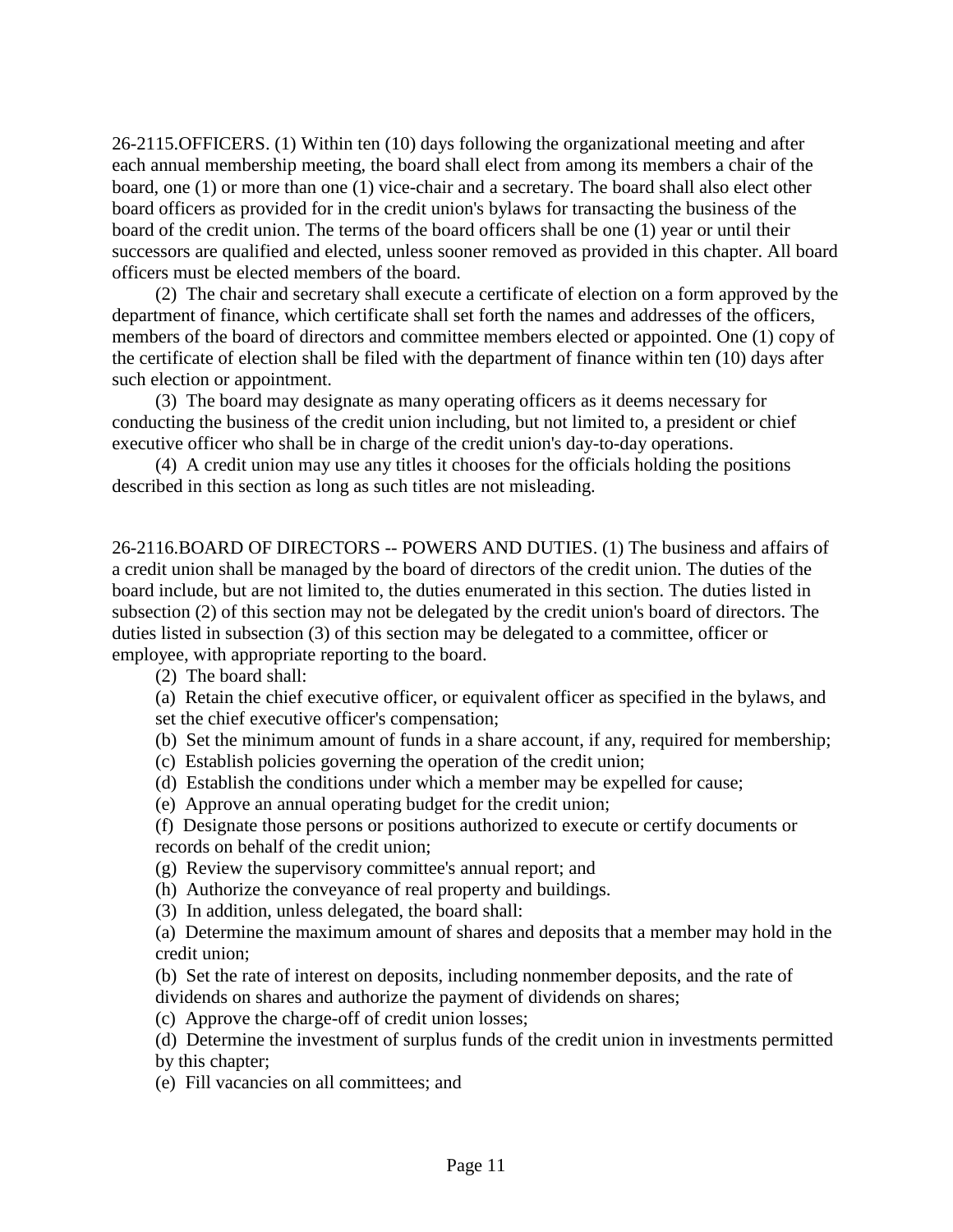(f) Authorize the credit union to borrow or lend money as needed to carry on the functions of the credit union.

26-2117.PENALTIES FOR OFFICIAL MISCONDUCT. Any officer, director, or committee member or loan officer of a credit union who knowingly permits a loan to be made or participates in a loan to a nonmember is guilty of a misdemeanor and shall be primarily liable to the credit union for the amount thus illegally loaned and the illegality of such a loan shall be no defense in any action of the credit union to recover on the loan.

Any officer, director, committee member, agent or employee who knowingly makes or subscribes to false entries or exhibits a false or fictitious paper, instrument, or security to a person authorized to examine the credit union books and records shall be guilty of a felony.

Any officer, director, committee member, agent or employee who receives payments on shares knowing the credit union is insolvent shall be guilty of a misdemeanor.

26-2118.CREDIT COMMITTEE -- APPOINTMENT -- DUTIES. (1) The board may appoint a credit committee. The credit committee shall have the general supervision of all loans to members. It shall be the duty of the credit committee to review all applications for loans, to ascertain whether the loan would be for a provident or productive purpose, to determine whether the applicant qualifies for the loan under the credit union's loan and underwriting policies, and to determine whether the security offered, in the credit committee's judgment, is sufficient, and whether the requested terms of the loan are in accordance with the credit union's loan and underwriting policies.

(2) The credit committee shall meet as often as necessary and at least once each month to review delinquent loans. The credit committee shall keep a record of all actions taken at each meeting and shall submit a written report to the members at the annual meetings and to the board monthly.

(3) The credit committee, upon approval by the board, may appoint one (1) or more loan officers to act under the supervision of the credit committee, and a loan officer, when appointed, may make loans without the necessity for a meeting or of approval by any members of the credit committee, as provided in the bylaws. No more than one (1) member of the credit committee may serve in the position of loan officer. No individual shall have authority to disburse funds of the credit union for any loan that has been approved by him in his capacity as loan officer, except that the loan officer may disburse loans approved by him that are fully secured by shares or that do not exceed the credit union's unsecured loan limit set by the board of directors.

(4) No member of the credit committee may serve as a member of the board of directors or supervisory committee while serving as a member of the credit committee.

26-2119.LOANS. (1) A credit union may make secured and unsecured loans to its members under policies established by the board. A person that is not a member of the credit union may serve as a co-borrower or guarantor on a loan to a member of the credit union. Each loan must be evidenced by records adequate to support enforcement or collection of the loan and any review of the loan by the director.

(2) A credit union may not extend credit to a director, executive officer, supervisory committee member, or credit committee member unless the extension of credit is made on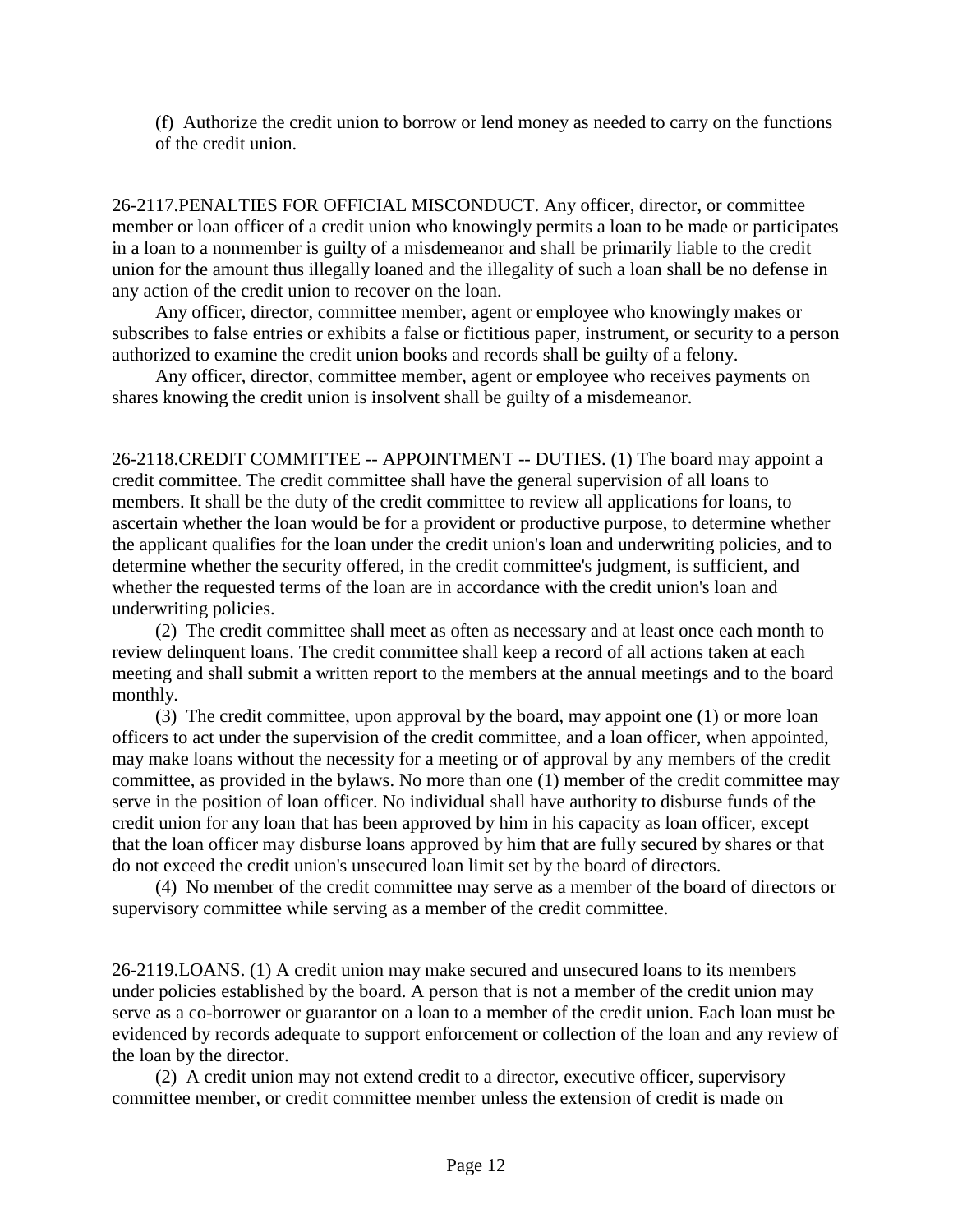substantially the same terms as those prevailing at the time for comparable transactions by the credit union with members generally.

(a) For the purposes of this section, "executive officer" means a person who participates or has authority to participate in policymaking functions of the credit union.

(b) A director, executive officer, supervisory committee member, or credit committee member may not participate in approving or disbursing a loan in which the director, executive officer, supervisory committee member, or credit committee member has a direct or indirect financial interest.

(c) This section shall not prohibit any extension of credit made pursuant to a benefit or compensation program adopted by the board of directors that:

(i) Is widely available to employees of the credit union; and

(ii) Does not give preference to any director, executive officer, supervisory committee member, or credit committee member over other employees of the credit union.

(3) A credit union may make loans to another credit union, federal credit union, or out-ofstate credit union.

(4) A credit union may purchase loans made to its members if the credit union's underwriting policies would have permitted it to originate the loans.

(5) A credit union may purchase, in whole or in part, within the limitations of the board of directors' written purchase policies:

(a) A loan or group of loans of its members from any source, if they are loans the credit union is empowered to grant or the loan or loans are refinanced with the consent of the borrowers within sixty (60) days after they are purchased, so that they are loans it is empowered to grant;

(b) A loan or group of loans of a liquidating credit union's individual members from the liquidating credit union;

(c) Student loans from any source if the purchaser is granting student loans on an ongoing basis and if the purchase will facilitate the purchasing credit union's packaging of a pool of such loans to be sold or pledged on the secondary market. A pool must include a substantial portion of the credit union's members' loans and must be sold promptly; and

(d) Real estate-secured loans, from any source, if the purchaser is granting real estatesecured loans on an ongoing basis and if the purchase will facilitate the purchasing credit union's packaging of a pool of such loans to be sold or pledged on the secondary mortgage market. A pool must include a substantial portion of the credit union's members' loans and must be sold promptly.

(6) A credit union may sell in whole or in part, to any source, a loan to its members within the limitations of the board of directors' written sale policies, provided:

(a) The board of directors or investment committee approves the sale; and

(b) A written agreement and a schedule of the eligible obligations covered by the agreement are retained in the credit union's office.

(7) A credit union may purchase a participation interest in a loan from a credit union, credit union service organization, federally insured financial institution, and any state or federal government agency and its subdivision only if the loan is one the purchasing credit union is empowered to grant and the following additional conditions are satisfied:

(a) The purchase complies with all requirements to the same extent as if the purchasing credit union had originated the loan;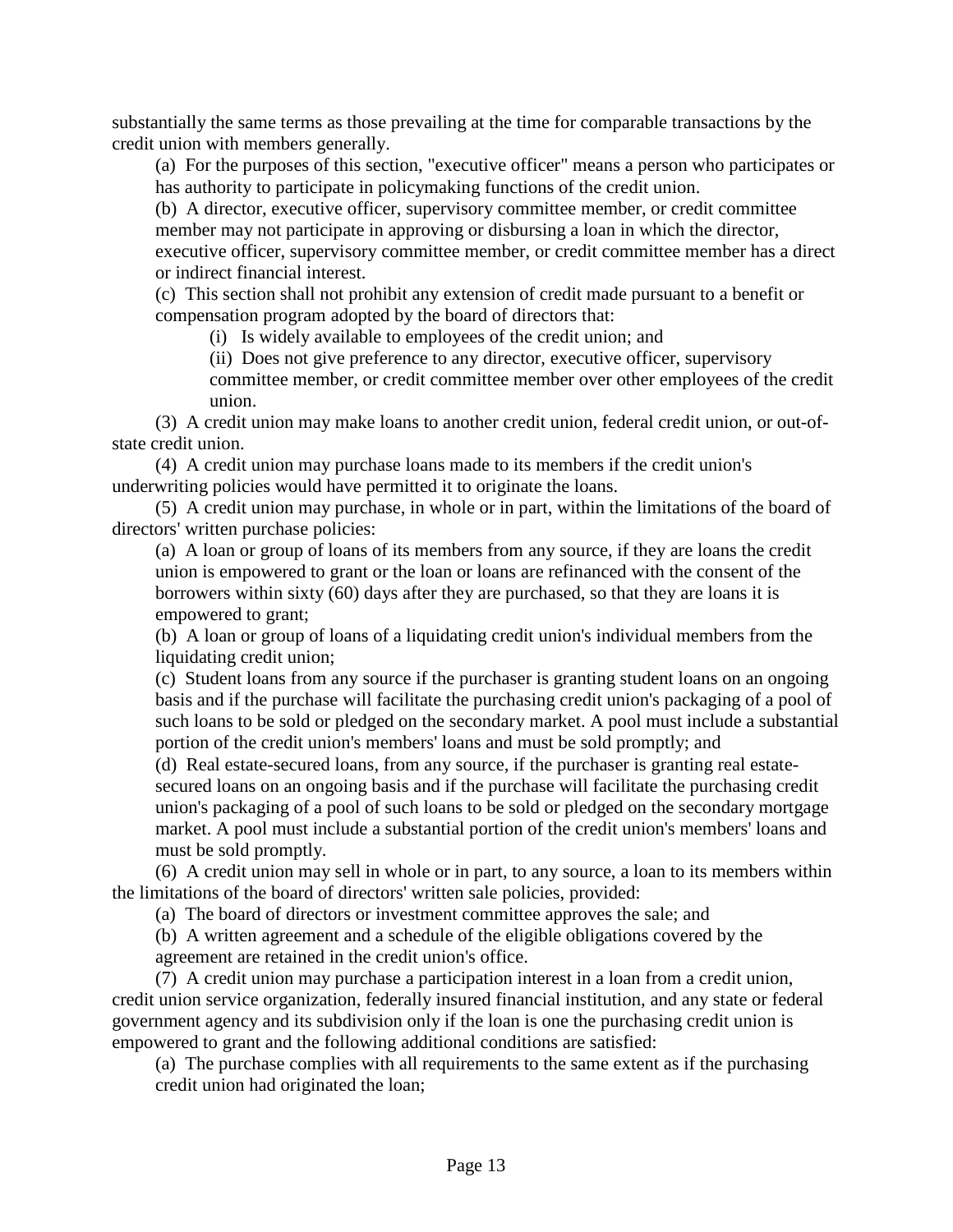(b) The purchasing credit union has executed a written loan participation agreement with the originating lender and the agreement meets the minimum requirements for a loan participation agreement as described in paragraph (g) of this subsection;

(c) The originating lender retains an interest in each participated loan of at least ten percent (10%) of the outstanding balance of the loan through the life of the loan, unless a higher percentage is required under applicable state law;

(d) The borrower becomes a member of one of the participating credit unions before the purchasing credit union purchases a participation interest in the loan;

(e) The purchase complies with the purchasing credit union's internal written loan participation policy, which, at a minimum, must:

(i) Establish underwriting standards for loan participations;

(ii) Establish a limit on the aggregate amount of loan participations that may be purchased from any one (1) originating lender, not to exceed the greater of five million dollars (\$5,000,000) or one hundred percent (100%) of the credit union's net worth, unless this amount is waived by the director;

(iii) Establish limits on the amount of loan participations that may be purchased by each loan type, not to exceed a specified percentage of the credit union's net worth; and

(iv) Establish a limit on the aggregate amount of loan participations that may be purchased with respect to a single borrower, or group of associated borrowers, not to exceed fifteen percent (15%) of the credit union's net worth, unless waived by the director;

(f) To seek a waiver from any of the limitations in subsection (7) of this section, a credit union must submit a written request to the director with a full and detailed explanation of why it is requesting the waiver. Within forty-five (45) days of receipt of a completed waiver request, including all necessary supporting documentation and, if appropriate, any written concurrence, the director shall provide the credit union a written response. The director's decision shall be based on safety and soundness and other considerations. A credit union may request the director to reconsider a denied waiver request or to file an appeal under the administrative procedures rules, or both; and

(g) A loan participation agreement must:

(i) Be properly executed by authorized representatives of all parties under applicable law;

(ii) Be properly authorized by the credit union's board of directors or, if the board has so delegated in its policy, a designated committee or senior management official under the credit union's bylaws and all applicable law;

(iii) Be retained, either in original or copied form, in the credit union's office; and (iv) Include provisions that, at a minimum, address the following:

1. Prior to purchase, the identification of the specific loan participation or participations being purchased, either directly in the agreement or through a document that is incorporated by reference into the agreement;

2. The interest that the originating lender will retain in the loan to be participated through the life of the loan;

3. The location and custodian for original loan documents;

4. An explanation of the conditions under which parties to the agreement can gain access to financial and other performance information about a loan, the borrower, and the servicer so the parties can monitor the loan;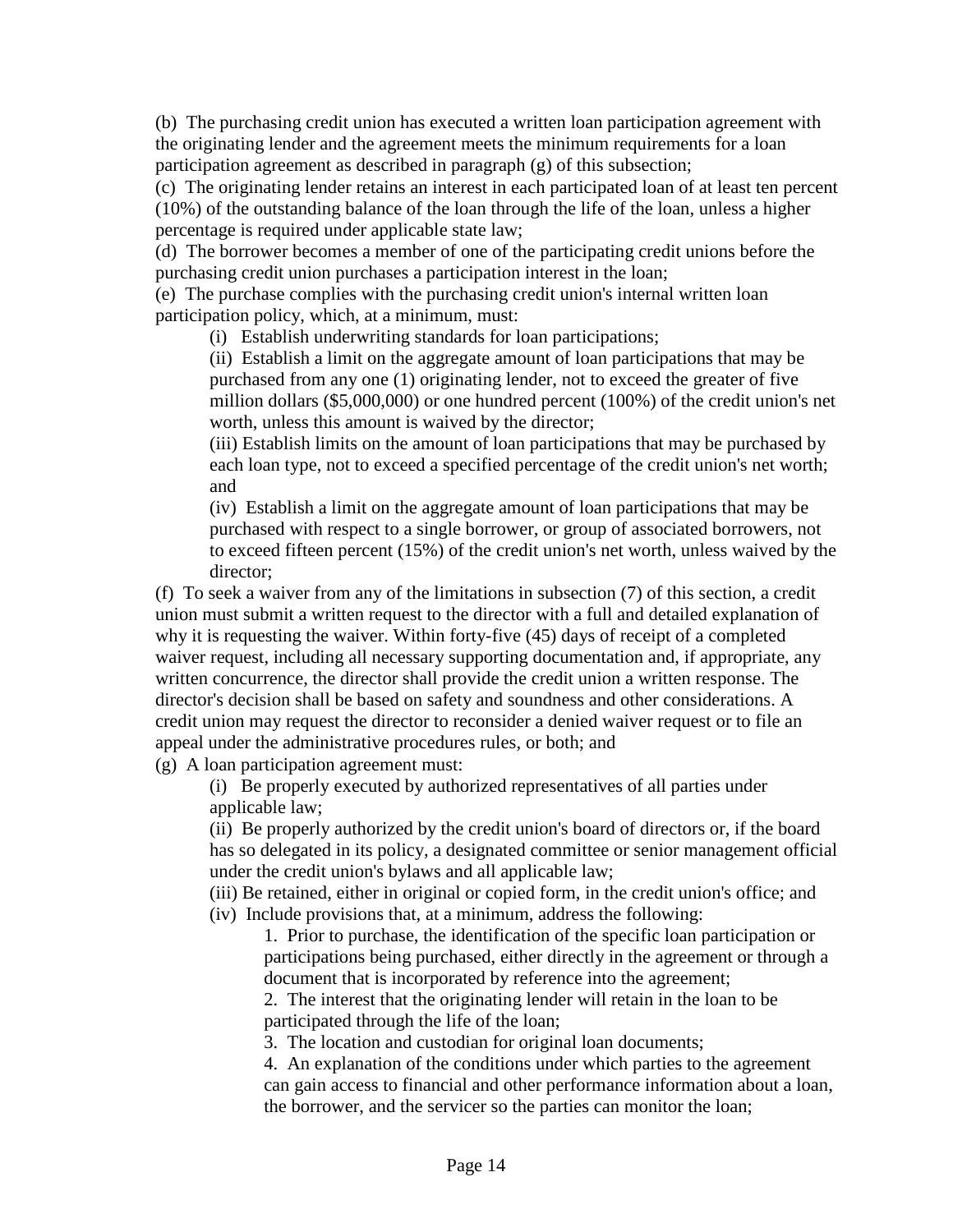5. An explanation of the duties and responsibilities of the originating lender, servicer, and participants with respect to all aspects of the participation, including servicing, default, foreclosure, collection, and other matters involving the ongoing administration of the loan; and

6. Circumstances and conditions under which participants may replace the servicer.

(8) Any real estate-secured loans granted by a nonfederally insured credit union shall comply with the appraisal requirements for federally insured credit unions. The director may require any credit union to obtain an appraisal on any real estate-secured loan whenever the director believes it necessary to address safety and soundness concerns.

(9) Any officer, director, supervisory committee member, or credit committee member who knowingly permits a loan to be made or participates in a loan to a nonmember of the credit union, unless the loan to the nonmember is otherwise allowed in this chapter or by a rule pursuant to this chapter, shall be primarily liable to the credit union for the amount illegally loaned. The illegality of such loan shall not be a defense in any action by the credit union to recover the amount loaned.

26-2120.LIMIT ON LOAN AMOUNT -- LOANS TO ONE BORROWER. (1) Unless otherwise provided in this chapter or by a rule pursuant to this chapter, no loan may be made to any borrower if the loan would cause the borrower and any associated borrowers to be indebted to the credit union on all types of loans in an aggregated amount exceeding one hundred thousand dollars (\$100,000) or fifteen percent (15%) of the net worth of the credit union, whichever is greater, without the approval of the director.

(a) This section does not apply to a corporate credit union.

(b) Two (two) borrowers are "associated" for the purposes of this section if any of the following factors are present:

(i) One (1) of them will derive a direct benefit from the credit union's loan to the other. For this purpose, the term "direct benefit" means that the loan proceeds or assets purchased with those proceeds will be transferred to the other party other than in a bona fide arm's length transaction where the proceeds are used to acquire property, goods, or services;

(ii) Loan proceeds for each of them are used to purchase interests in the same enterprise, and the borrowers will in the aggregate own more than fifty percent (50%) of the ownership interests in such enterprise. In such case, the borrowers are considered associated only to the extent of the loans made to purchase interests in the same enterprise;

(iii) The borrowers are related directly or indirectly through common control and either borrower derives fifty percent (50%) or more of its income from the other. For this purpose, "control" means that a person directly or indirectly owns or has the power to vote twenty-five percent (25%) or more of the ownership interest of an organization, controls the election of a majority of the directors, managers, trustees, or other persons exercising similar functions of an organization, or has the power to exercise a controlling influence over the management or policies of the organization;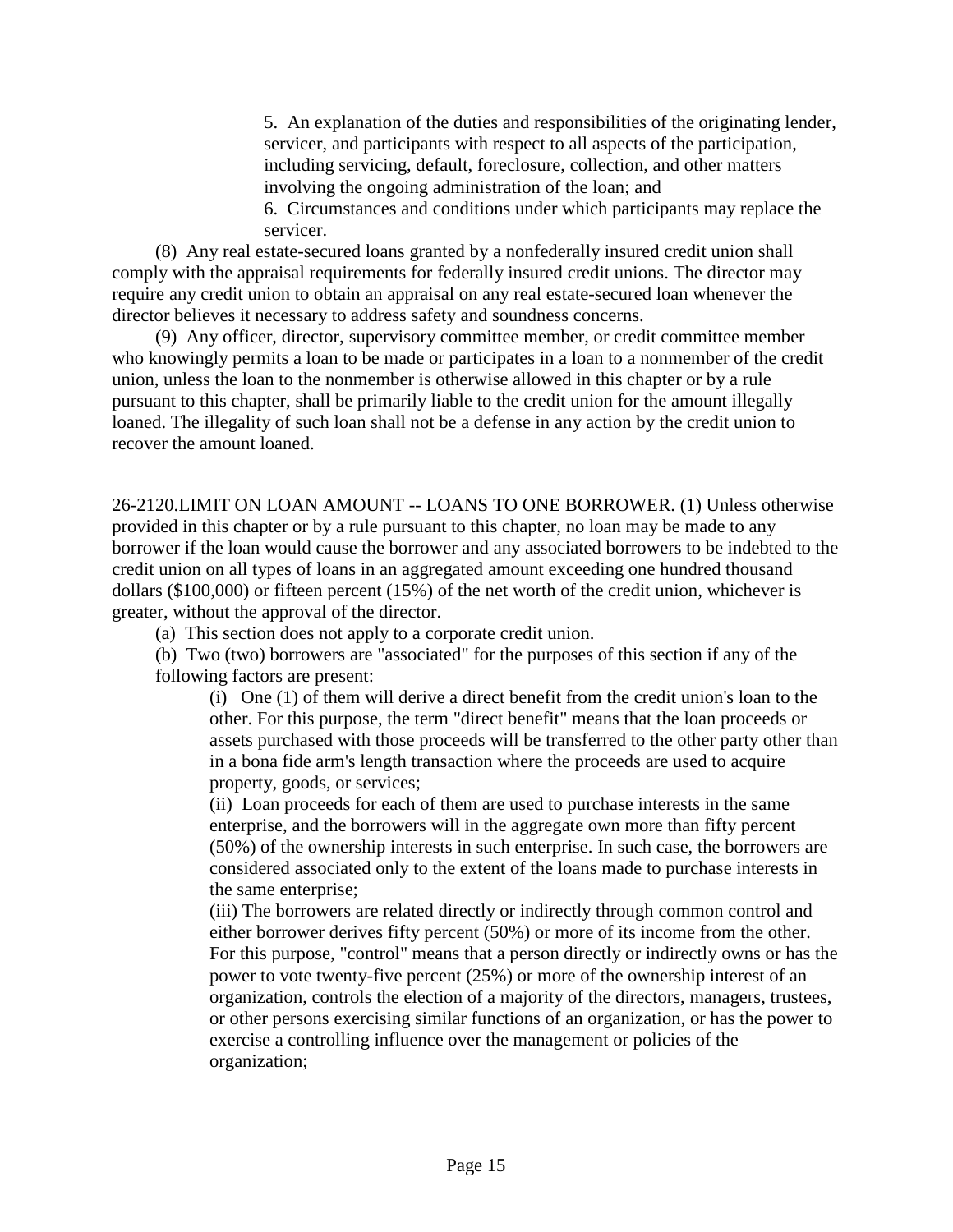(iv) The expected source of repayment is the same for each borrower, and no individual borrower has a separate source of income from which the loan may be paid, taking into account the borrower's other obligations; or

(v) One (1) borrower is generally liable for the obligations or actions of the other.

(2) The limit on a loan amount in this section does not apply to any loan that is fully secured by shares or deposits.

26-2120A.LIMIT ON LOAN MATURITY. The maturity of a loan to a member may not exceed fifteen (15) years except as follows:

(1) A credit union may make loans with maturities not to exceed twenty (20) years in the case of:

(a) A loan to finance the purchase of a manufactured home if the manufactured home will be used as the member's residence and the loan is secured by a first lien on the manufactured home, and the manufactured home meets the requirements for the deductibility of residential mortgage interest for income tax under the Internal Revenue Code;

(b) A second mortgage loan or a nonpurchase money first mortgage loan in the case of a residence on which there is no existing first mortgage, if the loan is secured by a residential dwelling that is the residence of the member; and

(c) A loan to finance the repair, alteration, or improvement of a residential dwelling that is the residence of the member.

(2) A credit union may make residential real estate loans on one-to-four family dwellings used as second or vacation residences, including an individual cooperative unit, and that are secured by a first lien upon such dwelling, with maturities not to exceed thirty (30) years.

(3) A credit union may make residential real estate loans to members, including loans secured by manufactured homes permanently affixed to the land, with maturities not to exceed forty (40) years, subject to the following conditions:

(a) The loan shall be made on a one-to-four family dwelling that is or will be the principal residence of the member, and the loan shall be secured by a perfected first lien in favor of the credit union on such dwelling, or a perfected first security interest in the case of either a residential cooperative or a leasehold or ground rent estate;

(b) The loan application shall be a completed standard federal housing administration, veterans administration, federal home loan mortgage corporation, federal national mortgage association, or federal home loan mortgage corporation/federal national mortgage association application form. In lieu of use of a standard application, the credit union may have a current attorney's opinion on file stating that the forms in use meet the requirements of applicable federal, state, and local laws;

(c) The security instrument and note shall be executed on the most current version of the federal housing administration, veterans administration, federal home loan mortgage corporation, federal national mortgage association, or federal home loan mortgage corporation/federal national mortgage association uniform instruments for the jurisdiction in which the property is located. In lieu of use of a standard security instrument and note, the credit union may have a current attorney's opinion on file stating that the security instrument and note in use meet the requirements of applicable federal, state, and local laws; and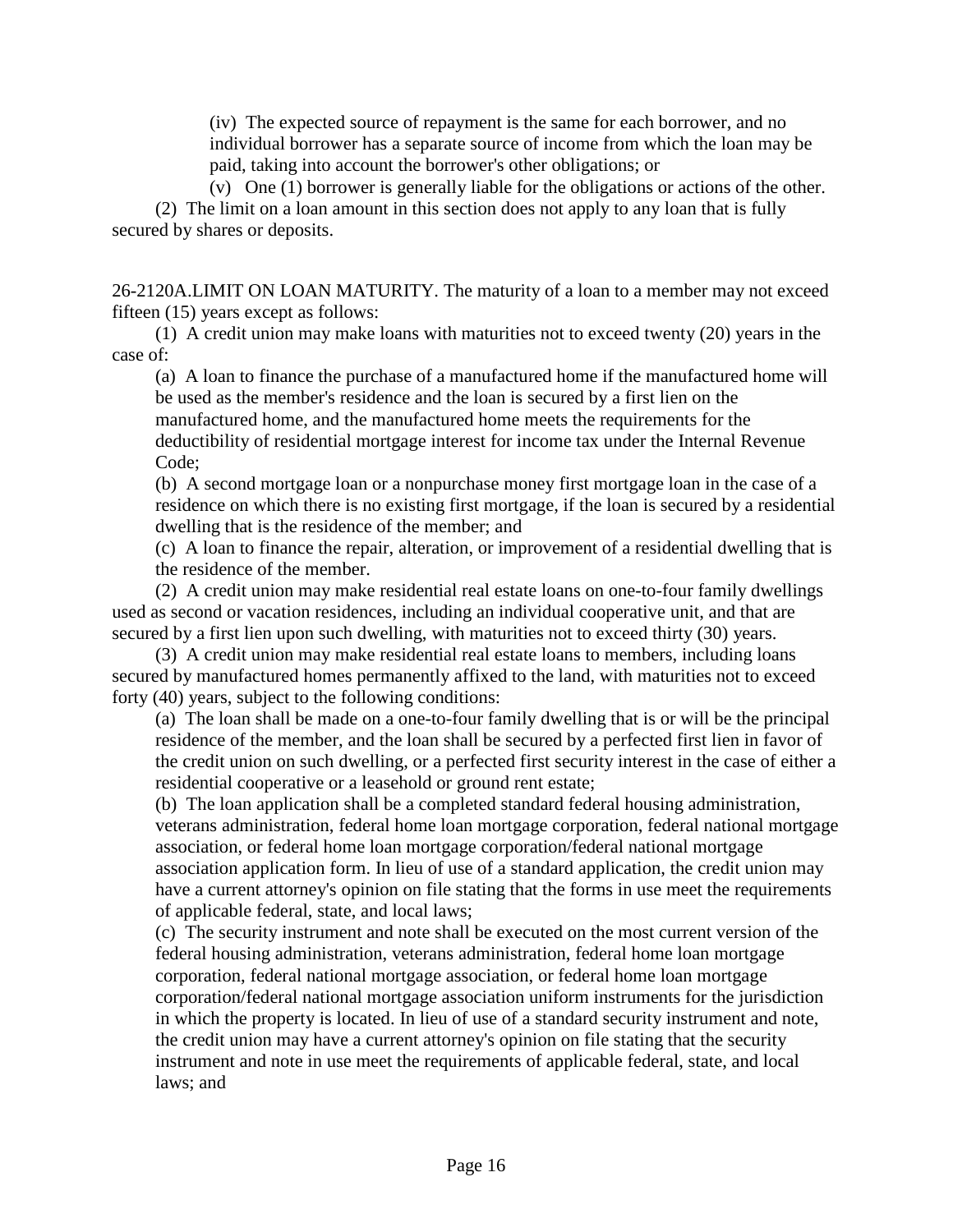(d) The loan shall be secured by a perfected first lien or first security interest in favor of

the credit union supported by a properly executed and recorded security instrument.

(4) Lines of credit are not subject to a maturity limit except as determined by contract between the credit union and the member.

26-2121.SUPERVISORY COMMITTEE -- MEMBERSHIP -- TERMS -- VACANCIES. (1) A supervisory committee of at least three (3) members must be appointed by the board as provided in the bylaws. Members of the supervisory committee shall serve a term of one (1) to three (3) years, unless sooner removed under this chapter or until their successors are qualified and elected or appointed. The members of the supervisory committee shall be divided into classes so that as equal a number as is possible is appointed each year.

(2) At least one (1) supervisory committee member may attend each regular meeting of the board. However, supervisory committee members may be excluded from executive sessions of board meetings.

(3)(a) If a supervisory committee member is absent from more than one-fourth (1/4) of the committee meetings in any twelve (12) month period without being reasonably excused by the committee, the member shall no longer serve as a member of the committee.

(b) The supervisory committee shall promptly notify the member that such member shall no longer serve as a committee member. Failure to provide notice does not affect the termination of the member's service under paragraph (a) of this subsection.

(4) A supervisory committee member must be a natural person and a member of the credit union. If a member of the supervisory committee ceases to be a member of the credit union, the member shall no longer serve as a committee member.

(5) Any vacancy on the committee must be filled by an interim member appointed by the board.

(6) No operating officer or employee of a credit union may serve on the credit union's supervisory committee. No more than one (1) director may be a member of the supervisory committee at the same time. No member of the supervisory committee may serve on the credit committee or investment committee of the credit union while serving on the supervisory committee. No board officer of a credit union may serve as the chairperson of the supervisory committee.

26-2121A.SUPERVISORY COMMITTEE DUTIES. (1) The supervisory committee of a credit union shall:

(a) Meet at least quarterly;

(b) Keep fully informed as to the financial condition of the credit union and the decisions of the credit union's board;

(c) Perform or arrange for an annual audit of the credit union's financial statements and provide any related findings and recommendations to the board;

(d) Make or cause to be made a verification of member accounts as follows:

(i) At least annually by statistical sampling, with the sampling method to provide for:

1. Random selection;

2. A sample that is representative of the population from which it was selected;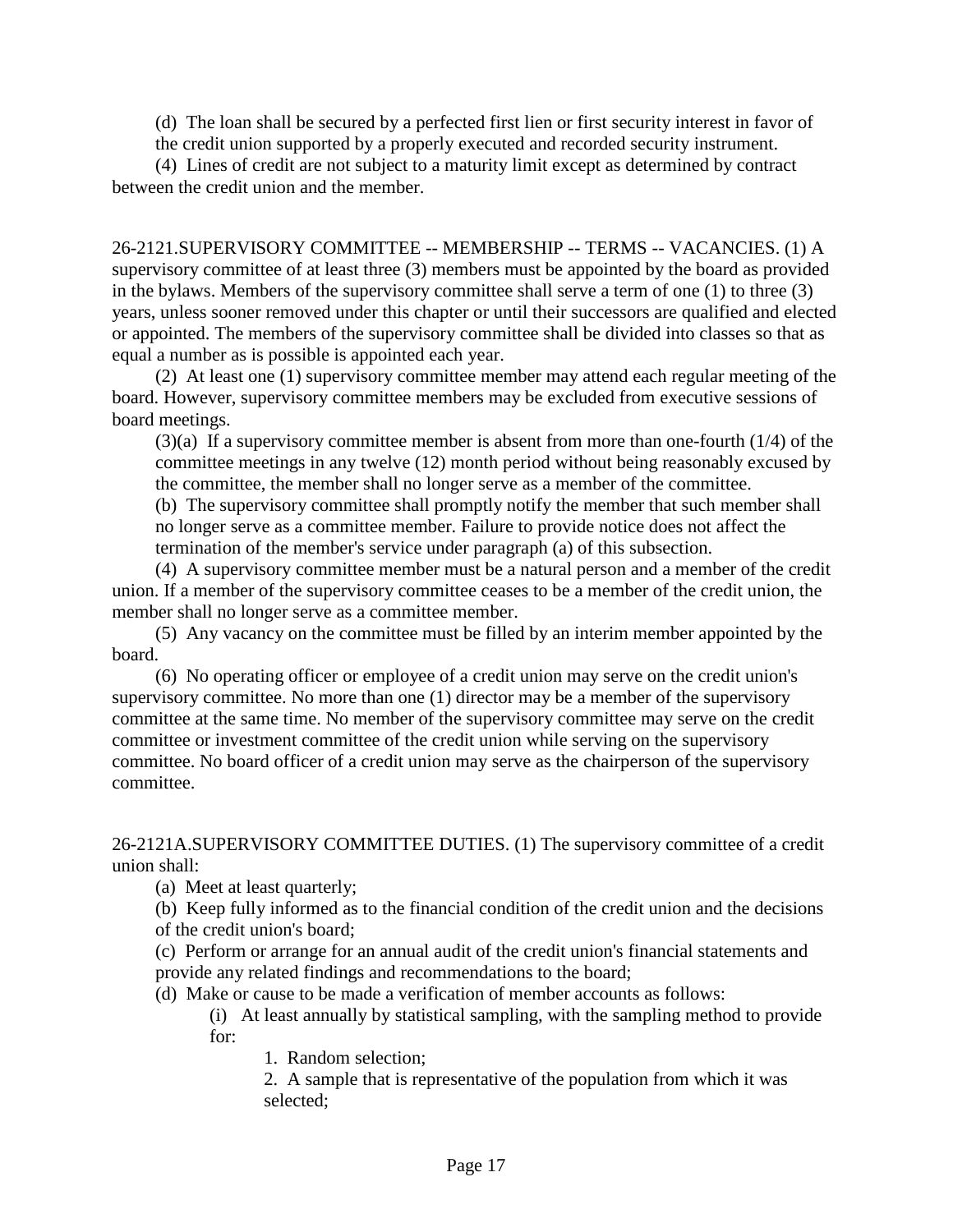3. An equal chance of selecting each dollar in the population;

4. Sufficient accounts in both number and scope on which to base conclusions concerning management's financial reporting objectives; and

5. Additional procedures to be performed if evidence provided by confirmation alone is not sufficient; or

(ii) At least annually by nonstatistical sampling conducted by an independent person licensed as an accountant in the state of Idaho, using nonstatistical sampling methods consistent with generally accepted auditing standards if such methods provide for:

1. Sufficient accounts in both number and scope on which to base conclusions concerning management's financial reporting objectives to provide assurance that the general ledger accounts are fairly stated in relation to the financial statements taken as a whole;

2. Additional procedures to be performed by the accountant if evidence provided by confirmations alone is not sufficient; and

3. Documentation of the sampling procedures used and of their consistency with generally accepted auditing standards, to be provided to the department upon request; or

(iii) At least every two (2) years by controlled verification of all member accounts; (e) Review or arrange to have reviewed annually the effectiveness of the credit union's internal controls;

(f) Report its findings and recommendations to the board;

(g) Provide an annual written report to members at each annual membership meeting on the credit union's financial condition;

(h) Perform or arrange for additional audits as requested by the board or management or as deemed necessary by the supervisory committee and provide any related findings and recommendations to management or the board as deemed appropriate by the supervisory committee;

(i) Monitor the implementation of management responses to material adverse findings in audits and regulatory examinations;

(j) Implement a process for the supervisory committee to receive and respond to whistleblower complaints; and

(k) Perform any additional duties as specified by the board or in the credit union's bylaws.

(2) The supervisory committee may in its sole discretion retain, at the credit union's expense, independent counsel or other professional advisors or consultants as necessary to perform the duties under this section.

# 26-2121B.SUSPENSION OF MEMBERS OF THE BOARD BY SUPERVISORY

COMMITTEE -- FOR CAUSE. (1) The supervisory committee may, for cause, suspend a member of the board, until a special membership meeting called for that purpose is held in accordance with the requirements of section 26-2113B, Idaho Code. The members participating in that meeting shall vote whether to remove the suspended person or persons.

(2) For purposes of this section, "cause" means demonstrated financial irresponsibility, a breach of fiduciary duty to the credit union, or activities which, in the judgment of the supervisory committee, create a material risk to the credit union.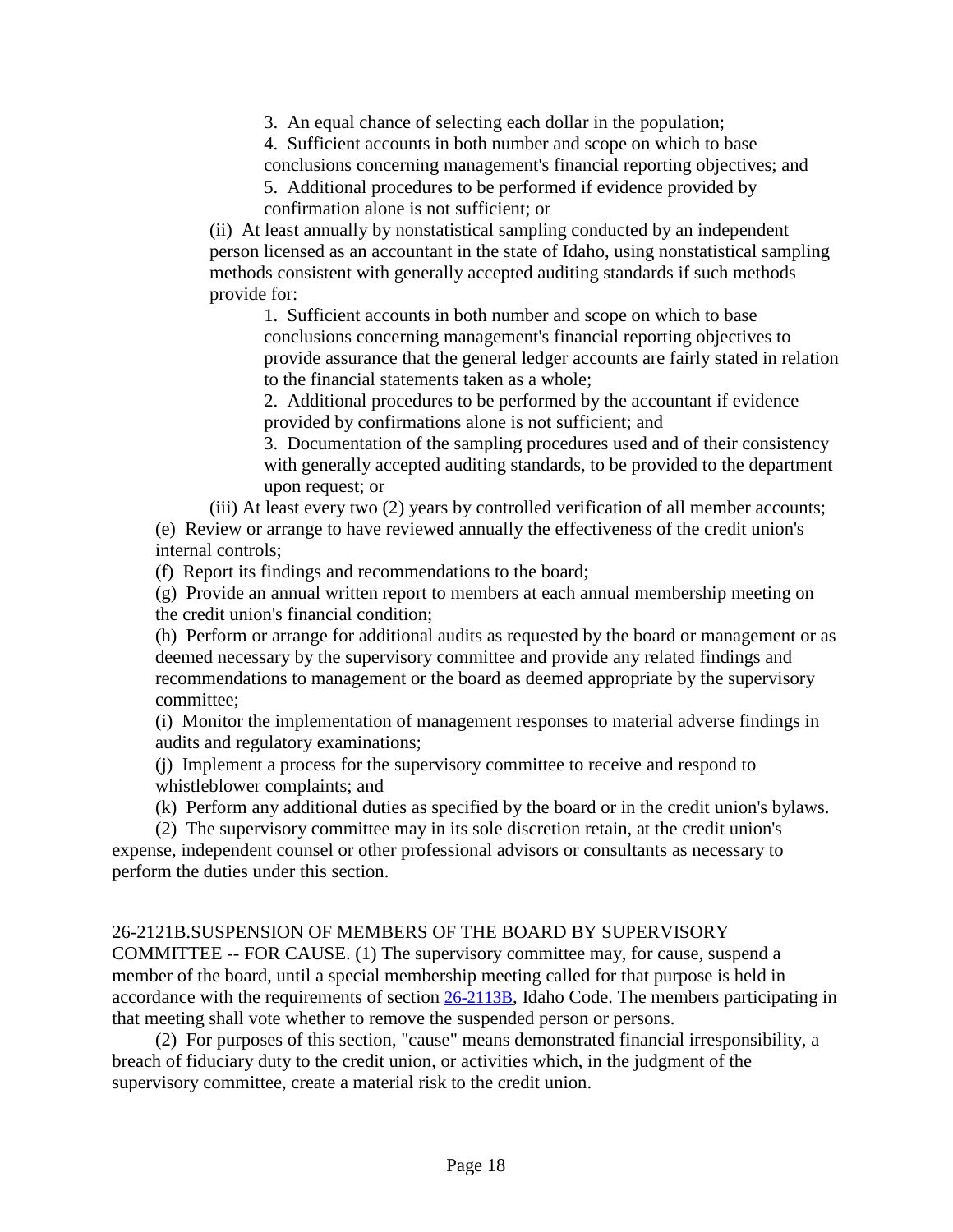#### 26-2121C.SUSPENSION OF MEMBERS OF THE BOARD OR SUPERVISORY

COMMITTEE BY BOARD -- FOR CAUSE. (1) The board may, for cause, suspend a member of the board or a member of the supervisory committee until a special membership meeting, called for that purpose, is held. The membership meeting must be held within ninety (90) days after the suspension. The members attending the meeting shall vote whether to remove a suspended party.

(2) For purposes of this section, "cause" means demonstrated financial irresponsibility, a breach of fiduciary duty to the credit union, or activities which, in the judgment of the board, create a material risk to the credit union.

26-2121D.REMOVAL OF DIRECTOR OR SUPERVISORY COMMITTEE MEMBER. (1) The members of a credit union may remove a director of the credit union at a special membership meeting held in accordance with section 26-2113B, Idaho Code, and called for that purpose. If the members remove a director, the members may at the same special membership meeting elect an interim director to complete the remainder of the former director's term of office or authorize the board to appoint an interim director as provided in section 26-2114, Idaho Code.

(2) If at any time, because of the removal of one (1) or more credit union directors under this chapter, the board of directors of a credit union has less than a quorum of directors, all powers and functions vested in or exercisable by the board vest in and are exercisable by the director or directors remaining until such a time as there is a quorum on the board of directors. If all of the directors of a credit union are removed under this chapter, the director of the department of finance shall appoint persons to serve temporarily as directors of the credit union until such a time as their respective successors take office.

(3) The members of a credit union may remove a supervisory committee member at a special membership meeting held in accordance with section 26-2113B, Idaho Code, and called for that purpose. If the members remove a supervisory committee member, the members may at the same special membership meeting elect an interim supervisory committee member to complete the remainder of the former supervisory committee member's term of office or authorize the supervisory committee to appoint an interim supervisory committee member as provided in section 26-2121, Idaho Code.

26-2122.COMPENSATION -- CREDIT UNION MANAGER, EMPLOYMENT. No officer, director, or committee member may be compensated, directly or indirectly, for his services as such; provided, however, an elected member of the board of directors may serve as a part-time treasurer and receive a salary for his services. This shall not be construed to prevent reimbursement of directors and committee members for actual expenses they may incur in carrying out the duties of their office. The board may authorize the employment of a credit union manager and other employees as needed to conduct the business of the credit union. The board shall establish the compensation to be paid to the manager and any other employees of the credit union which shall be charged as an expense of the credit union. In the event the board of directors authorizes the employment of a manager of the credit union, the manager may not be a member of the board of directors. The credit union may provide group hospitalization and group health and accident insurance for the directors, officers and committee members which will not be considered compensation.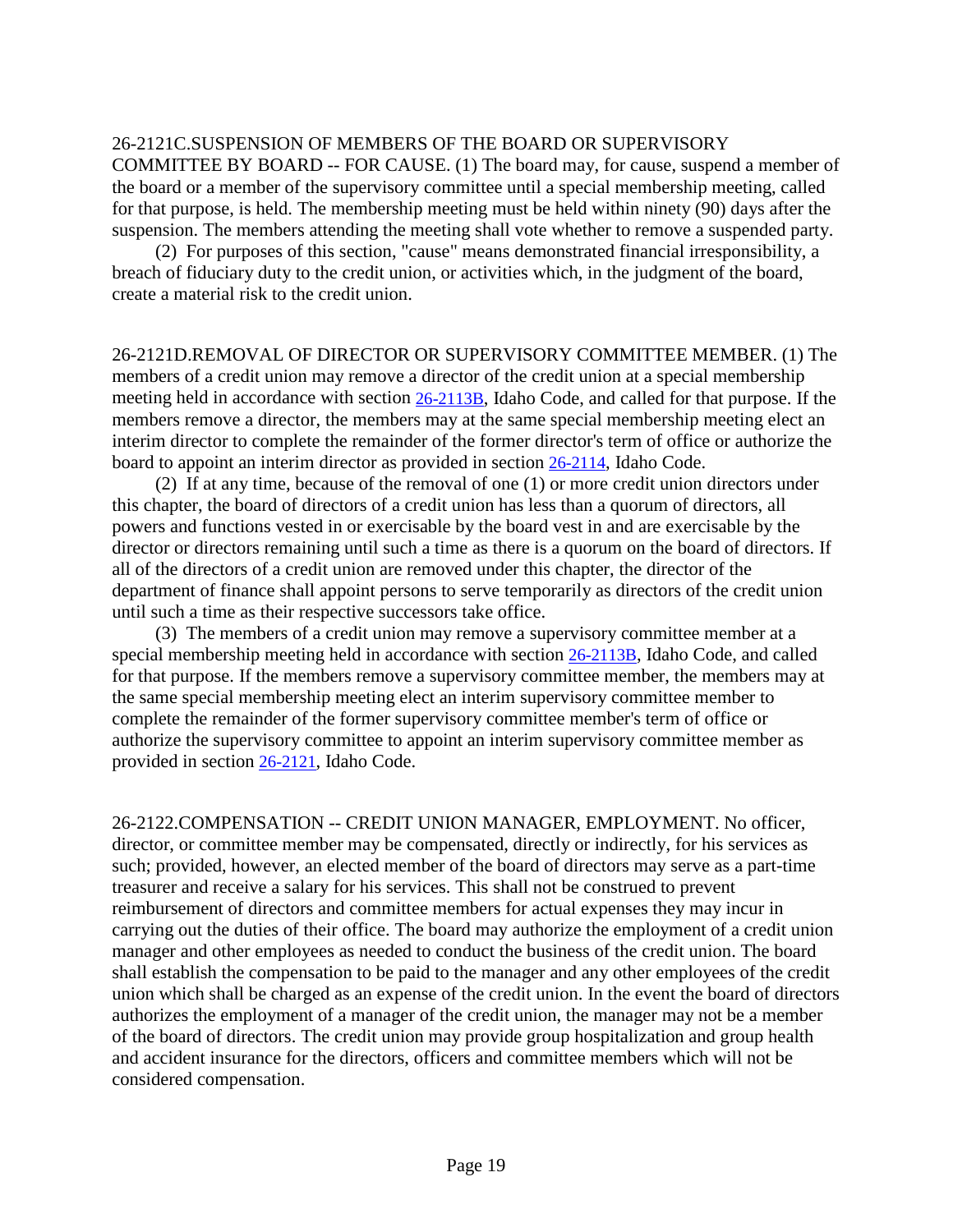26-2123.SHARES AND CERTIFICATES OF DEPOSIT. A share may be in increments of five dollars (\$5.00) with a minimum of five dollars (\$5.00) and a maximum of twenty-five dollars (\$25.00) as the board of directors shall establish. The shares of a credit union shall all be common shares of one (1) class and have a par value as established by the board and bylaws. A member may purchase shares which will earn dividends as duly established by the board pursuant to section [26-2130,](https://legislature.idaho.gov/statutesrules/idstat/Title26/T26CH21/SECT26-2130) Idaho Code. Members may also purchase certificates of deposit which will be for a specified length of time and earn interest with a guaranteed rate to be established by the board of directors pursuant to section [26-2130,](https://legislature.idaho.gov/statutesrules/idstat/Title26/T26CH21/SECT26-2130) Idaho Code. No certificate shall be issued to denote ownership of a share of the credit union. Shares paid for may be transferred in such manner as the bylaws may prescribe.

In the event of default the credit union shall have and may exercise a lien on the shares and deposits of any member for any sum due the credit union from said member or for any loan made to, cosigned or endorsed by him. Christmas clubs, vacation clubs, travel clubs and other thrift organizations within the membership, which shall have the prior approval of the director of finance, may be established by the board of directors.

26-2124.JOINT ACCOUNTS. A member may designate any person or persons to hold shares, deposits, and thrift club accounts with him in joint tenancy with the right of survivorship; but no joint tenant, unless a member in his own right, shall be permitted to vote, obtain loans, or hold office. Payment of part or all of such accounts to any of the joint tenants shall, to the extent of such payment, discharge the liability to all.

No credit union organized under the laws of this state shall be required to recognize the claim of any third party of any of the above such accounts or withhold payment of any such accounts to the depositor or to his order, unless and until the credit union is served with citation or other appropriate process issuing out of a court of competent jurisdiction in connection with a suit instituted by such third party for the purpose of recovering or establishing an interest in such above accounts.

Such above accounts issued by any credit union organized under the laws of this state in the name of two (2) or more persons or to two (2) or more persons or the survivor of either, may be withdrawn on the signature of either party of whom such accounts were issued, or in whose name such accounts were made, and no recovery shall be had against such credit union for amounts so paid. When such accounts are issued in the name of two (2) or more persons or in the name of their survivor, the survivor of either party shall have power to act in all matters relating to such accounts whether the other person or persons named in such accounts be living or dead. The repurchase or withdrawal value of such accounts issued in joint names and dividends thereon, or other rights relating thereto, may be paid or delivered, in whole or in part, to any such person who shall make requests therefor, whether the other person or persons be living or dead. The payment or delivery to any such person, on a receipt or acquittance signed by any such person, to whom any such payment or any such delivery of rights be made, shall be valid and sufficient release and discharge of any such credit union for the payment or delivery so made.

26-2125.MINORS. Shares, deposits or thrift club accounts may be issued in the name of a minor and such above accounts may be withdrawn by such minor and payments made on such withdrawals shall be valid.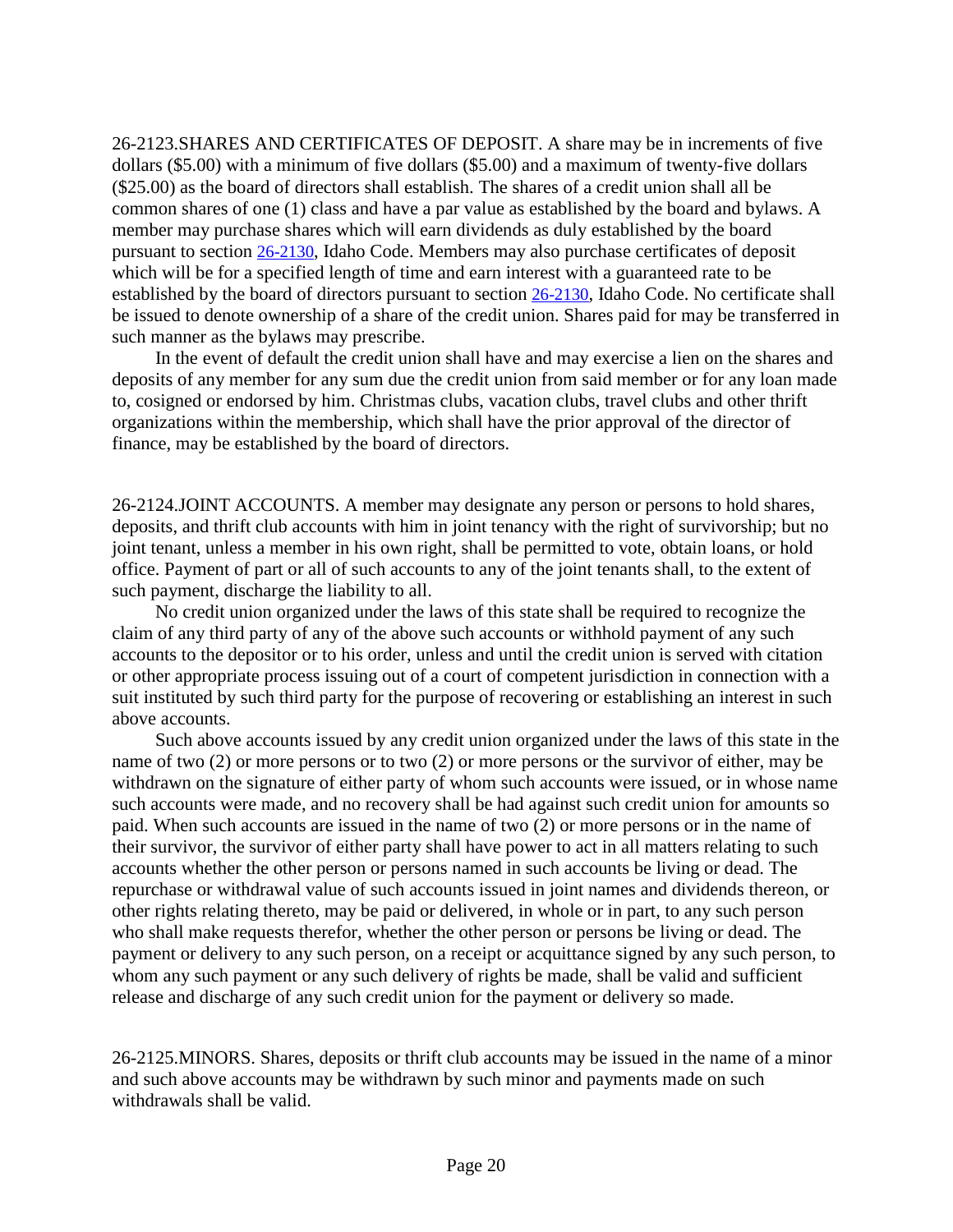26-2126.TRUST ACCOUNTS. Share [Shares] may be issued in the name of a member in trust for a beneficiary, including a minor, but no beneficiary, unless a member in his own right, may be permitted to vote, obtain loans, hold office or be required to pay an entrance fee. Payment of part or all of such shares to such member shall, to the extent of such payment, discharge the liability of the credit union to the member and the beneficiary, and the credit union shall be under no obligation to see the application of such payment. In the event of the death of the member, and if shares are so issued or held and the credit union has been given no other written evidence of the existence or terms of any trust, such shares and any dividends or interest thereon shall be paid to the beneficiary.

26-2127.INVESTMENT OF FUNDS. (1) A credit union's board of directors must establish a written investment policy consistent with this chapter and other applicable laws and regulations.

(2) A credit union may invest its funds in any of the following, as long as the investments are deemed prudent by the board:

> (a) (i) Loans held by credit unions, out-of-state credit unions, or federal credit unions; and

(ii) Loans to members held by other lenders, with approval of the director; (b) Bonds, securities, or other investments that are fully guaranteed as to principal and interest by the United States government;

(c) General obligations of this state and its political subdivisions;

(d) Obligations issued by corporations designated under 31 U.S.C. 9101, or obligations, participations, or other instruments issued and guaranteed by the federal housing administration, veterans administration, federal home loan mortgage corporation, federal national mortgage association, or federal home loan mortgage corporation/federal national mortgage association, or other government-sponsored enterprise;

(e) Share or deposit accounts of other financial institutions, the accounts of which are federally insured or insured or guaranteed by another insurer or guarantor approved by the director. The shares and deposits made by a credit union under this subsection may exceed the insurance or guarantee limits established by the organization insuring or guaranteeing the institution into which the shares or deposits are made;

(f) Common trust or mutual funds whose investment portfolios consist of securities issued or guaranteed by the federal government or an agency of the government;

(g) Shares or other interests offered by a registered investment company or collective investment fund, if the company or fund restricts the investment portfolio to investments and investment transactions that are permissible for credit unions, as evidenced by its prospectus or other appropriate documentation;

(h) Debt or equity issued by an organization owned by a credit union trade association whose members include Idaho credit unions, in an aggregate amount not to exceed one percent (1%) of the net worth of the credit union;

(i) Stocks, shares, membership units, or other ownership interests in corporations, limited liability companies, or mutual associations, in an aggregate amount not to exceed one percent (1%) of assets, and loans to such organizations in an aggregate amount not to exceed one percent (1%) of assets if: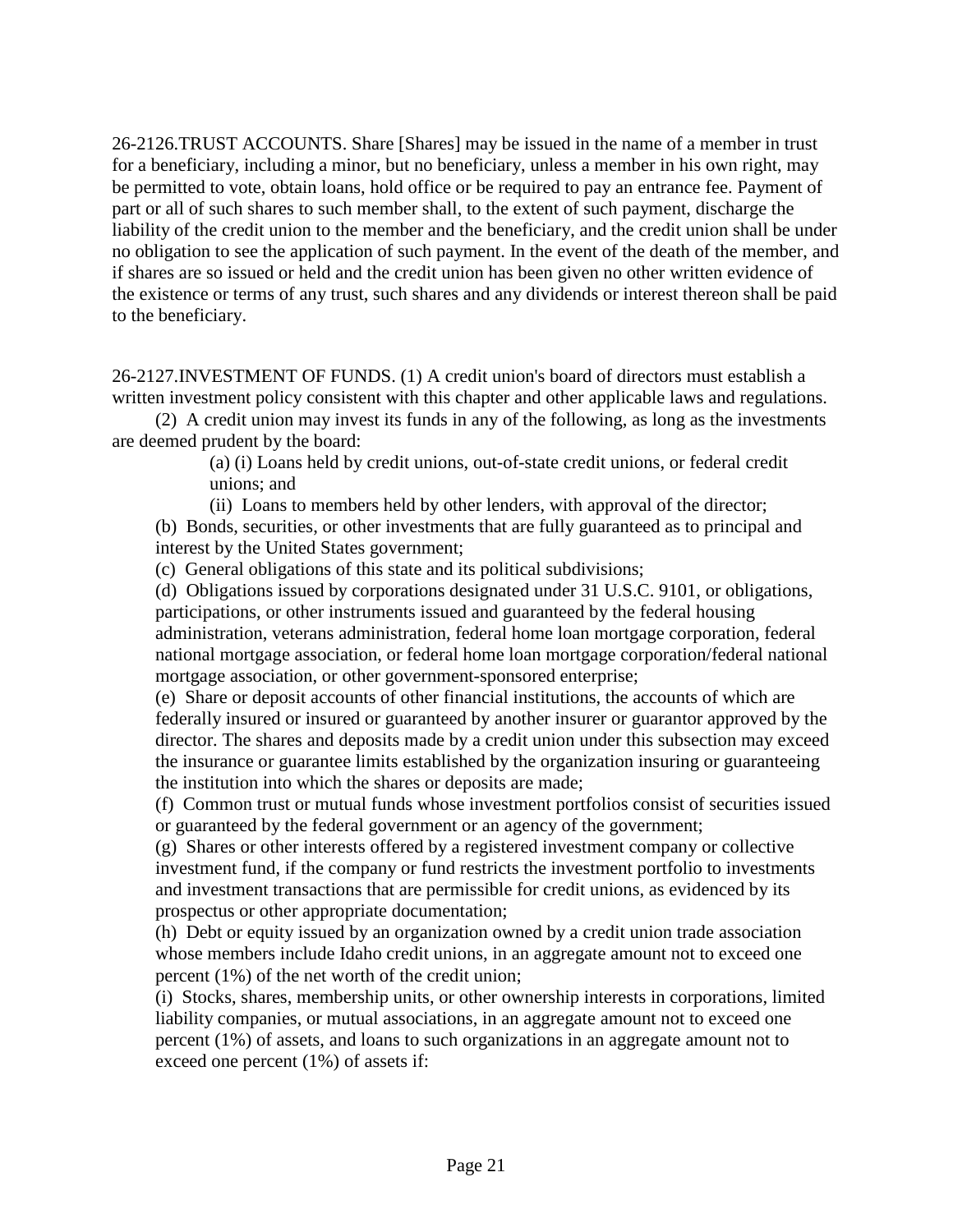(i) The ownership of such organizations or membership of such mutual associations, as applicable, is primarily confined to credit unions or organizations of credit unions; and

(ii) The purposes for which the corporation, limited liability company, or mutual association is formed are primarily to service credit unions or their members or otherwise to assist credit union operations.

(3) The director may authorize credit unions to purchase investments not listed above by rule or upon written application.

(4) If a credit union has lawfully made an investment that later becomes impermissible because of a change in circumstances or law, and the director finds that this investment will have an adverse effect on the safety and soundness of the credit union, then the director may require that the credit union develop a reasonable plan for the divestiture of the investment.

(5) A credit union other than a corporate credit union shall not invest an amount that exceeds twenty-five percent (25%) of its net worth in an obligor or affiliate of the obligor. This subsection does not apply to the extent that the investment is insured or guaranteed by the United States government or an agency of the United States government or a state or local government or that the investment is in a corporate credit union.

(6) A credit union shall maintain files containing credit and other information adequate to demonstrate evidence of prudent business judgment in exercising the investment powers granted under this act or by rule, order, or declaratory ruling of the director.

26-2128.LIQUIDITY REQUIREMENTS. (a) Every credit union shall have on hand as a liquidity reserve an amount equal to four percent (4%) of its outstanding shares, certificates of deposit, and certificates of indebtedness. Share or deposit accounts from which a member may withdraw funds by the use of a negotiable instrument shall be subject to the liquidity reserve requirements of subsection (b) of this section and not to the liquidity reserve requirements of this subsection. Said liquidity reserves, except as hereinafter otherwise provided, shall be kept in cash on hand or on deposit subject to check or draft, with any bank or banks or corporate credit union located in the state of Idaho, which shall have been approved by the director as liquidity reserve depositories and shall be computed monthly as follows: on the basis of average daily bank deposits and average daily cash on hand.

(b) Every credit union which provides for its member's share or deposit accounts from which the member may withdraw funds by the use of negotiable instrument shall have on hand as a liquidity reserve in addition to the liquidity reserve required by subsection (a) of this section an amount equal to ten percent (10%) of its share and deposit accounts which are subject to withdrawal by the use of negotiable instrument. Said liquidity reserves shall be kept in cash on hand or on deposit subject to check or draft, with any bank or banks or corporate credit union located in the state of Idaho which shall have been approved by the director as liquidity reserve depositories and shall be computed monthly as follows: on the basis of average daily bank or corporate credit union deposits, and average daily cash on hand.

(c) Certificates of deposit issued by the Idaho Corporate Credit Union may be included in meeting the requirements of this section. To the extent a credit union is required to maintain reserves pursuant to the monetary control act of 1980 and the implementing regulations of the board of governors of the federal reserve system, as the same is presently enacted and as it may be amended in the future, the reserves required to be so maintained shall be considered as a part of, and not in addition to, the liquidity reserves required by this section.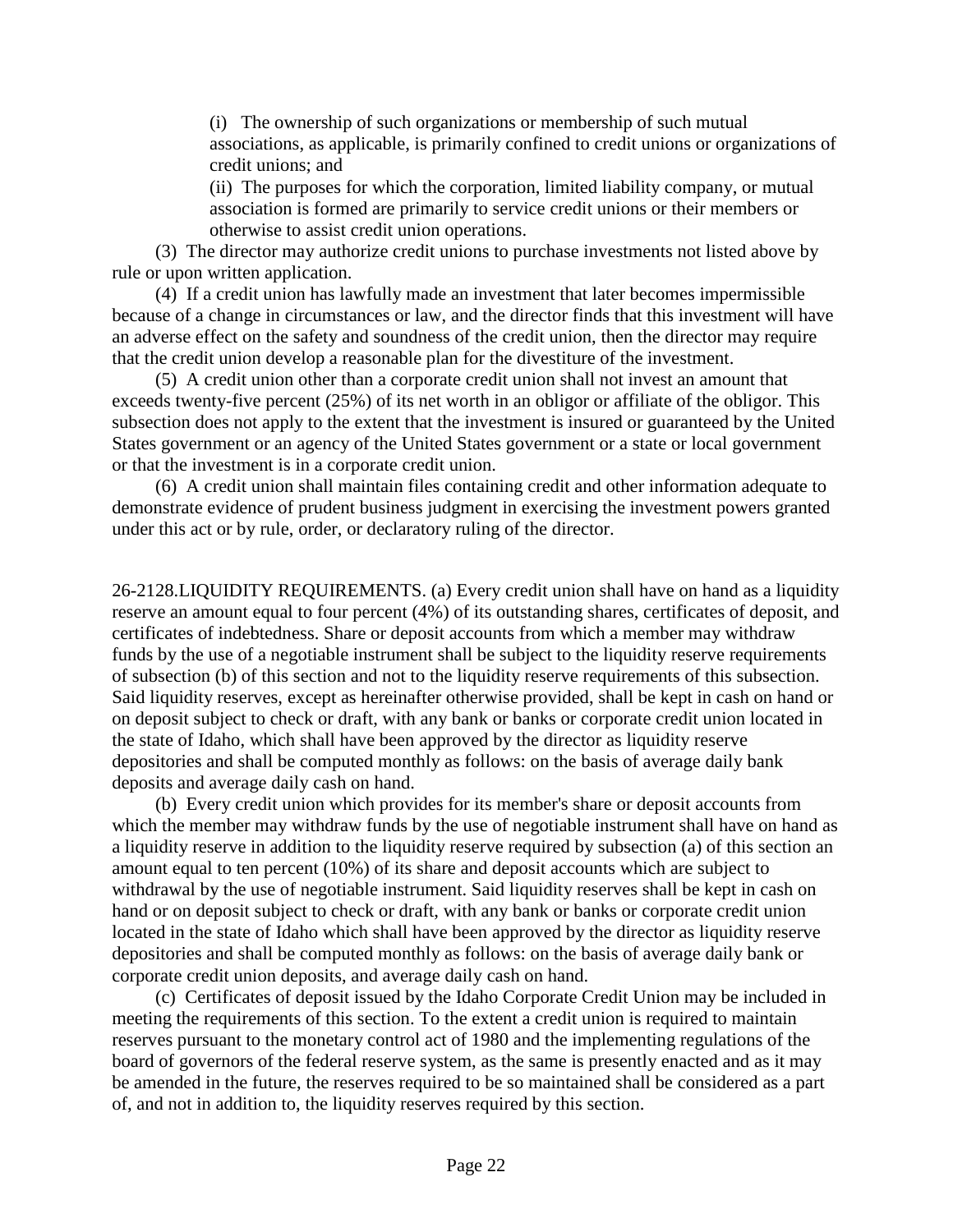26-2129.RESERVE REQUIREMENTS. (a) At the end of each accounting period the gross income shall be determined. From this amount there shall be set aside, as a regular reserve against losses on loans and against such other losses as may be specified in rules prescribed under this chapter, sums in accordance with the following:

(1) A credit union in operation for more than four (4) years and having assets of five hundred thousand dollars (\$500,000) or more shall set aside: (i) ten per cent (10%) of gross income until the regular reserve plus the allowance for loan loss account shall equal four per cent (4%) of the total of outstanding loans and risk assets, then (ii) five per cent (5%) of gross income until the regular reserve plus the allowance for loan loss account shall equal six per cent (6%) of the total of outstanding loans and risk assets.

(2) A credit union in operation less than four (4) years or having assets of less than five hundred thousand dollars (\$500,000) shall set aside: (i) ten per cent (10%) of gross income until the regular reserve plus the allowance for loan loss account shall equal seven and onehalf per cent (7.5%) of the total of outstanding loans and risk assets, then (ii) five per cent (5%) of gross income until the regular reserve plus the allowance for loan loss account shall equal ten per cent (10%) of the total of outstanding loans and risk assets.

(3) Risk assets do not include loans fully secured by member savings and loans guaranteed by an agency of the state or federal government, to the extent of such guarantee.

(4) Whenever the regular reserve plus the allowance for loan loss account falls below the stated per cent of the total outstanding loans and risk assets, it shall be replenished by regular contributions in such amounts as may be needed to maintain the stated reserve goals.

(b) The director, in his discretion, may decrease the reserve requirements set forth in subsection (a) of this section when in his opinion such a decrease is necessary or desirable. The director may also require special reserves to protect the interests of members either by rule if it is to be generally applied, or by order for an individual credit union in a particular case.

26-2130.DIVIDENDS. (1) After allocation to required reserves, the board of directors may, at the end of any dividend period duly established, declare a dividend to be paid on shares or share certificates from undivided earnings as the bylaws may provide. Dividends may be paid at various rates, or not paid at all, with due regard to the conditions that pertain to each class of share.

(2) Subject to the approval of the board of directors, accounts closed between dividend periods may be credited with dividends at the rate set by the board of directors.

(3) Extraordinary dividends must be calculated on a rational means determined by the board of directors. For purposes of this section, "extraordinary dividends" means all irregularly scheduled and declared dividends.

26-2131.SHARE REDUCTION. Whenever the losses of any credit union, resulting from a depreciating in value of its loans or investments or otherwise, exceed its undivided earnings and reserve fund so that the estimated value of its assets is less than the total amount due the shareholders, the credit union may, by a majority vote of the entire membership, order a reduction in the shares of each of its shareholders to divide the loss proportionately among the members. If thereafter the credit union shall realize from such assets a greater amount than was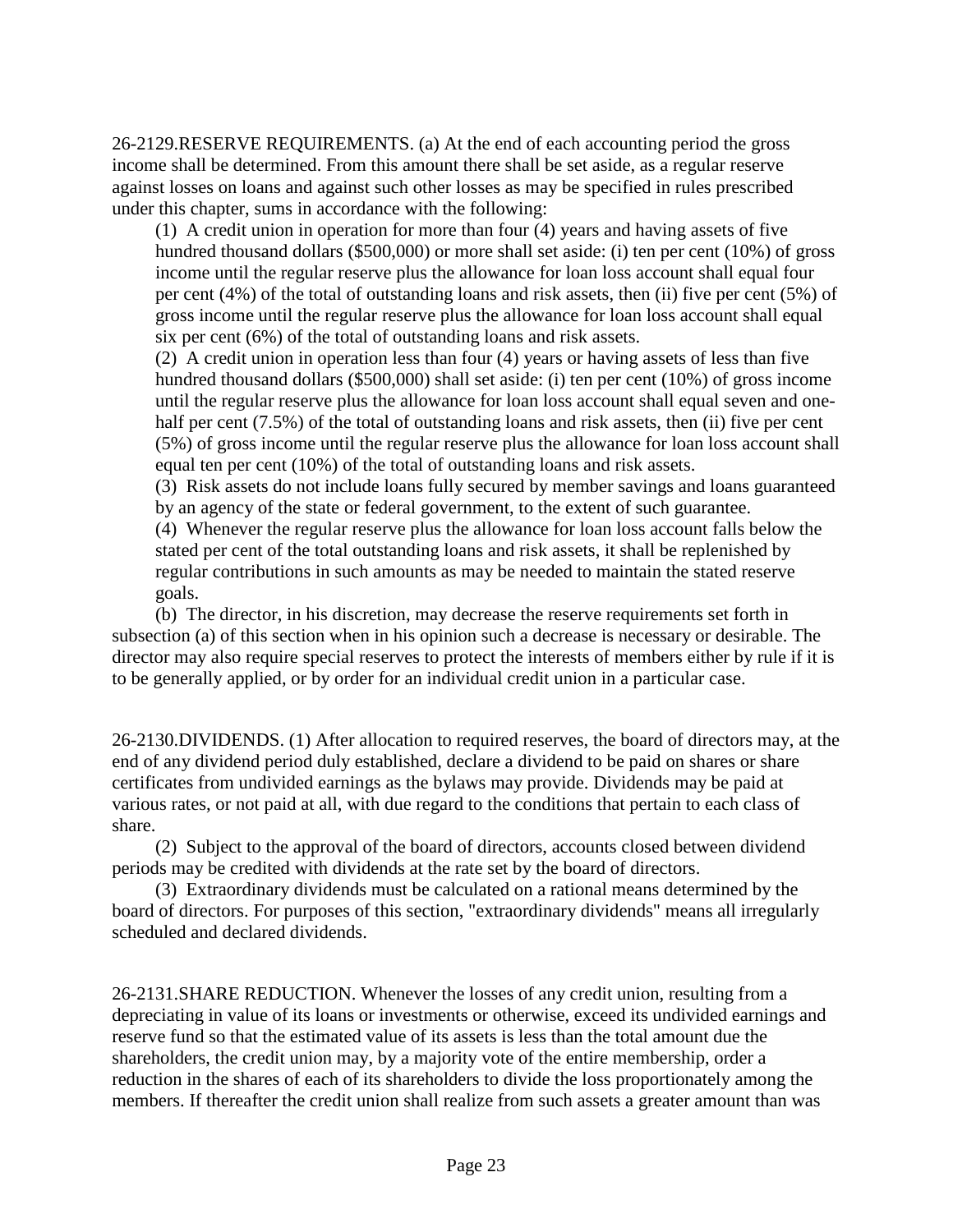fixed by the order of reduction, such excess shall be divided among the shareholders whose assets were reduced, but only to the extent of such reduction.

26-2132.MERGER. Any credit union may, with the approval of the director, merge with another credit union under the existing charter of such other credit union. The director shall not approve a merger if the effect of the merger would be to provide a broader common bond than allowable under section [26-2110,](https://legislature.idaho.gov/statutesrules/idstat/Title26/T26CH21/SECT26-2110) Idaho Code. The merger may be based upon any plan agreed to by the majority of the board of directors of each credit union joining in the merger, and approved by the affirmative vote of the majority of the members of each such credit union at meetings of the members called for such purpose. Any member not present at the meeting may, within the next twenty (20) days, vote by signing a statement on a form prescribed by the board of directors and such vote shall have as full force and effect as if cast at the meeting. If any such member does not vote within the twenty (20) day period, he shall be deemed to be in favor of the merger. After such agreement by the directors and approval by the members of each credit union, the president and secretary of each credit union shall execute a certificate of merger which shall set forth at least all of the following:

(a) The time and place of the meeting of the board of directors at which the plan was agreed upon.

(b) The vote in favor of adoption of the plan.

(c) A copy of the resolution or other action by which the plan was agreed upon.

(d) The time and place of the meeting of the members at which the plan agreed upon was approved.

(e) The vote by which the plan was approved by the members.

Such certificates and a copy of the plan of the merger shall be forwarded to the director and if approved, a copy of the certificate shall be filed with the county clerk of the county in which each credit union participating in the merger has its principal place of business, and then filed with the director, whereupon the charter of the merged credit union as a legal entity separate from the surviving credit union shall terminate.

Upon any such merger so affected, all property, property rights, and interests of the merged credit union, shall vest in the surviving credit union without deed, endorsement or other instrument of transfer, and all debts, obligations and liabilities of the merged credit union shall be deemed to have been assumed by the surviving credit union whose charter the merger has affected.

This section shall be construed, when possible, to permit a credit union chartered under the Federal Credit Union Act to merge with one chartered under this chapter, or to permit one chartered under this chapter to merge with one chartered under the Federal Credit Union Act.

26-2133.REPORTS -- FINANCIAL AND STATISTICAL DATA. Each credit union shall timely file with the director any financial and statistical report or other information that a federally insured state-chartered credit union is required to file with the national credit union administration. Each report must be certified by the principal operating officer of the credit union. In addition, a credit union shall file reports as may be required by the director.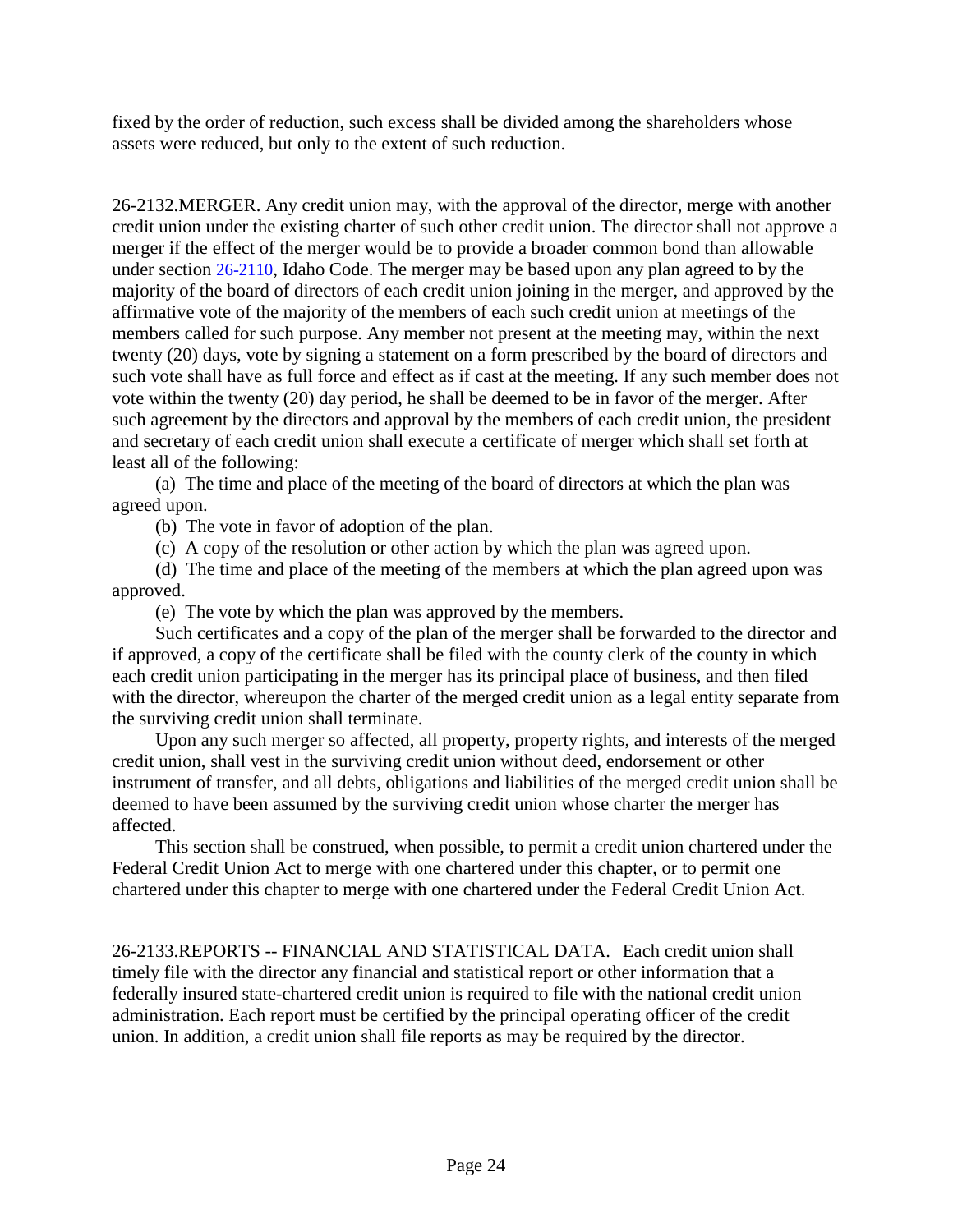26-2134.APPLICATION FEES. For the purpose of paying the costs incident to the ascertainment of whether articles of incorporation should be issued, the subscribers to any such articles of incorporation shall pay, at the time of filing their articles of incorporation with the director, a fee as fixed by the director, but not to exceed twenty-five dollars (\$25.00), for the purpose of paying costs incident to the investigation of the application. All such fees shall be deposited with the state treasurer for the credit in the finance administrative account in the state dedicated fund.

26-2135.BOOKS AND RECORDS. The books and records of a credit union shall be kept in accordance with generally accepted accounting principles and by procedures approved by the director. Every credit union shall keep correct and complete books of accounts, minutes of meetings of members and directors and shall make such books and records and accounts available for examination. The books of account and records shall not be removed from the principal place of business without the consent of the director.

If a credit union utilizes the data processing services of another company the providing of such services by the other corporation shall be subject to the approval of the director and the director shall have the power to require the servicing company to provide such information as the director requires in a form required by the director. Any company providing data processing services for credit unions must agree to provide the director with information for purposes of examination which the director may by rule or regulation require in a form required by the director.

26-2136. FEES. (1) On or before February 15 of each calendar year, the director shall fix and collect from each credit union an assessment fee based upon the total assets of the credit union as of December 31 of the previous calendar year, which fees shall not exceed the amounts set forth in the following schedule:

| <b>TOTAL ASSETS</b>           | FEE                                     |
|-------------------------------|-----------------------------------------|
| \$50,000 or less              | $$50.00 + $1.00$ per thousand dollars   |
|                               | of assets                               |
| Over \$50,000 and not over    |                                         |
| \$100,000                     | $$100.00 + $.99$ per thousand dollars   |
|                               | of assets in excess of \$50,000         |
| Over \$100,000 and not over   |                                         |
| \$250,000                     | $$149.00 + $.94$ per thousand dollars   |
|                               | of assets in excess of \$100,000        |
| Over \$250,000 and not over   |                                         |
| \$1 million                   | $$291.00 + $.89$ per thousand dollars   |
|                               | of assets in excess of \$250,000        |
| Over \$1 million and not over |                                         |
| \$2 million                   | $$958.00 + $.80$ per thousand dollars   |
|                               | of assets in excess of \$1 million      |
| Over \$2 million and not over |                                         |
| \$5 million                   | $$1,758.00 + $.61$ per thousand dollars |
|                               | of assets in excess of \$2 million      |
| Over \$5 million and not over |                                         |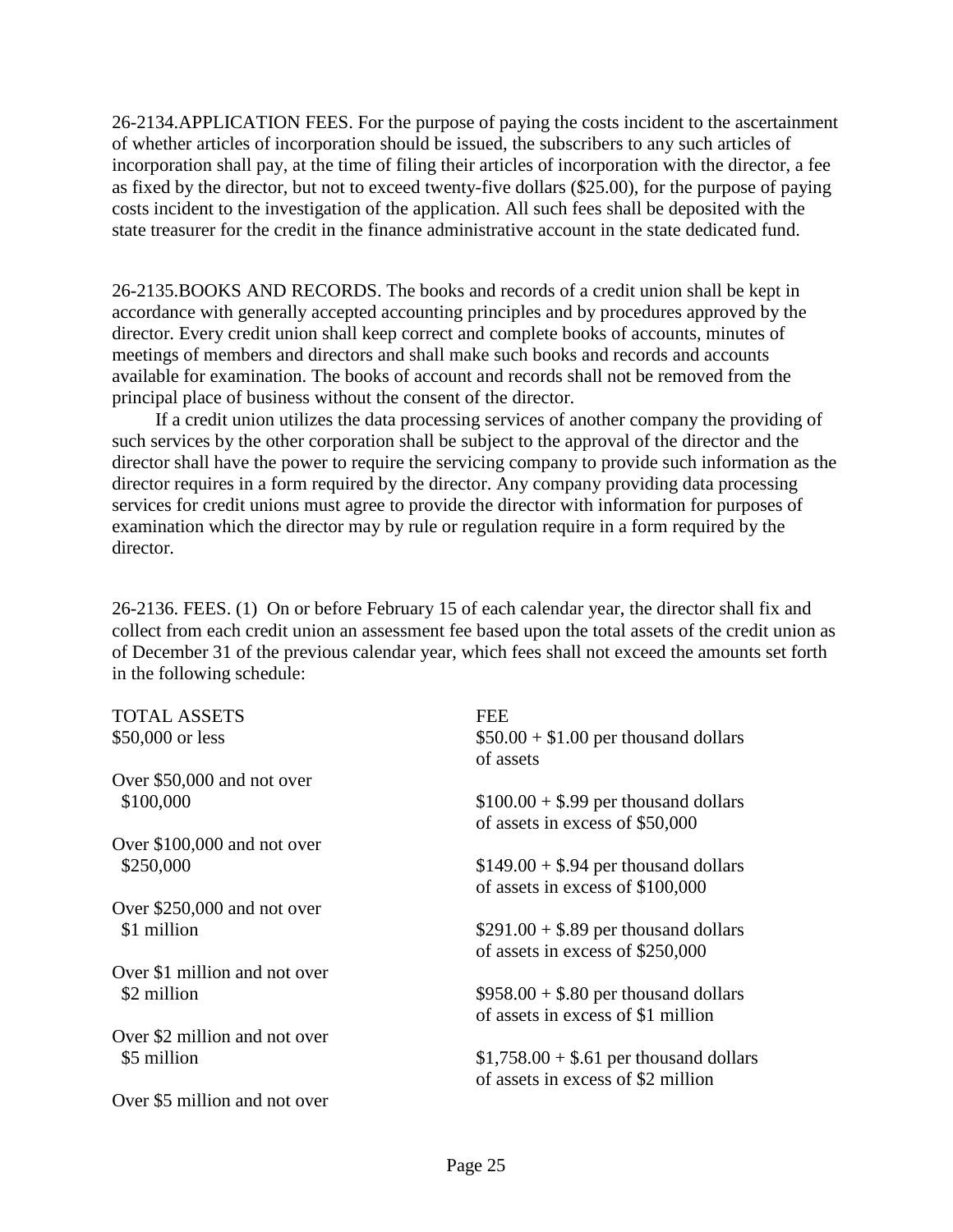TOTAL ASSETS FEE

 $$3,588.00 + $.48$  per thousand dollars of assets in excess of \$5 million

Over \$8 million  $$5,028.00 + $.35$  per thousand dollars of assets in excess of \$8 million

(2) All fees, fines, examination and miscellaneous charges collected by the director pursuant to the Idaho credit union act shall be deposited into the finance administrative account pursuant to section 67-2702, Idaho Code.

26-2136A.EXAMINATIONS AND INVESTIGATIONS REPORTS -- ACCESS TO RECORDS -- OATHS -- SUBPOENAS. (1) The director shall examine each credit union at least once every eighteen (18) months, unless the director determines with respect to a credit union that a less frequent examination schedule will satisfactorily protect the financial stability of the credit union and will satisfactorily assure compliance with the provisions of this chapter. The director shall examine a credit union more frequently whenever the director shall deem it necessary.

(2) A report of examination conducted pursuant to subsection (1) of this section shall be forwarded to the chairman of the board of directors and the president or chief executive officer after the completion of the examination. The report shall be considered at the first meeting of the board of directors following its receipt. A reply to the director of finance shall be forwarded by the board of directors within fifteen (15) days of the meeting.

(3) Each credit union, including out-of-state and foreign credit unions permitted to operate in Idaho, and all of its officers and agents shall be required to give to representatives of the department of finance full access to review all books, papers, files, records, and other sources of information under their control, and retain copies of the same, and full access to personnel.

(4) Upon examination or investigation of a credit union, the director:

(a) May appraise and revalue the credit union's investments; and

(b) May require the credit union to charge off or set up a special reserve for loans and investments and other assets.

(5) The director may make an examination and investigation into the affairs of:

(a) An out-of-state or foreign credit union permitted to operate in Idaho;

(b) A nonpublicly held organization, or its subsidiary, in which a credit union has a material investment;

(c) A publicly held organization in which the capital stock or equity is controlled by a credit union;

(d) A credit union service organization, or any subsidiary of a credit union service organization, in which a credit union has an interest;

(e) An organization that is not a credit union, out-of-state credit union, federal credit union, or foreign credit union and that has a majority interest in a credit union service organization in which a credit union has an interest;

(f) A sole proprietorship or organization primarily in the business of managing one (1) or more credit unions;

(g) A person or business providing any of the following services to a credit union or to a credit union service organization:

(i) Data processing services;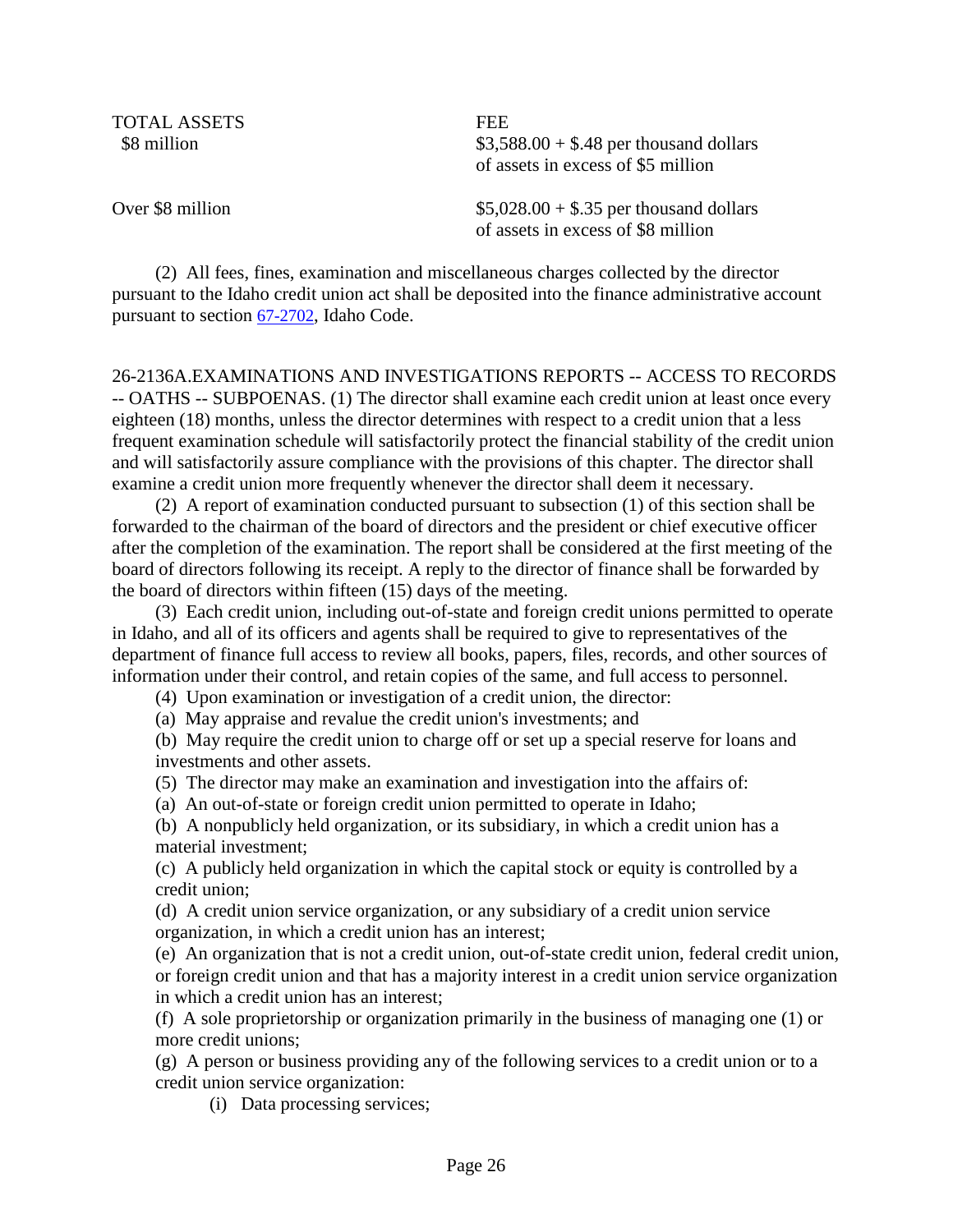(ii) Activities that support financial services, including but not limited to lending funds transfer, fiduciary activities, trading activities, and deposit-taking; and (iii) Internet-related services, including but not limited to web services and electronic bill payments, mobile applications, system and software development and maintenance, and security monitoring; or

(h) A corporation or other business entity that provides alternative share insurance in accordance with section 26-2153, Idaho Code.

The director shall have full access to all books, papers, files, records, personnel, and other sources of information under the control of persons described in this subsection.

(6) In connection with examinations and investigations, the director may:

(a) Administer oaths and examine under oath any person concerning the affairs of any credit union or of any person described in subsection (5) of this section; and

(b) Issue subpoenas to and require the attendance and testimony of any person at any place within this state and require witnesses to produce books, papers, files, records, and other sources of information.

(7) The director may accept in lieu of an examination under this section:

(a) The report of an examiner authorized to examine a credit union or an out-of-state,

federal, or foreign credit union or other financial institution; or

(b) The report of an accountant, satisfactory to the director, who has made and submitted a report of the condition of the affairs of a credit union or an out-of-state, federal, or foreign credit union or other financial institution. The director may accept all or part of such a report in lieu of all or part of an examination. The accepted report or accepted part of the report has the same force and effect as an examination under this section.

#### 26-2136B.EXAMINATION REPORTS AND SPECIFIED OTHER INFORMATION

CONFIDENTIAL -- EXCEPTIONS -- PENALTY. (1) The following shall be confidential and privileged and not subject to public disclosure under chapter 1, title 74, Idaho Code, and shall be subject to the provisions of section 26-1111, Idaho Code:

(a) Examination reports and information obtained by the department of finance in conducting examinations and investigations under this chapter;

(b) All written communications between the department of finance and any credit union that relate in any manner to the examination or condition of the credit union;

(c) Examination reports and related information from other financial institution regulators obtained by the department of finance;

(d) Reports or parts of reports accepted in lieu of an examination under section 26-2136A, Idaho Code; and

(e) Business plans and other proprietary information obtained by the department of finance in connection with a credit union's application or notice to the department.

(2)(a) The director, any federal or other financial institution regulatory or supervisory agency, a private insurer authorized pursuant to section 26-2153, Idaho Code, and any credit union incorporated or chartered under title 26, Idaho Code, or under federal law or the law of any state and doing business in the state of Idaho shall each have a privilege to refuse to disclose and to prevent any other person from disclosing confidential communications, and the contents of any documents relating to any confidential communications, between the credit union and the department of finance or federal financial institution regulatory or supervisory agency or private insurer made during the regulatory relationship.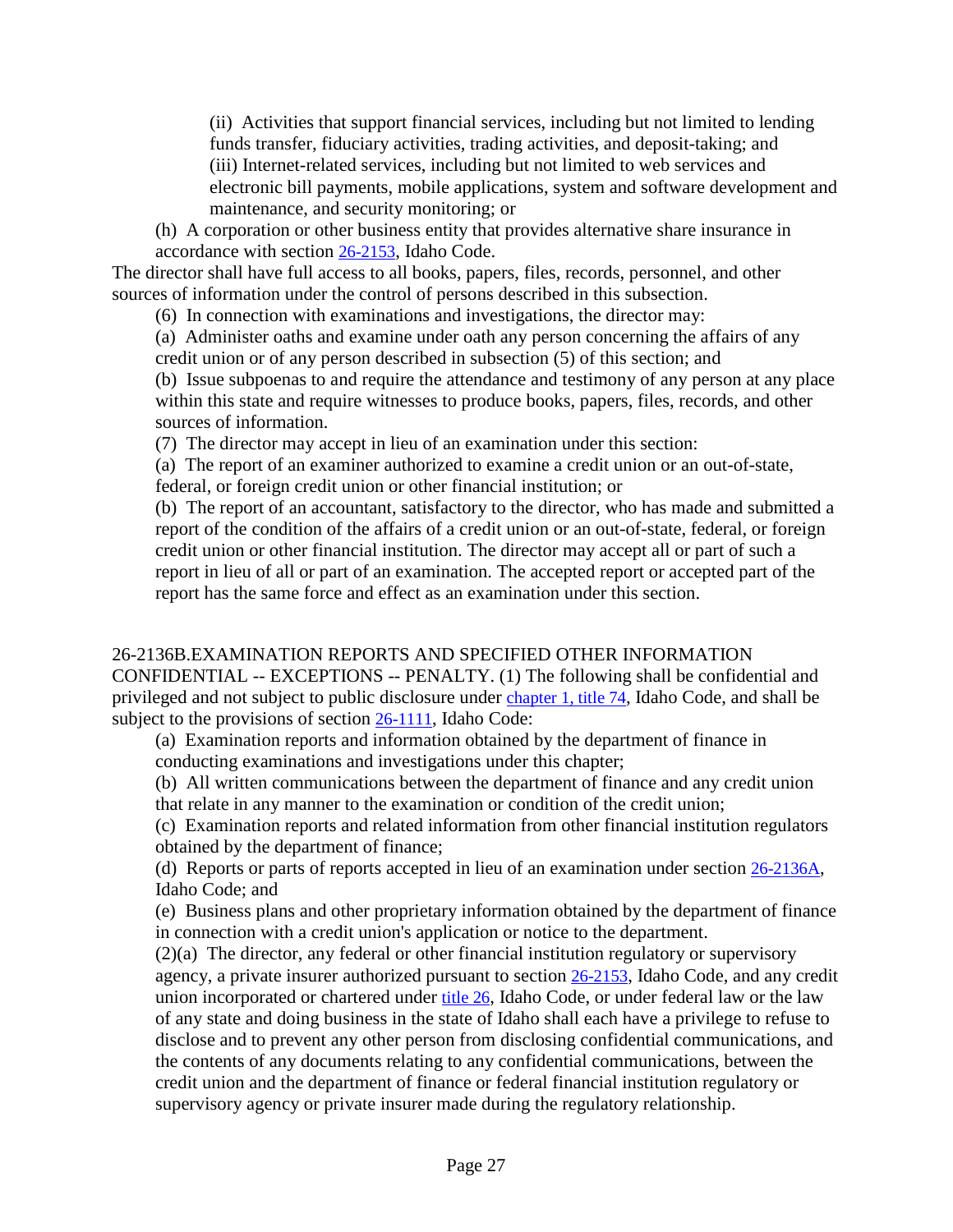(b) A communication is confidential if it is made during the regulatory relationship between the department of finance or the federal financial institution regulatory or supervisory agency or private insurer and any such credit union, and if the communication is not designed or intended for disclosure to any other parties.

(c) The privilege may be claimed by the credit union or by the department of finance or the federal financial institution regulatory or supervisory agency, or by the lawyer for either. The privilege may be waived only in accordance with this section and section 26-1111, Idaho Code.

(d) The director or the appropriate officer or employee of the federal financial institution regulatory or supervisory agency or private insurer may disclose confidential communications between the department of finance or agency or private insurer and credit union to the court, in camera, in a civil action. Such disclosure shall also be a privileged communication and the privilege may be claimed by the director, officer, or employee, or his lawyer.

(e) No sanction may be imposed upon any credit union as a result of the claim of a privilege by the credit union or the director or the officer or employee of the federal supervisory agency under this section.

(3) Notwithstanding subsection (1) of this section, the director may furnish examination reports, work papers, final orders, or other information obtained in the conduct of an examination or investigation prepared by the director to:

(a) Federal agencies empowered to examine credit unions or other financial institutions;

(b) Officials empowered to investigate criminal charges. The director may furnish only that part of the report that is necessary and pertinent to the investigation, and only after notifying the affected credit union and members of the credit union who are named in that part of the examination report, or other person examined, that the report is being furnished to the officials, unless the officials requesting the report obtain a waiver of the notice requirement for good cause from a court of competent jurisdiction;

(c) The examined credit union or other person examined, solely for its confidential use or for the confidential use of the credit union's attorney, auditor, accountant, independent attorney, independent auditor, or independent accountant;

(d) The attorney general in his role as legal advisor to the director;

(e) Prospective merger partners or conservators, receivers, or liquidating agents of a troubled credit union;

(f) Credit union regulators in other states or foreign jurisdictions regarding an out-of-state or foreign credit union conducting business in this state under this chapter, or regarding a credit union conducting business in the other state or jurisdiction;

(g) A person officially connected with the credit union or other person examined, as officer, director, supervisory committee member, attorney, auditor, accountant, independent attorney, independent auditor, or independent accountant;

(h) Organizations that have bonded the credit union to the extent that information is relevant to the renewal of the bond coverage or to a claim under the bond coverage;

(i) Organizations insuring or guaranteeing the shares of, or deposits in, the credit union;

(j) The federal home loan bank of which the credit union is a member or to which the credit union has applied for membership; or

(k) Other persons as the director may determine necessary to protect the public interest and confidence.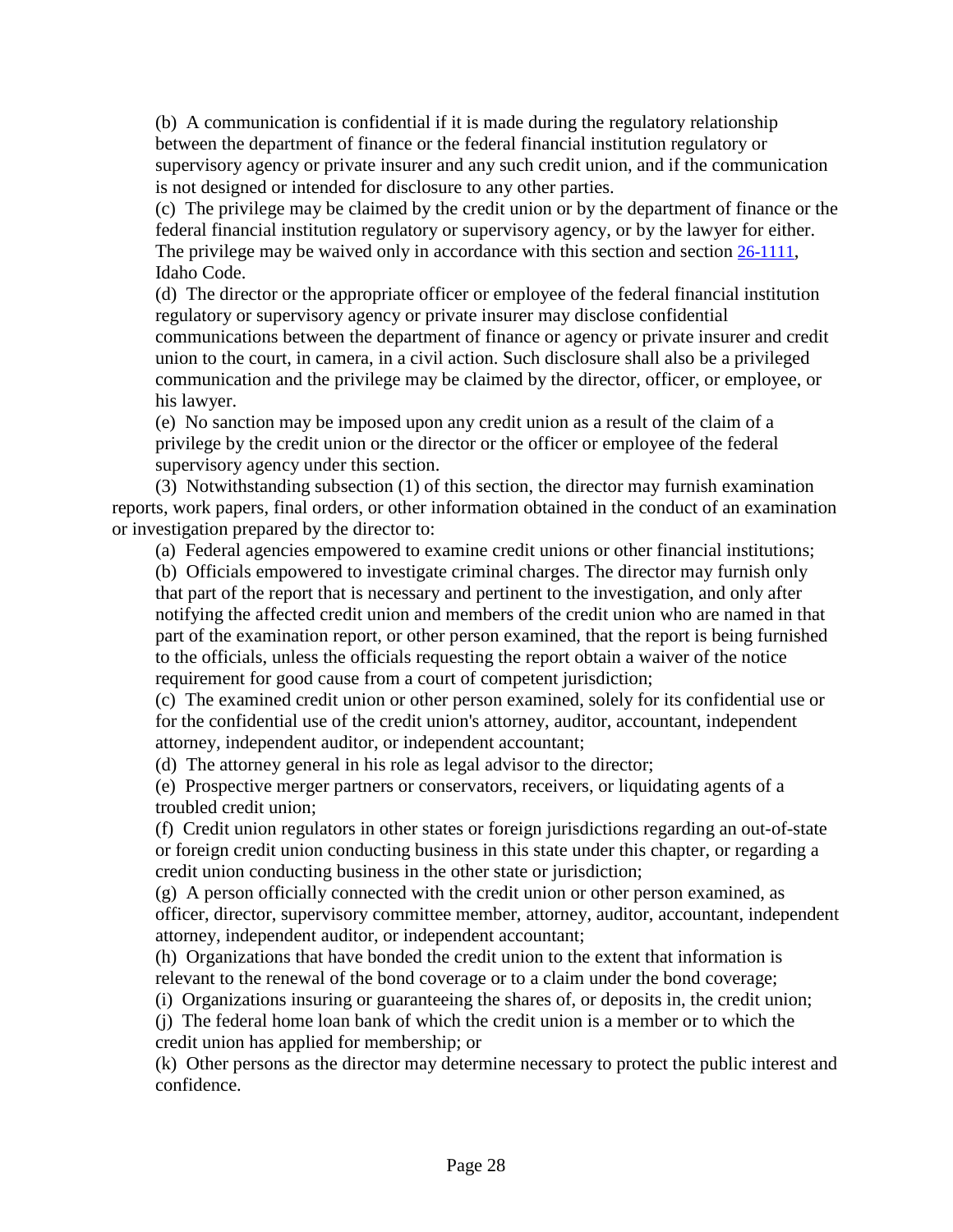(4) Examination reports, work papers, temporary and final orders, consent orders, other information obtained in the conduct of an examination or investigation furnished under subsection (3) of this section, and all written communication between the department of finance and any credit union that relate in any manner to the condition of the credit union remain the property of the director and, if acquired by any person, shall be returned to the department of finance upon written demand. No person to whom reports are furnished or any officer, director, or employee thereof may disclose or make public the reports or information contained in the reports except in published statistical information that does not disclose the affairs of a person, except that nothing prevents the use in a criminal prosecution of reports furnished under subsection (3)(b) of this section.

(5) In a civil action in which the reports or information are sought to be discovered or used as evidence, they may be disclosed only in accordance with subsection (2) of this section and section 26-1111, Idaho Code. After in-camera review of the reports or information in accordance with subsection (2) of this section and section  $26-1111(3)(d)$ , Idaho Code, the court may permit discovery and introduction of only those portions of the report or information that are relevant and otherwise unobtainable by the requesting party. To the extent the court permits discovery and introduction of relevant portions of the report or information, the court shall attach any limitations and restrictions necessary to ensure that the portions of the report or information discovered and introduced shall not be disclosed to the public. This subsection does not apply to an action brought or defended by the director.

(6) Any person who knowingly violates a provision of this section shall be guilty of a misdemeanor.

26-2136C.DISCLOSURE OF CONFIDENTIAL INFORMATION BY THE DEPARTMENT -- PENALTY. (1) The department of finance, its director, employees, and former employees shall not disclose to any person or agency any fact or information obtained in the course of business of the department under this chapter, except in the course of their official duties for the department and in the following cases:

(a) When, by the provisions of this chapter or chapter 1, title 74, Idaho Code, it is made the duty of the department to make public records and publish the same;

(b) When the department is required by law to take special action regarding the affairs of any credit union;

(c) When called as a witness in any criminal proceeding in a court of competent jurisdiction, provided that the court must review such information in chambers to determine the necessity of disclosing such information, and subject to the privilege provided by sections 26-1111(3) and 26-2136B, Idaho Code;

(d) When, in the case of a problem credit union, it is necessary or advisable, in the discretion of the director, for the good of the public or of the depositors; or

(e) When, in the discretion of the department, it is advisable to disclose any such information to a state or federal credit union supervisory agency.

(2) Any person who violates the provisions of this section shall be guilty of a felony, and conviction shall subject the offender to a forfeiture of his office or employment.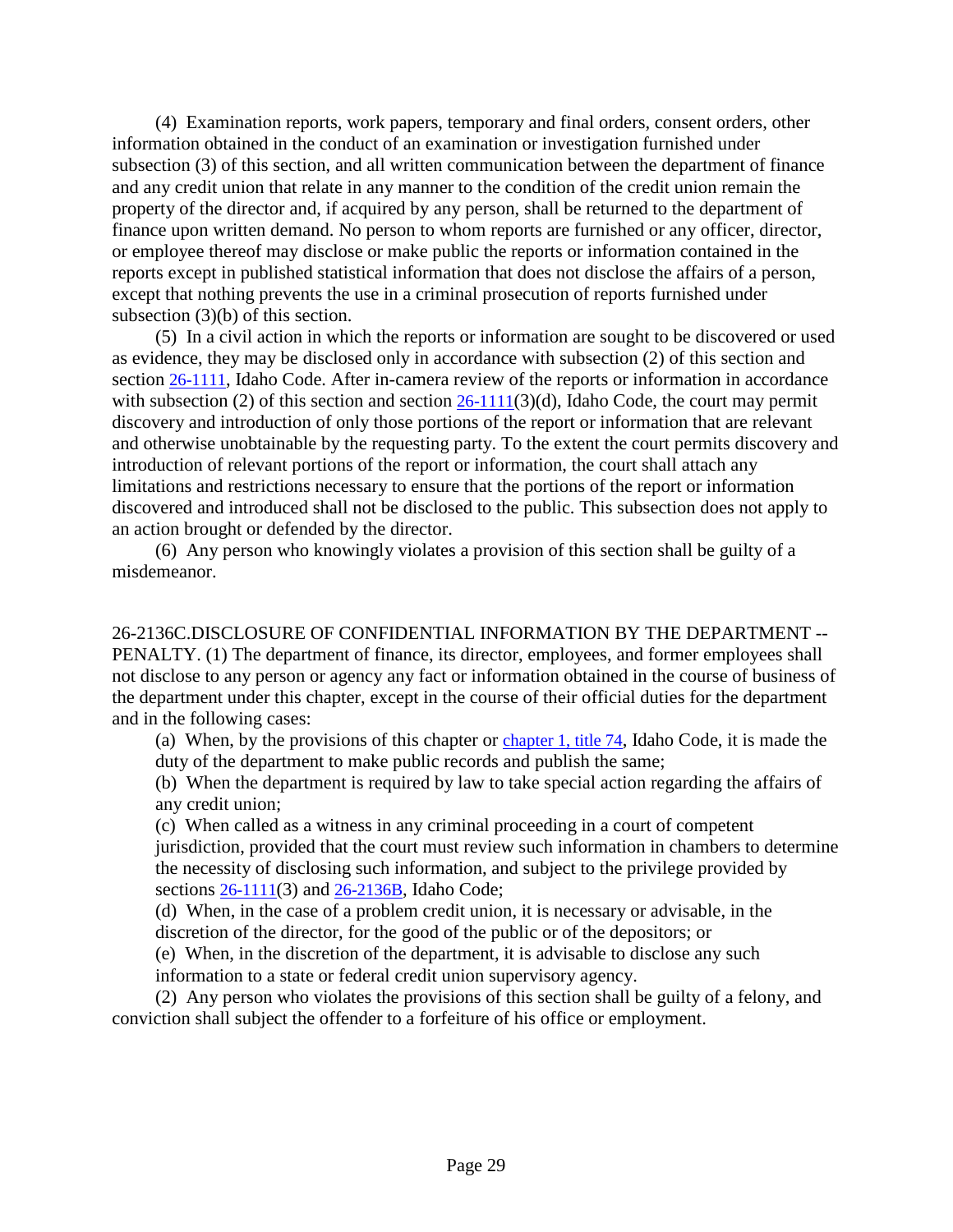26-2137.FALSE REPORTS. Any person, firm, corporation, or association which maliciously and knowingly spreads false reports about the management or finances of any credit union shall be guilty of a misdemeanor.

26-2138.TAXATION. A credit union shall be deemed an institution for savings and, together with all the accumulations therein, shall not be subject to taxation except as to real estate owned. The shares of a credit union shall not be subject to a stock transfer tax when issued by the corporation or when transferred from one (1) member to another.

26-2139.CONVERSION. A state chartered credit union may be converted into a federal credit union by complying with the following requirements:

(a) The proposition for such conversion shall first be approved and a date set for a vote thereof by the members, either at a meeting to be held on such date or by a written ballot to be filed on or before such date, by a majority of the board of directors of the state chartered credit union. Written notice of the proposition and of the date set for the vote shall be delivered in person to each member, or mailed to each member at the address for such member appearing on the records of the credit union not more than twenty (20) nor less than five (5) days prior to such date. Approval of the proposition for conversion shall require the majority of those votes cast in person or in writing.

(b) A statement of results of the vote verified by the affidavits of the president or vice president and the secretary shall be filed with the director within ten (10) days after the vote is taken.

(c) Promptly after the vote is taken and in no event later than ninety (90) days thereafter if the proposition for conversion is approved by such vote, the credit union shall take such action as may be necessary under the federal law to make it a federal credit union, and within ten (10) days after the receipt of the federal charter, notice shall be filed with the director that the charter has been issued.

(d) Upon ceasing to be a state chartered credit union, such credit union shall no longer be subject to any of the provisions of this chapter.

A federally chartered credit union organized under the Federal Credit Union Act may be converted to a state chartered credit union by the following procedure: complying with all state requirements requisite to enabling it to meet proof of solvency and organization as required by this chapter.

When the director has been satisfied that all requirements of this chapter have been complied with, he shall approve the organizational certificate as a state chartered credit union as required by this chapter.

26-2140.CEASE AND DESIST ORDER -- PENALTY. (1) If the director finds that any credit union has engaged in an unsafe or unsound practice in conducting the business of such credit union, or any person has violated any provision of this chapter, any rule or order issued under this chapter, any condition imposed in writing by the director, or any written agreement entered into with the director, the director may order the credit union or other person to cease and desist from any such violation or practice. Such order shall be issued pursuant to chapter 52, title 67, Idaho Code.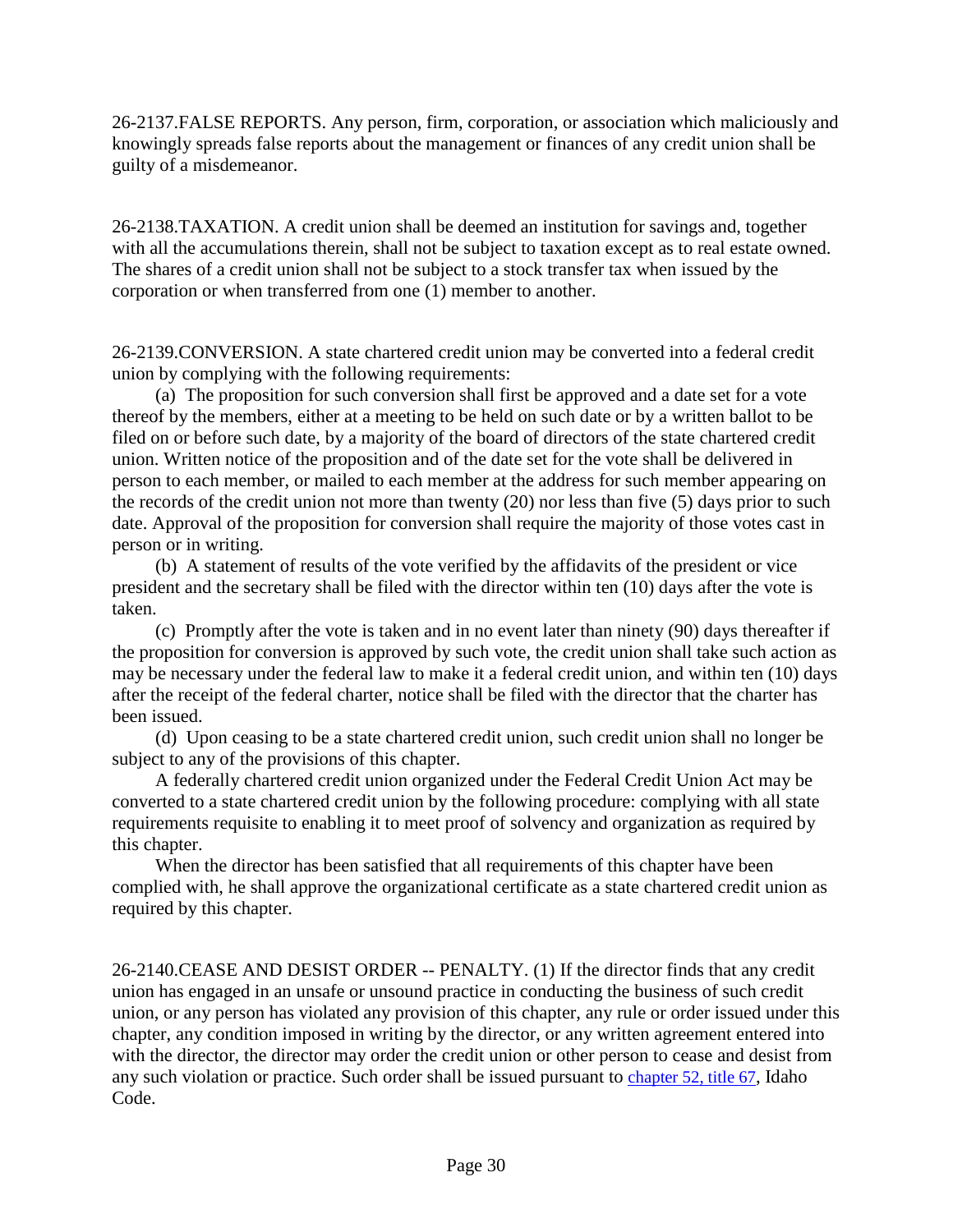(2) After providing a notice and an opportunity for a public hearing pursuant to chapter 52, title 67, Idaho Code, the director may assess against and collect a civil money penalty from any credit union or from any director, officer, supervisory committee member, employee, agent, or other person participating in the conduct of the affairs of such credit union who:

(a) Engages or participates in any unsafe or unsound practice in connection with a credit union; or

(b) Violates or knowingly permits any person to violate any of the provisions of this chapter, any rule promulgated pursuant to this chapter, or any lawful order of the director issued pursuant to this chapter.

(3) A civil money penalty assessed pursuant to subsection (2) of this section shall not exceed one thousand dollars (\$1,000) per day for each day such violation continues. No civil money penalty shall be assessed for the same act or practice if another government agency has taken similar action against the credit union or person to be assessed such civil money penalty. In determining the amount of the civil money penalty to be assessed, the director of the department of finance shall consider:

(a) The good faith of the credit union or person to be assessed with such civil money penalty;

(b) The gravity of the violation;

(c) Any previous violations by the credit union or person to be assessed with such civil money penalty;

(d) The nature and extent of any previous violations; and

(e) Such other matters as the director may deem appropriate.

(4) Upon waiver by the respondent of the right to a public hearing concerning an assessment of a civil money penalty, the hearing or portions thereof may be closed to the public when concerns arise about prompt withdrawal of moneys from or the safety and soundness of the credit union.

(5) For the purposes of this section, a violation shall include but is not limited to any action by any person alone or with another person that causes, brings about, or results in the participation in, counseling of, or aiding or abetting of a violation.

(6) The director may modify or set aside any order assessing a civil money penalty.

26-2140A.CONSERVATORSHIP. (1) The director may, in his discretion and without notice, appoint himself or an agent as conservator and immediately take possession and control of the business and assets of any credit union in any case in which:

(a) The director determines that such action is necessary to conserve the assets of any credit union or to protect the interests of the members of such credit union;

(b) The credit union, by a resolution of its board of directors, consents to such an action by the director;

(c) There is a violation of a cease and desist order, or any law, rule, regulation or any written agreement entered into with the director; or

(d) There is concealment of books, papers, records, or assets of the credit union or refusal to submit books, papers, records, or affairs of the credit union for inspection to any examiner or to any lawful agent of the director.

(2) Not later than thirty (30) calendar days after the date on which the director takes possession and control of the business and assets of a credit union, such credit union may apply to the district court for the judicial district in which the credit union is located for an order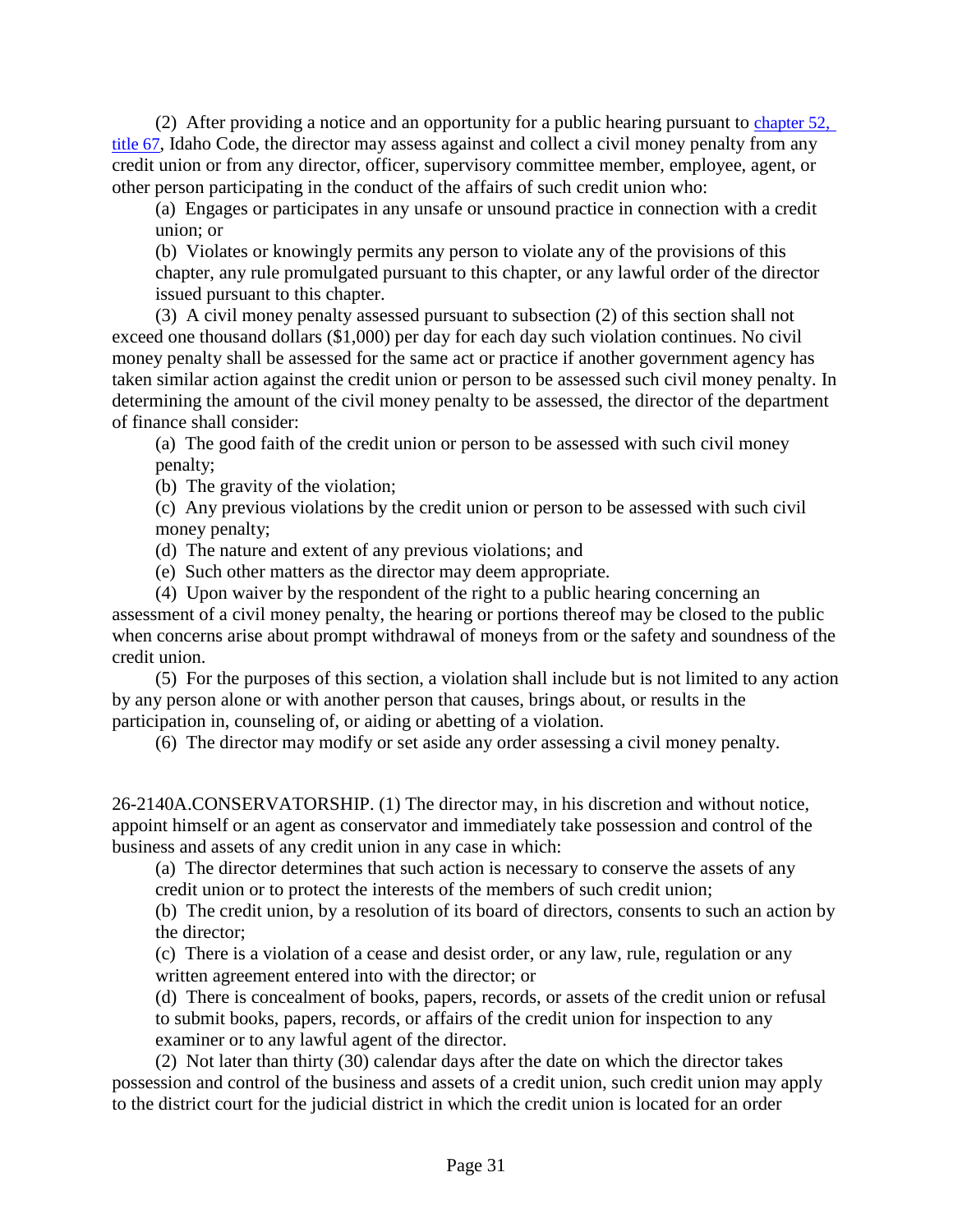requiring the director to show cause why he should not be enjoined from continuing such possession and control. Except as provided in this subsection, no court may take any action, except at the request of the director, to restrain or affect the exercise of powers or functions of the director as conservator.

(3) The director may maintain possession and control of the business and assets of such credit union and may operate such credit union until such time as:

(a) The director shall permit such credit union to continue business subject to such terms and conditions as may be imposed by the director;

(b) Such credit union is placed in receivership in accordance with the provisions of section 26-2141, Idaho Code; or

(c) Otherwise ordered by the district court of the judicial district in which the credit union is located.

(4) The director may appoint such agents as he considers necessary in order to carry out his duties as conservator.

(5) All expenses of the credit union during the period of the conservatorship shall be paid by the credit union.

(6) The conservator shall have all the powers of the members, the directors, the officers, and the committees of the credit union and shall be authorized to operate the credit union in its own name or to conserve its assets in the manner and to the extent authorized by the director.

(7) The authority granted in this section is in addition to all other authority granted to the director under this chapter.

## 26-2140B.SUSPENSION OR REMOVAL OF DIRECTORS, SUPERVISORY COMMITTEE MEMBERS, OFFICERS, OR EMPLOYEES -- PROHIBITION OF FUTURE

EMPLOYMENT. (1) The director may issue a written order, pursuant to chapter 52, title 67, Idaho Code, suspending or removing a credit union director, supervisory committee member, officer, or employee upon finding that the director, supervisory committee member, officer, or employee has:

(a) Been dishonest or reckless in the performance of his official duties;

(b) Breached his fiduciary duties to the credit union in a manner that is likely to cause substantial loss or seriously weaken the credit union;

(c) Violated any provision of this chapter, any state or federal law or regulation pertaining to the business of the credit union, or any order of the director;

(d) Been convicted of a felony or any misdemeanor involving theft or dishonesty; or

(e) Engaged or participated in any unsafe or unsound practice in the conduct of the affairs of the credit union.

(2) In the event a director, supervisory committee member, officer, or employee has been removed from office as set forth in this section, and the order has not been modified, rescinded, or set aside, or if a person has been removed as a director, supervisory committee member, officer, or employee of a credit union by a federal financial institution regulator or a financial institution regulator in another state, the person is prohibited from becoming employed by a credit union supervised by the director in this state, except as specifically permitted by the director.

(3) The director, officer, employee, or credit union affected by order of the director may immediately petition the district court in the judicial district of the county in which the credit union has its principal place of business or in Ada county to set aside the order of the director.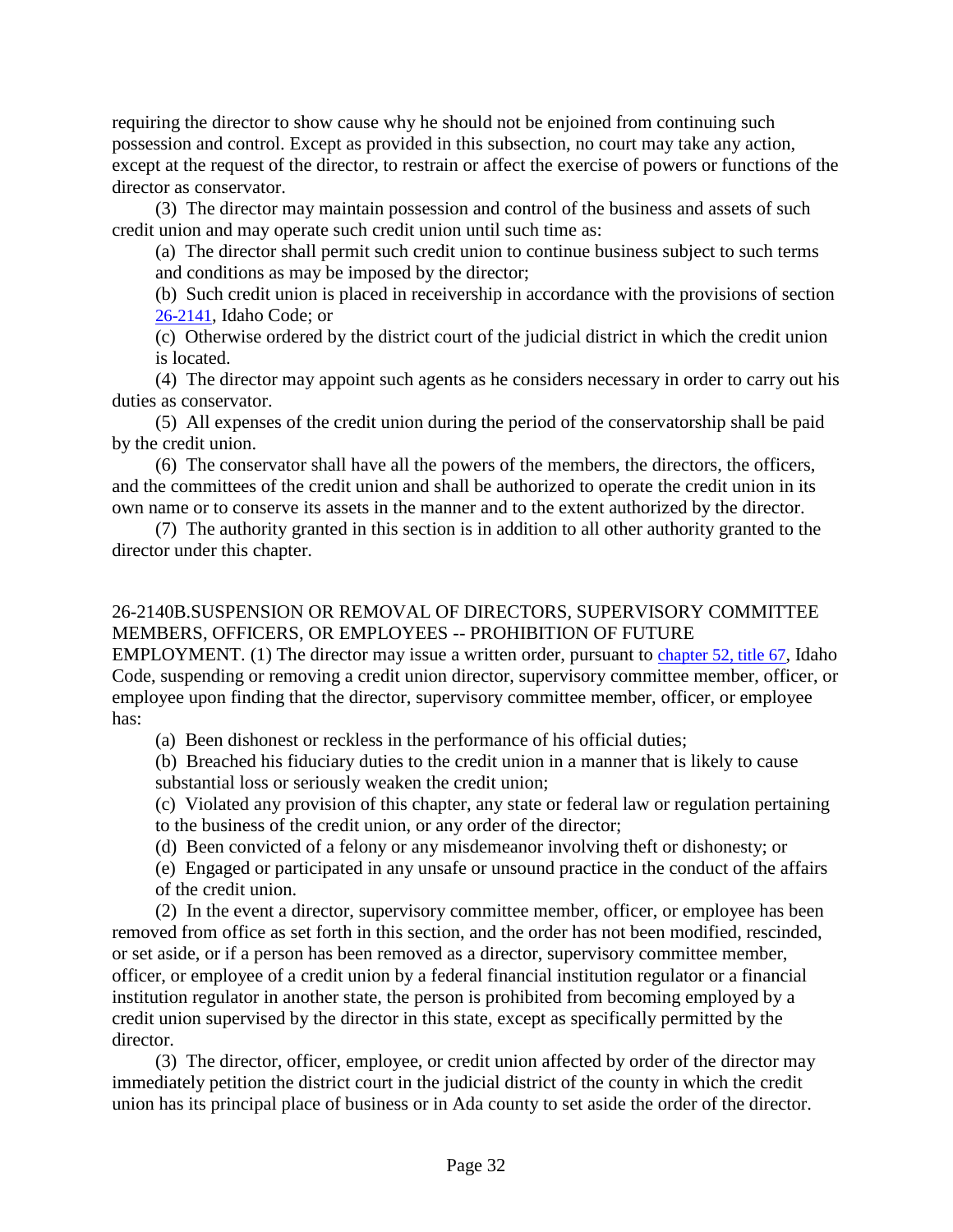Upon the filing of such petition, the court shall have the jurisdiction to affirm or set aside in whole or in part and remand to the director.

(4) An order issued under this section must contain a statement of the facts that constitute grounds for removal or prohibition and cite relevant state or federal law or regulation.

(5) A prevailing party in any proceeding under this section may be awarded attorney's fees and costs pursuant to section 12-117, Idaho Code.

26-2141.APPOINTMENT OF RECEIVER -- CONDITIONS -- PROCEEDING -- BOND -- REPORTING SCHEDULE -- SUBROGATION OF FEDERAL AGENCY TO RIGHTS OF DEPOSIT OWNERS. (1) If a credit union refuses to pay its shares, deposits, or obligations in accordance with the terms under which the shares were received or the deposits or obligations were incurred, becomes insolvent, or refuses to submit its books, papers, and records for inspection by the director, or if it appears to the director that the credit union is in an unsafe and unsound condition, the director may apply to the district court for Ada county or for the county in which the principal place of business of the credit union is located for appointment of a receiver for the credit union.

(2) In a proceeding for the appointment of a receiver, the court may act upon the application immediately and without notice to any person. If at any time it appears to the court that the asserted reasons for receivership may not exist, the court shall order the director to show cause as to why the court should not dissolve the receivership.

(3) An insuring federal agency or private share insurer may act as receiver without bond. All other receivers, with the exception of an employee of the Idaho department of finance appointed as receiver in his official capacity, shall post a bond in an amount determined by the court.

(4) A receiver shall report to the director regarding all matters involving the receivership on a schedule established by the director.

(5) If a credit union is closed and placed in receivership, and the insuring federal agency or private share insurer pays or makes available for payment the insured shares and deposit liabilities of the closed credit union, the federal agency or private share insurer, whether or not it has become receiver of the credit union, is subrogated to all of the rights of the owners of the deposits against the closed credit union in the same manner and to the same extent as subrogation of the federal agency or private share insurer under the laws governing the federal agency or private share insurer.

(6) For purposes of this section, "insolvent" means a credit union that meets either of the following:

(a) It is not able to pay its debts and other obligations, including those related to member shares, as they become due; or

(b) Its liabilities exceed its assets.

(7) If a federal agency is appointed as receiver of a credit union, the receivership procedures of the federal agency shall govern the receivership.

26-2141A.RECEIVER -- DUTIES -- POWERS. (1) A receiver appointed pursuant to section 26- 2141, Idaho Code, shall do all of the following:

(a) Take possession of the books, records, and assets of the credit union and collect all debts, dues, and claims belonging to the credit union;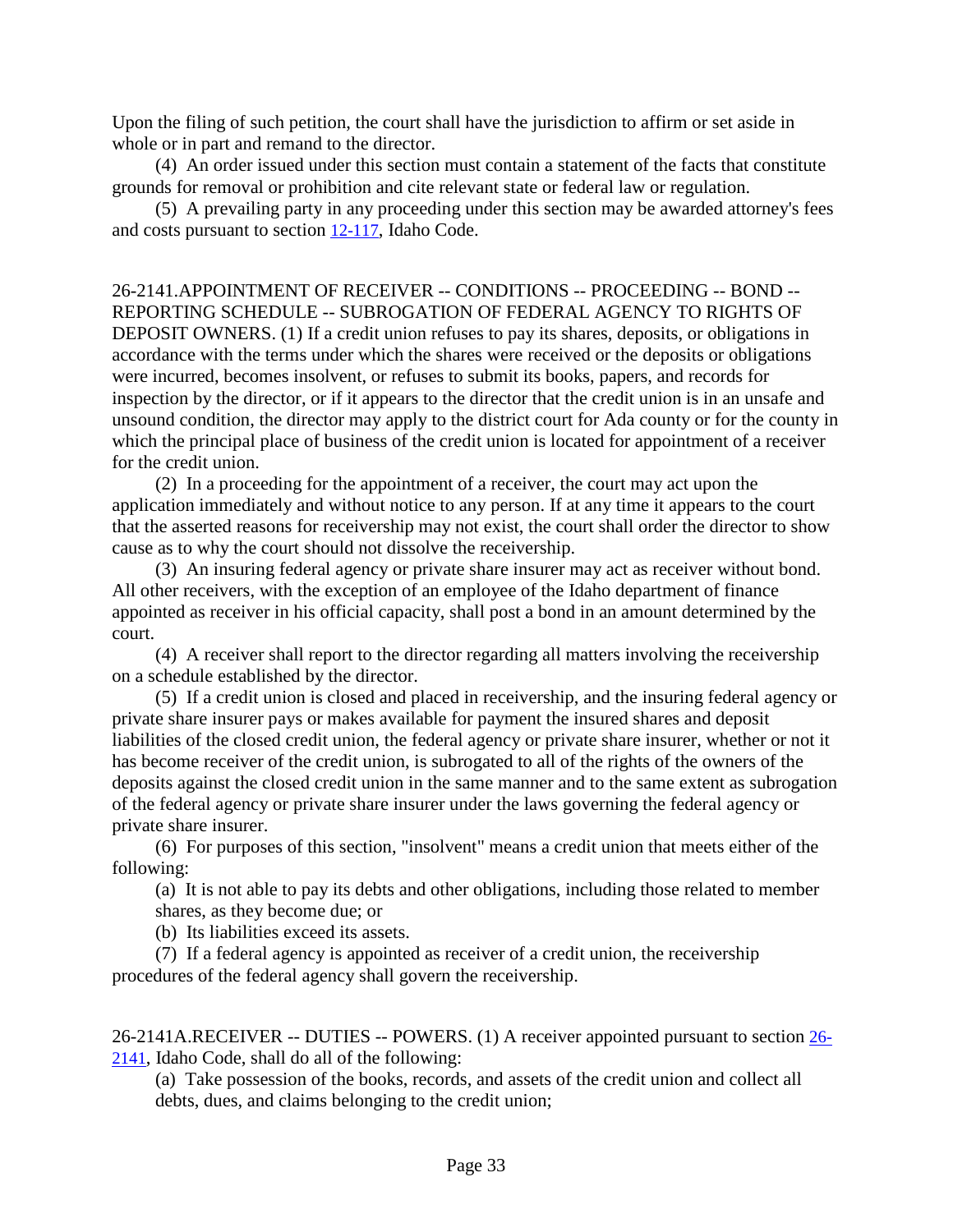(b) Sue and defend, compromise, and settle all claims involving the credit union;

(c) Sell all real and personal property of the credit union;

(d) Exercise all fiduciary functions of the credit union as of the date of the commencement of the receivership;

(e) Pay all administrative expenses of the receivership. The administrative expenses are a first charge on the assets of the credit union and the receiver shall pay those expenses before any final distribution or payment of dividends to creditors or members;

(f) Except as provided in this subsection, pay ratably the debts of the credit union. The receiver may not pay any debt that does not exceed one thousand dollars (\$1,000) in full, but the holder of that debt is not entitled to payment of interest on the debt;

(g) After paying or providing for payment of all the administrative expenses and debts under subsections (e) and (f) of this section, pay ratably to the members of the credit union the balance of the net assets of the credit union in proportion to the number of shares held and owned by each;

(h) Have all the powers of the directors, officers, and members of the credit union necessary to support an action taken on behalf of the credit union; and

(i) Hold title to the credit union's property, contracts, and rights of action, beginning on the date the credit union is ordered into receivership.

(2) A receiver appointed pursuant to section 26-2141, Idaho Code, may do all of the following:

(a) Borrow money as necessary or expedient to aid in the liquidation of the credit union and secure the borrowing by the pledge of a lien, security interest, or mortgage on the assets of the credit union;

(b) Employ agents, legal counsel, accountants, appraisers, consultants, and other personnel the receiver considers necessary to assist in the performance of the receiver's duties. With the prior approval of the district court, the receiver may employ personnel of the department of finance if the receiver considers the employment to be advantageous or desirable. The expense of employing personnel of the department of finance is an administrative expense of the liquidation that is payable to the department of finance; (c) If approved by the district court, dispose of records of a credit union that are obsolete and unnecessary to administer the receivership or retain records, as necessary, through the termination of the receivership or for any period following the receivership as the receiver may find necessary or appropriate. In such case, a receiver may preserve assets of a liquidated credit union and deposit them in an account to be used to maintain the records of

a liquidated credit union after the closing of the receivership; and

(d) Exercise other powers and duties ordered by the district court under the laws of this state applicable to the appointment of a receiver.

26-2142.VOLUNTARY AND/OR INVOLUNTARY LIQUIDATION. (1) A credit union may elect to dissolve voluntarily and wind up its affairs in the following manner: The board shall adopt a resolution recommending that the credit union be dissolved voluntarily and directing that the question of dissolution be submitted to a regular or special meeting of the members. After the adoption of the resolution to voluntarily dissolve, no receipts shall be accepted nor withdrawals permitted from its share or deposit accounts, nor shall any loans be made nor any dividends declared nor paid pending final determination by its membership on the voluntary dissolution. At a meeting specially called to consider the matter, a majority of the entire membership may vote to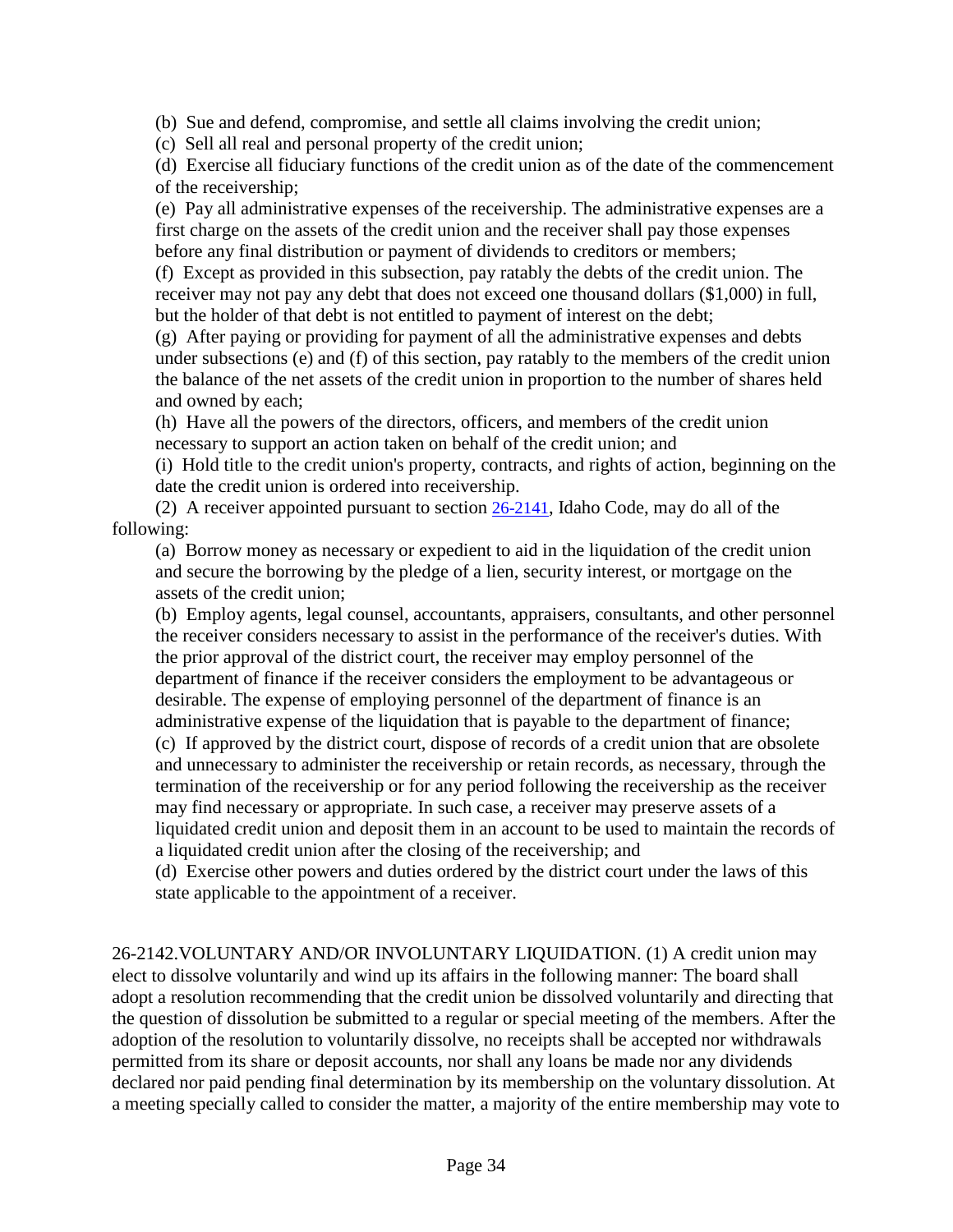dissolve the credit union, provided a copy was mailed to the members of the credit union at least ten (10) days prior thereto. Any member not present at such meeting may, within the next twenty (20) days, vote in favor of or may oppose dissolution by signing a statement in form approved by the department of finance and such vote shall have the force and effect as if cast at such meeting. The credit union shall thereupon immediately cease to do business except for the purposes of liquidation, and the president and secretary shall within five (5) days following such meeting notify the department of finance of intention to liquidate and shall include a list of the names of the directors and officers of the credit union together with their addresses.

(2) If the department of finance, after issuing notice of suspension and providing opportunity for a hearing, rejects the credit union's plan to continue operations, the department of finance may issue a notice of involuntary liquidation and appoint a liquidating agent. The credit union may request a stay of execution of such action by appealing to the appropriate court of the jurisdiction in which the credit union is located. Involuntary liquidation may not be ordered prior to following the suspension procedures outlined in this chapter.

(3) The credit union shall continue in existence for the purpose of discharging its debts, collecting and distributing its assets, and doing all acts required in order to wind up its business and may sue and be sued for the purpose of enforcing such debts and obligations until its affairs are fully adjusted. The board or, in the case of involuntary dissolution, the liquidating agent shall apply and distribute the assets of the credit union or the proceeds from any disposition of the assets of the credit union in the following sequence:

- (a) Secured creditors, up to the value of their collateral;
- (b) Costs and expenses of liquidation, including a surety bond that shall be required;
- (c) Wages due the employees of the credit union;
- (d) Costs and expenses incurred by creditors in successfully opposing the release of the credit union from certain debts as allowed by the department of finance;
- (e) Taxes owed to the United States or any other governmental unit;
- (f) Debts owed to the United States;
- (g) General creditors; secured creditors, to the extent their claims exceed the value of their collateral; and owners of deposit accounts, to the extent such accounts are uninsured; and
- (h) Members, to the extent of uninsured share accounts and the organization that insured
- the accounts of the credit union.

As soon as the board or the liquidating agent determines that all assets from which there is a reasonable expectancy of realization have been liquidated and distributed as set forth in this section, the director shall execute a certificate of dissolution. The credit union shall be subject to examination by and reporting to the department of finance to determine that all procedures have been observed as required by this chapter and shall pay such examination fees as are determined by the department of finance in accordance with its schedules.

(4) If the credit union shall not be completely liquidated and its assets discharged within three (3) years after the special meeting of the members, the director may take possession of the books, records, and assets and proceed to complete liquidation. If the director determines after one (1) year from the commencement of liquidation proceedings that the liquidation is not proceeding in a reasonable and expeditious manner under all of the circumstances, he may take possession of the books, records, and assets and appoint a liquidating agent who shall give a bond to complete the liquidation.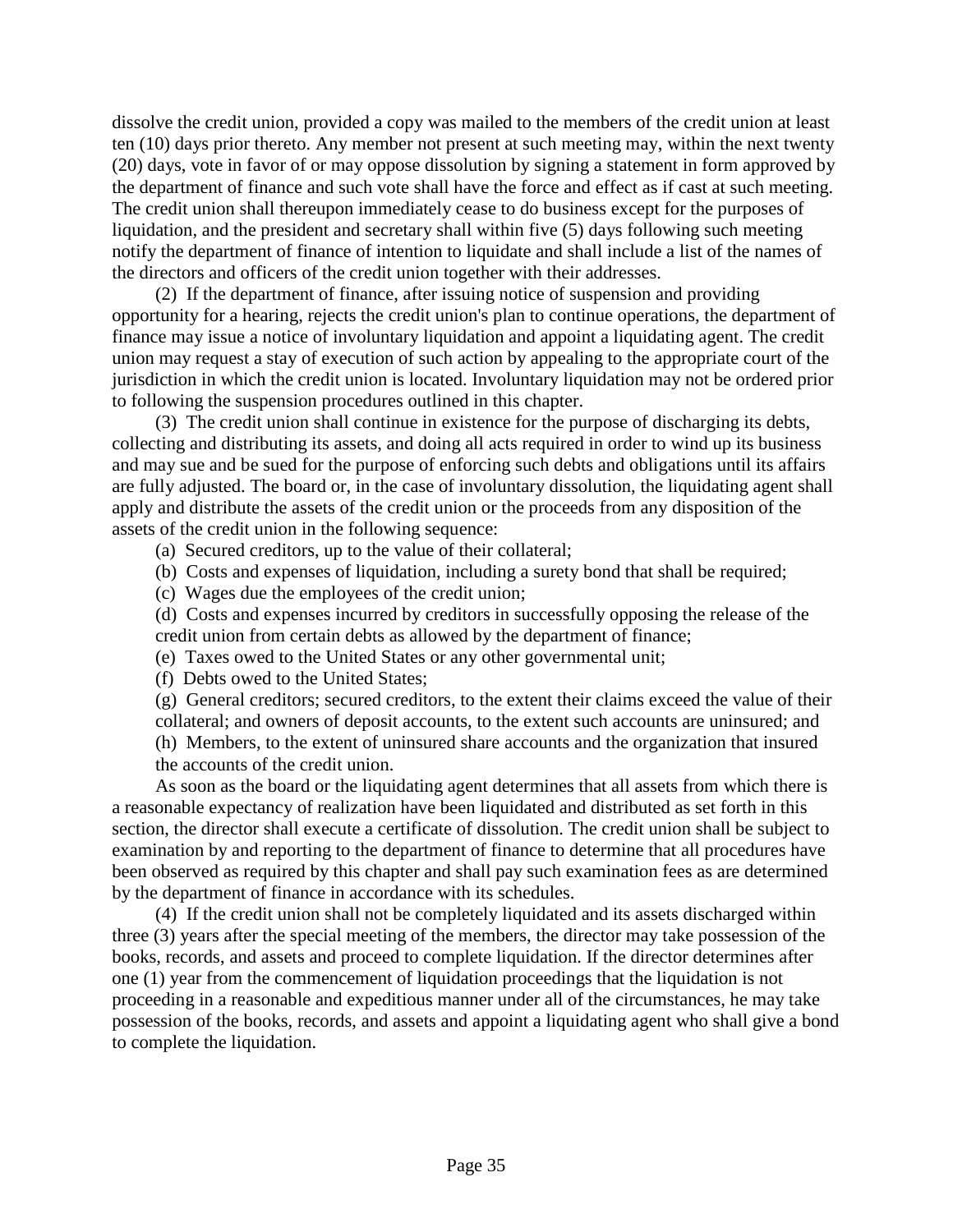26-2143.BRANCH OFFICES. A credit union may under such regulations as the director may adopt establish branch offices at locations other than its main office if the maintenance of such branch offices shall be reasonably necessary to furnish services to its membership. The credit union must justify that ninety per cent (90%) of the cost of the branch and its operation will be derived from existing and potential membership in the proposed area. No additional branch offices shall be established to serve persons who are not entitled to membership as defined in the common bond provision of the existing field of membership.

Prior written approval of the director shall be necessary for the establishment of branch offices. He shall have the authority to issue notice and hold a hearing to determine if the establishment of the branch office is necessary and in the best interests of the credit union.

The applicant credit union will pay to the department of finance an investigation fee to cover the actual cost of investigation not to exceed five hundred dollars (\$500). These funds will be deposited into the finance administrative account pursuant to section [67-2702,](https://legislature.idaho.gov/statutesrules/idstat/Title67/T67CH27/SECT67-2702) Idaho Code.

26-2144.ADMINISTRATION, RULES AND REGULATIONS. The administration of the provisions of this chapter shall be under the general supervision and control of the director. The director may from time to time make, amend and rescind such rules, regulations and forms necessary to carry out the provisions of this chapter. No rule, regulation or form may be made unless the director finds that the action is necessary or appropriate for the public interest or for the protection of the credit union's welfare consistent with the purposes of this chapter.

26-2145.AUTHORITY TO EXERCISE FEDERAL POWERS. (a) Notwithstanding any other provision of law, but subject to the limitations provided for in this section, a credit union may engage in any activity in which it could engage, exercise any power it could exercise, or make any loan or investment which it could make if it were operating as a federal credit union, or a credit union chartered by another state.

(b) Before engaging in any activity or exercising any power afforded under this section, a credit union shall first notify the director of its intent to do so. This notice shall be sent to the director by U.S. mail, postage prepaid, certified or registered, with return receipt requested. Should the director take no action on the request within twenty (20) days of delivery to the director, the right to engage in the action or power so requested shall be deemed granted.

(c) Should the director deny the request, the affected credit union shall have the right to request a hearing before the director, which hearing shall be held within thirty (30) days of the date of the denial.

(d) The director shall have the discretion to deny any request which is inconsistent with the purposes of this chapter.

(e) No such approval shall operate to deny the director of any of his authority under this chapter and such permitted activity shall be subject to regulation by the director.

26-2146.INVESTMENT IN SERVICE CORPORATION. No limitation or prohibition otherwise imposed by any provision of the laws of the state of Idaho exclusively relating to credit unions shall prevent or prohibit any two (2) credit unions from investing not more than ten percent (10%) of the paid-in shares and deposits of members of each of them in a credit union service corporation.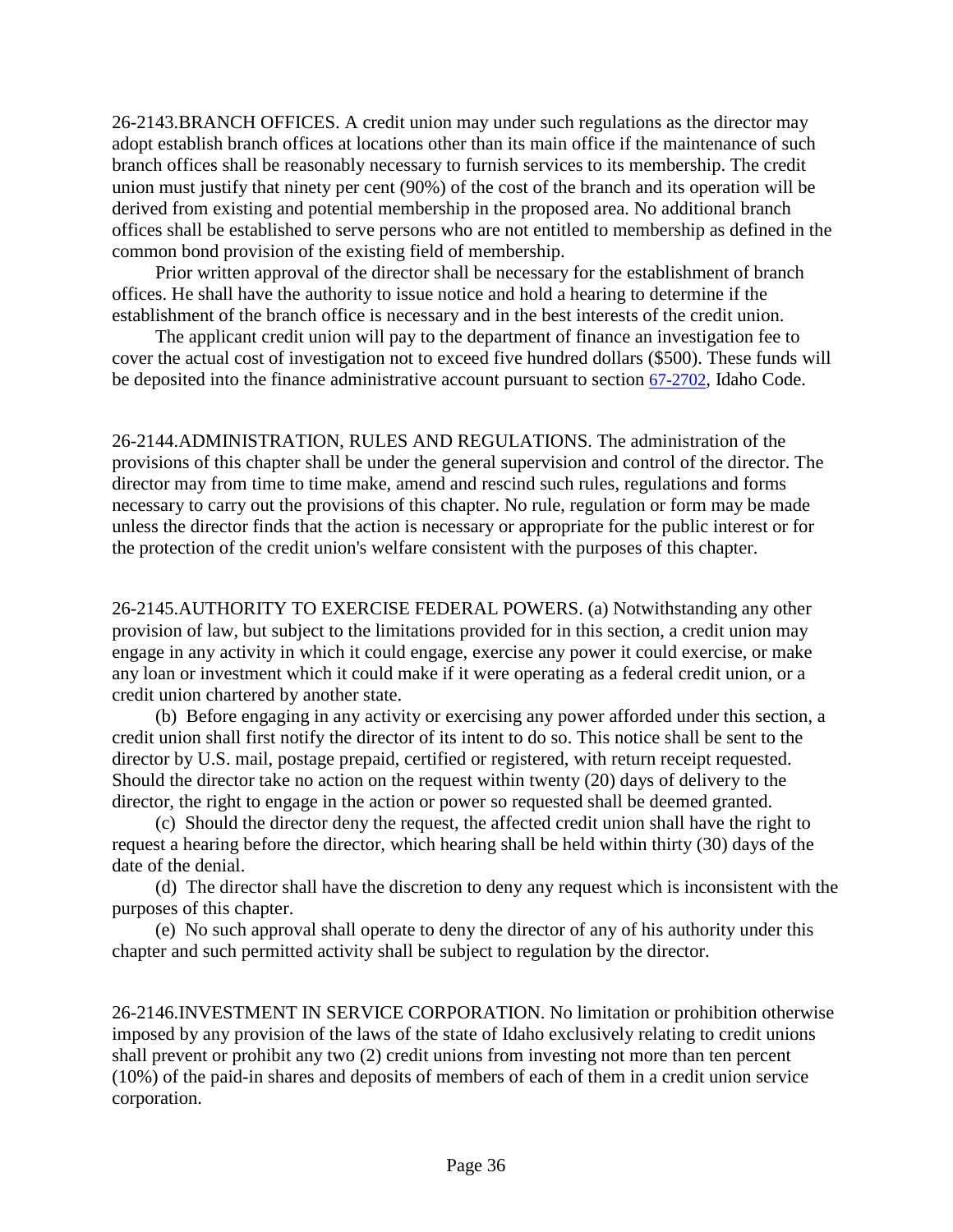26-2147.CREDIT UNIONS JOINTLY HOLDING STOCK -- EFFECT OF WITHDRAWAL BY ONE CREDIT UNION. If stock in a credit union service corporation has been held by two (2) credit unions, and one (1) of such credit unions ceases to utilize the services of the corporation and ceases to hold stock in it, and leaves the other as the sole stockholding credit union, the corporation may nevertheless continue to function as such and the other credit union may continue to hold stock in it.

26-2148.DUTY OF CREDIT UNION SERVICE CORPORATION NOT TO DISCRIMINATE - - BURDEN OF PROOF. Whenever a credit union, referred to in this section as any "applying credit union" subject to examination by either the department of finance of the state of Idaho, or a federal supervisory agency, applies for a type of credit union services for itself from a credit union service corporation which supplies the same type of credit union services to another credit union, and the applying credit union is competitive with any credit union, referred to in this section as a "stockholding credit union" which holds stock in such corporation, the corporation must offer to supply such services by either:

(a) Issuing stock to the applying credit union and furnishing credit union services to it on the same basis as to the other credit unions holding stock in the corporation, or

(b) Furnishing credit union services to the applying credit union at rates no higher than necessary to fairly reflect the cost of such services, including the reasonable cost of the capital provided to the corporation by its stockholders, at the corporation's option, unless comparable services at competitive overall cost are available to the applying credit union from another source, or unless the furnishing of the services sought by the applying credit union would be beyond the practical capacity of the corporation. In any action or proceeding to enforce the duty imposed by this section, or for damages for the breach thereof, the burden shall be upon the credit union service corporation to show such availability.

26-2149.PROHIBITED ACTIVITIES. No credit union service corporation may engage in any revenue producing activity other than the performance of credit union services for credit unions and, to an extent not exceeding one half  $(1/2)$  of its total activity, the performance of similar services for persons or organizations other than credit unions.

26-2150.CUSTOMER-CREDIT UNION COMMUNICATION TERMINAL. A credit union may make available for use by its customers one (1) or more electronic devices or machines through which the customer may communicate to the credit union a request to withdraw money either from his account or from a previously authorized line of credit, or an instruction to receive or transfer funds for the customer's benefit. The device may receive or dispense cash in accordance with such a request or instruction, subject to verification on line or off line by the credit union. Any transactions initiated through such a device shall be subject to verification by the credit union either by direct wire transmission or otherwise. Such facilities may be unmanned or manned.

A person may perform as would a device so long as the person does not perform any functions not specifically authorized by this section.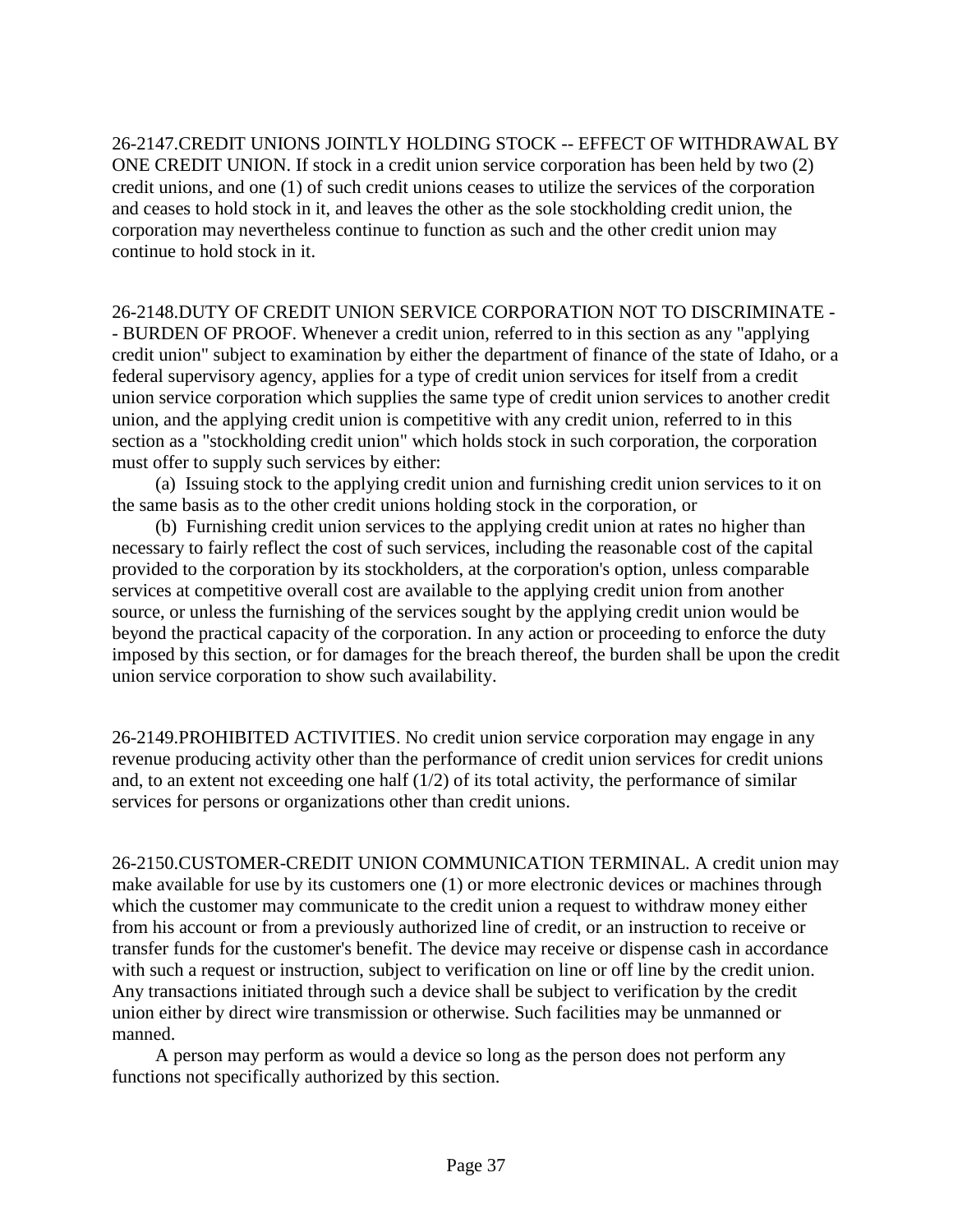These devices shall be designated as a customer-credit union communication terminal (CCUCT). A CCUCT at locations other than the main office or a branch office of the credit union does not constitute a branch. A credit union shall provide insurance protection under its bonding program for transactions involving such devices.

(a) The establishment and use of CCUCT is subject to the following limitations:

(1) Written notice must be given to the director's office no less than thirty (30) days before any CCUCT is put into operation. Any credit union presently utilizing a CCUCT shall comply with the notice requirements within thirty (30) days. Such notice shall describe with regard to the communication system:

1. the location;

- 2. a general description of the area where located and the manner of installation;
- 3. the manner of operation;
- 4. the kinds of functions which will be performed;

5. whether the CCUCT will be shared, and, if so, under what terms and with what other institutions and their location;

6. the manufacturer and, if owned, the purchase price or, if leased, a copy of the lease;

7. the distance from the nearest credit union office and from the nearest similar CCUCT of the reporting credit union; and

8. the distance from the nearest office and nearest CCUCT of another credit union, which will share the facility, and the name of such other credit union or credit unions.

(2) The functions of the CCUCT shall be limited to:

- 1. the receiving of deposits;
- 2. the cashing of checks or drafts;
- 3. the dispensing of cash;
- 4. payment of loan proceeds on a prearranged line of credit;
- 5. the communication of other such information directly related to the customer's account; and
- 6. receiving loan payments.

(3) Arrangements may be made at the CCUCT for the placing or installation of a receptacle in which a customer may place packaged communication intended for the credit union.

(4) The CCUCT shall be a communication service available only to customers of the credit union or other financial institutions which the board of directors of the credit union may approve.

(5) The CCUCT shall not be advertised as a full service branch or as performing anything other than activities set out in subsection (a)(2) of this section.

(b) To the extent consistent with the anti-trust laws, credit unions are required to share unmanned CUCCTs [CCUCTs] at a reasonable fee with one (1) or more other financial institutions if requested by the other financial institution.

(c) The director may issue a cease and desist order upon a finding that a credit union utilizing a CCUCT is doing so in a manner not specifically authorized by this section.

(d) This section shall be deemed to apply to federal credit unions operating customer-credit union communication terminals and for the purpose of this section a financial institution shall mean any state or federally chartered commercial bank, savings and loan association or credit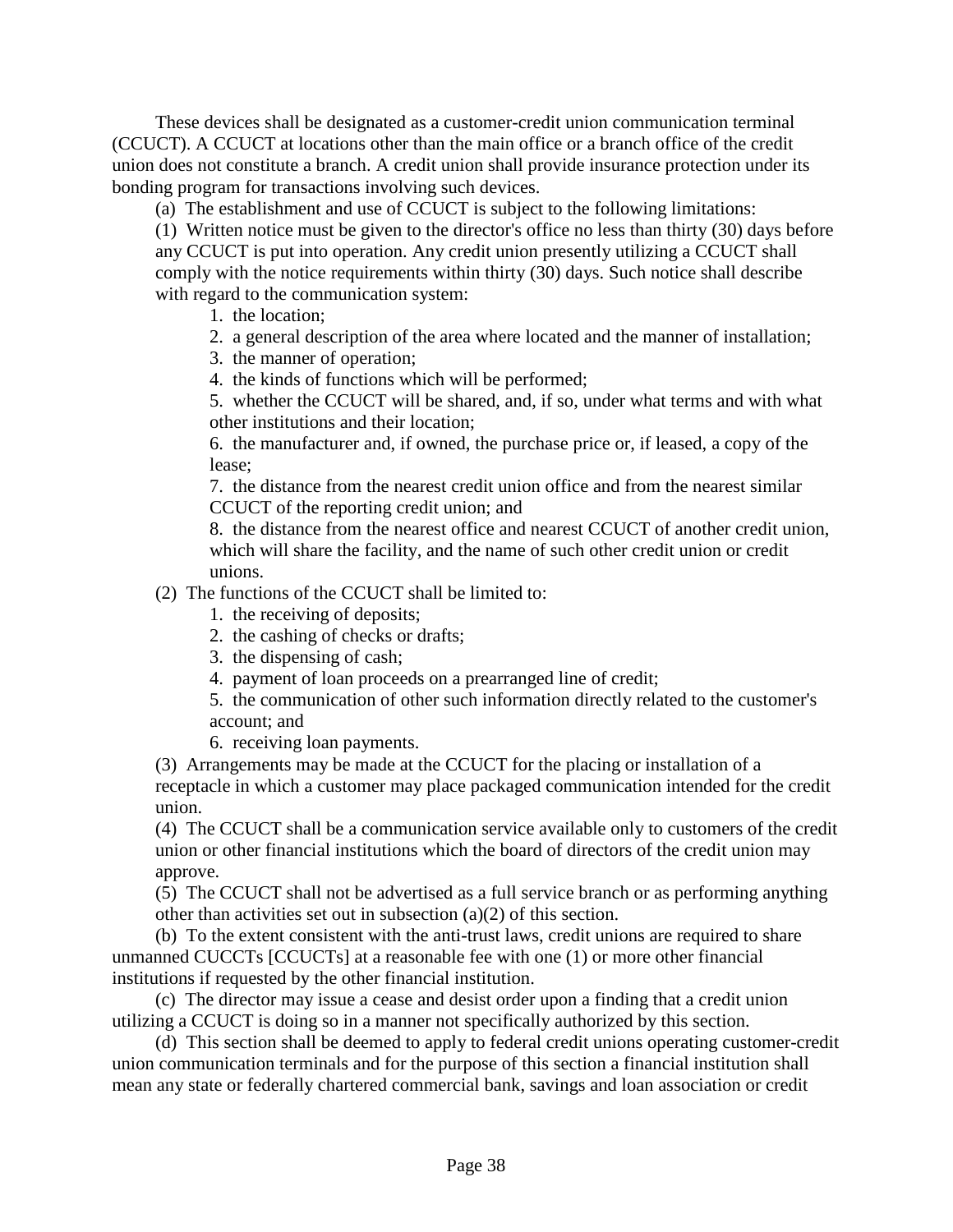union authorized by the department of finance or a comparable federal agency to do business in the state of Idaho.

26-2151. CUSTODIAL ACCOUNTS. A credit union is authorized to act as custodian or fiduciary for members of the credit union and may receive reasonable compensation for so acting under any written trust instrument or custodial agreement in connection with a tax-advantaged savings plan authorized under the Internal Revenue Code or chapter 30, title 63, Idaho Code, if the funds of such trust or funds subject to the custodial agreement are invested only in savings accounts or deposits in such credit union. All funds held in such fiduciary capacity by any such credit union may be commingled for appropriate purposes of investment, but individual records shall be kept by the fiduciary for each participant and shall show in proper detail all transactions engaged in under the authority of this section.

26-2152.INTERSTATE CREDIT UNIONS -- APPROVAL -- PERMIT -- FEES -- SUPERVISION. (1) Provided that the membership limits as defined in section [26-2110,](https://legislature.idaho.gov/statutesrules/idstat/Title26/T26CH21/SECT26-2110) Idaho Code, are maintained:

(a) A credit union chartered under this chapter may operate in another state unless prohibited by the law of the other state. Idaho is the home state for any credit union chartered under this chapter.

(b) A credit union chartered under the laws of another state may operate in Idaho with the approval of the director on the terms and conditions provided in subsection (2) of this section. Idaho is the host state for any credit union chartered under the laws of any other state. The state which charters the credit union is the home state of the credit union.

(2) The director may issue a permit to a credit union chartered in another state to operate in this state in a manner consistent with the Idaho credit union act, provided that the credit union applies for such permit on a form approved by the director and has approval from the regulator of credit unions in its home state to operate in Idaho. A credit union for which Idaho is a host state shall acknowledge that Idaho laws relating to consumer protection apply to transactions with residents in Idaho. The credit union for which Idaho is a host state shall maintain its books and records in Idaho or in such other place as the director may agree in writing. The director may, pursuant to [chapter 52, title 67,](https://legislature.idaho.gov/statutesrules/idstat/Title67/T67CH52) Idaho Code, suspend or revoke the permit of any credit union for which Idaho is the host state for any violation of the Idaho credit union act.

(3) The director shall assess fees as provided in section [26-2136,](https://legislature.idaho.gov/statutesrules/idstat/Title26/T26CH21/SECT26-2136) Idaho Code, to be paid by a credit union for which Idaho is the host state on the basis of the assets of the credit union which are derived from its operations in Idaho. The director, in his discretion, may adjust such fees according to the level of participation of the department in the supervision of the credit union.

(4) The director may enter into agreements with private share insurers and credit union regulators both with the federal government and in other states, to coordinate and facilitate regulation and supervision of interstate credit unions as permitted by section [26-2610,](https://legislature.idaho.gov/statutesrules/idstat/Title26/T26CH26/SECT26-2610) Idaho Code.

26-2153.SHARE AND DEPOSIT INSURANCE. (1) Not later than January 1, 1986, a state chartered credit union shall apply for and obtain insurance on shares and deposits as provided by the national credit union administration under title II of the federal credit union act (12 U.S.C.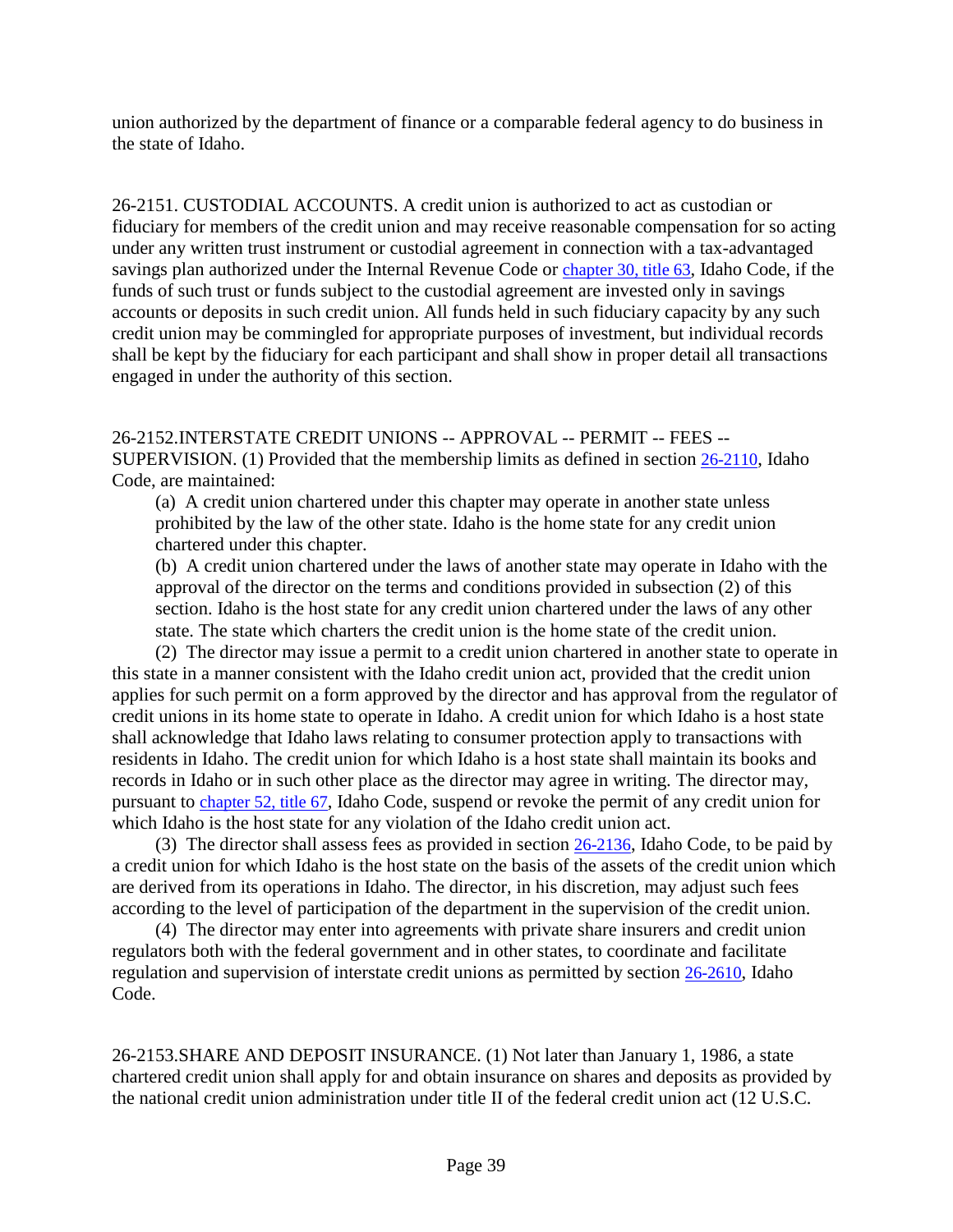section 1781 et seq.), or alternatively, a form of comparable insurance approved by the director. This requirement does not apply to a credit union with debt and equity capital consisting primarily of funds from other credit unions.

(2) A credit union which has been denied a commitment for such insurance shall within thirty (30) days after the denial, commence steps to either liquidate, or merge with an insured credit union, or apply in writing to the director for additional time to obtain an insurance commitment.

The director shall grant one or more extensions of time to obtain the insurance upon satisfactory evidence that the credit union has made or is making a substantial effort to achieve the conditions precedent to issuance of the insurance.

(3) No credit union shall be granted a charter by the director unless such credit union has obtained insurance of its member share and deposit accounts.

(4) (a) Notwithstanding the above, a credit union whose members, after being fully informed on the subject, vote, by a simple majority of those members present at a meeting called for such purpose, to not obtain share insurance, shall not be required to obtain such insurance as condition precedent to doing business in this state.

(b) In those credit unions in which the membership has voted to reject the need for share insurance, the rejection shall be placed before the membership for reconsideration at least biannually thereafter.

(c) Should the membership of a credit union, in which the need for share insurance has been rejected, determine, as provided above, that the need for share insurance does exist, the credit union shall, within thirty (30) days following the date of the meeting held for the purpose of voting on the subject, make application for and obtain insurance as provided above.

(d) Those credit unions whose members have voted to remain uninsured shall disclose to their members, on a regular and periodic basis, that their shares and deposits in that credit union are not protected by share insurance and the procedures required by this section.

(5) The director may make available reports of condition and examination findings to the national credit union administration or to any qualified insuring organization and may accept any report of examination made on behalf of such agency or organizations. The director may appoint an official of the national credit union administration or of any qualified insuring organization as a liquidating agent of an insured credit union.

26-2154.CREDIT UNIONS ELIGIBLE AS DEPOSITORIES. Notwithstanding any other provision of this chapter, any state credit union or federal credit union located within this state may become a state depository by making application for that purpose to the state treasurer and may accept such funds as nonmember deposits.

#### 26-2155.DESIGNATION OF DEPOSITORY -- REPORTING OF RESERVES AND

UNDIVIDED EARNINGS. (1) The state treasurer shall designate credit unions qualified under this chapter as a state depository or depositories. Such designation shall be determined by competitive bidding or by other means generally accepted as standard business practice. In no case shall the deposit or deposits of state funds in the account of any public entity in any credit union exceed at any one time, the total of the reserves and undivided earnings of such credit union or the total sum covered by share and deposit insurance provided by either the national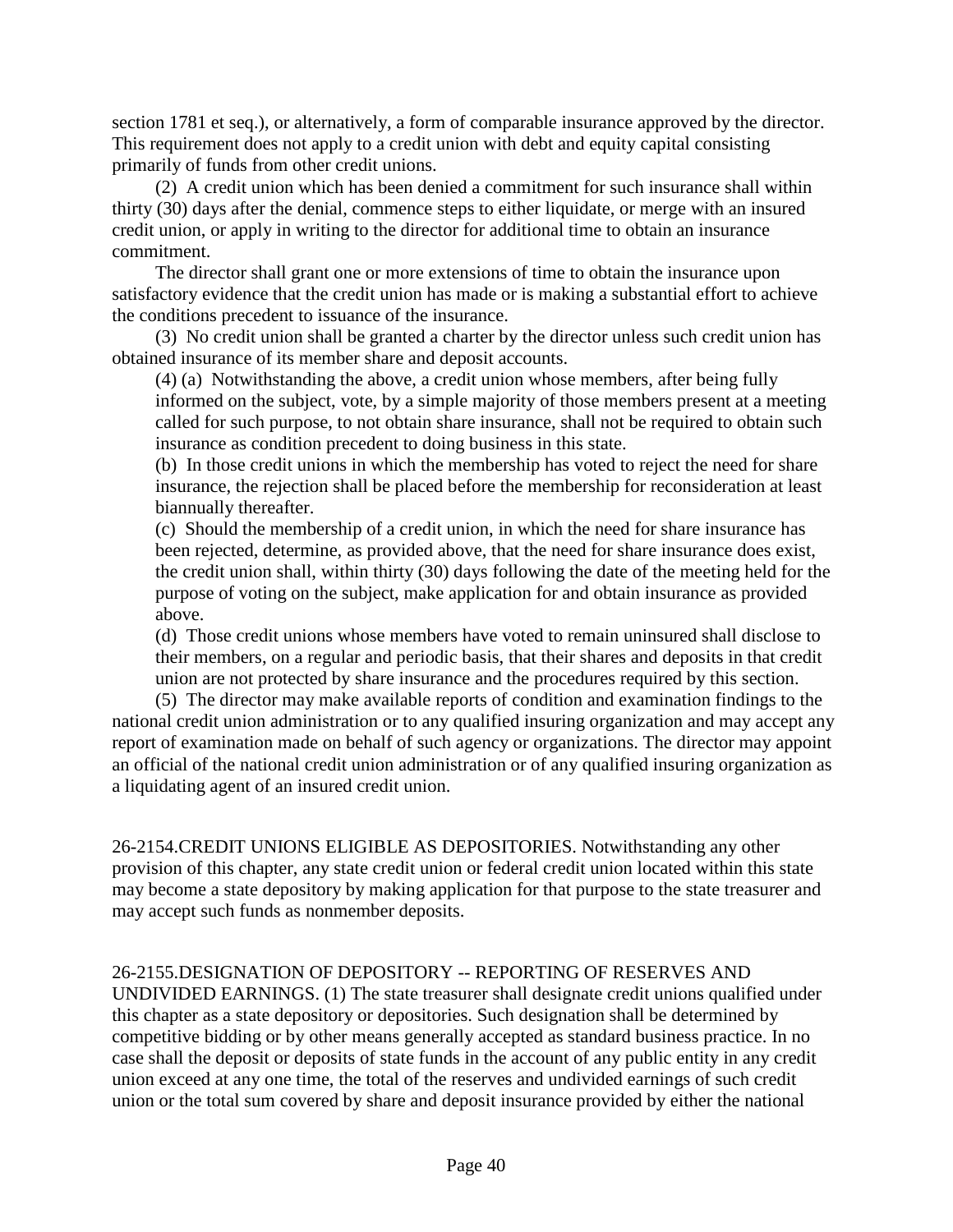credit union share insurance fund or by a deposit guarantee corporation authorized to issue share and deposit insurance contracts in this state, whichever sum shall be less. In the event that any credit union has been designated as a depository under this chapter, such designation shall continue in force until revoked by the treasurer.

(2) Every credit union designated as a state depository and holding any deposit of the funds of the state of Idaho under the provisions of this section shall, on or before beginning to hold such deposits, file with the state treasurer the affidavit of one (1) of its officers showing the amount of the reserves and undivided earnings of such credit union. Such affidavits shall be effective for the purposes of this section, to and including January 31 next following the date of their filing but no longer, and, on or before that date, if such credit union is to continue as a designated state depository under this section, a like affidavit shall be filed in like manner for the succeeding year. No such credit union shall receive deposits from nor act as depository for the funds of the state of Idaho unless and until an affidavit as is herein required and which still continues in effect is on file with the state treasurer in accordance with this section.

(3) The state treasurer is authorized in his or her discretion and from time to time to negotiate for the payment to designated state depositories of reasonable compensation for services rendered in acting as such depositors. The method and/or rate of such compensation and the terms and conditions thereof shall be fixed by the state treasurer after such negotiation, which may include the calling of bids for specific services. All bids received, whether by a formal bidding process or by negotiation, and the compensation fixed by the treasurer, which shall be in the form of a written agreement, shall be a matter of public record.

26-2156.BOND COVERAGE. (1) Each credit union must be adequately insured against risk. The board of directors of each credit union must at least annually review its bond and other insurance coverage to ensure that it is adequate in relation to the potential risks facing the credit union and the minimum requirements set by the board.

(2) Each credit union must purchase a blanket fidelity bond that:

(a) Covers the officers, employees, directors, members of official committees, attorneys and other agents;

(b) Covers against loss caused by fraud and dishonesty; and

(c) Has the following required minimum dollar amount of coverage:

| Assets                        | Minimum Bond                                                                                                        |
|-------------------------------|---------------------------------------------------------------------------------------------------------------------|
| \$0 to \$4,000,000            | Lesser of total assets or \$250,000                                                                                 |
| \$4,000,001 to \$50,000,000   | \$100,000 plus \$50,000 for each million<br>or fraction thereof over \$1,000,000                                    |
| \$50,000,001 to \$500,000,000 | \$2,550,000 plus \$10,000 for each million<br>or fraction thereof over \$50,000,000, to a<br>maximum of \$5,000,000 |
| Over \$500,000,000            | 1% of assets rounded to the nearest<br>hundred million, to a maximum of<br>\$9,000,000                              |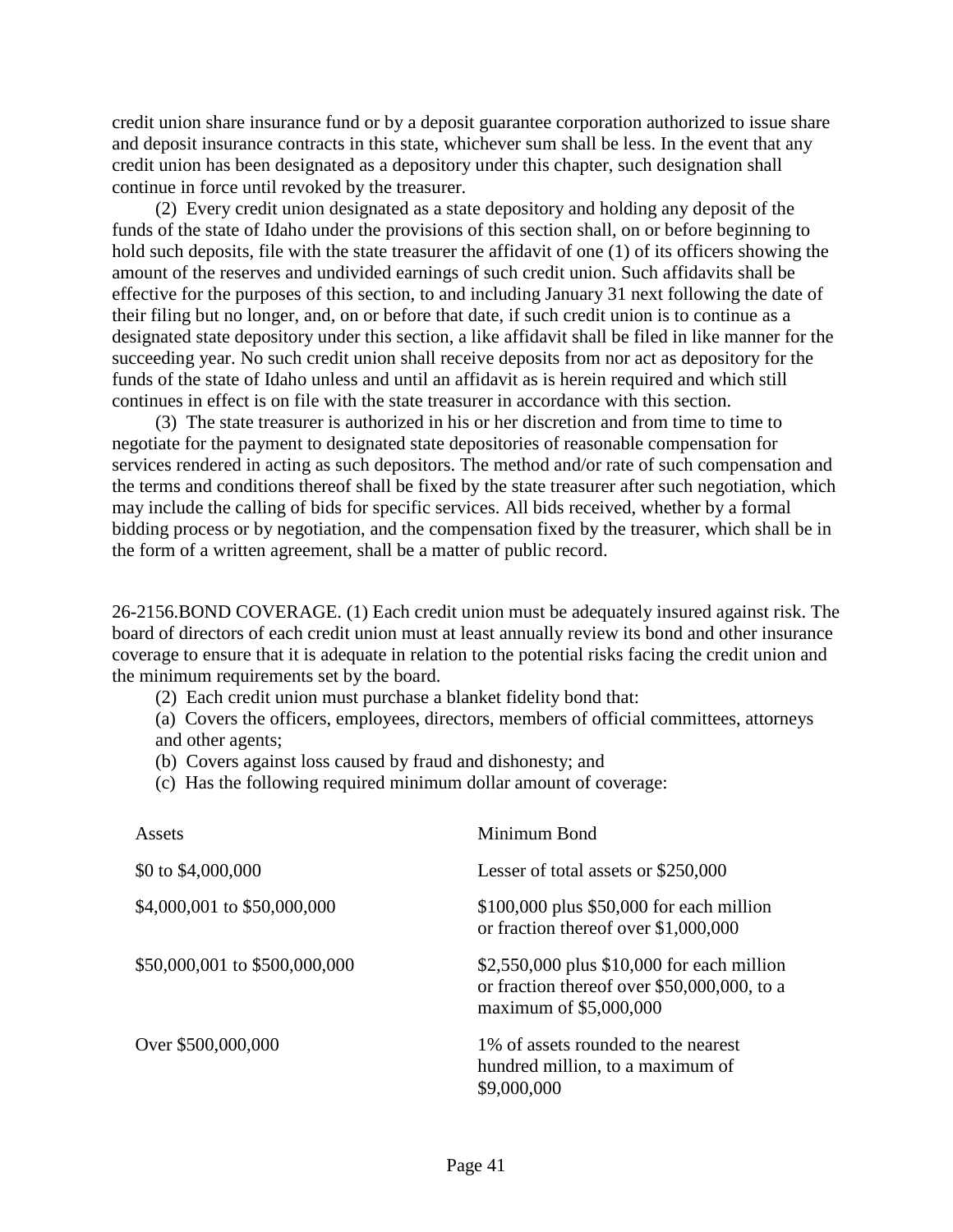(3) The maximum amount of allowable deductible is computed based on the credit union's asset size and capital level, as follows:

| Assets                   | Maximum Deductible                                                                                                                                                                                                                                                                                                                                                                                                                                                                                                                                                                                                                                                                                                                                      |
|--------------------------|---------------------------------------------------------------------------------------------------------------------------------------------------------------------------------------------------------------------------------------------------------------------------------------------------------------------------------------------------------------------------------------------------------------------------------------------------------------------------------------------------------------------------------------------------------------------------------------------------------------------------------------------------------------------------------------------------------------------------------------------------------|
| \$0 to \$100,000         | No deductible allowed                                                                                                                                                                                                                                                                                                                                                                                                                                                                                                                                                                                                                                                                                                                                   |
| \$100,001 to \$250,000   | \$1,000                                                                                                                                                                                                                                                                                                                                                                                                                                                                                                                                                                                                                                                                                                                                                 |
| \$250,001 to \$1,000,000 | \$2,000                                                                                                                                                                                                                                                                                                                                                                                                                                                                                                                                                                                                                                                                                                                                                 |
| Over \$1,000,000         | \$2,000 plus .001 of total assets, to a<br>maximum of \$200,000; for credit unions<br>that received a composite capital, asset,<br>management, earnings, liquidity, and<br>sensitivity (CAMELS) rating of "1" or "2"<br>for the last two $(2)$ full examinations and<br>maintained a net worth classification of<br>"well-capitalized" under national credit<br>union administration (NCUA) regulations<br>part 702 for six (6) immediately preceding<br>quarters or, if subject to a risk-based net<br>worth (RBNW) requirement under NCUA<br>regulations part 702, has remained "well-<br>capitalized" for the six (6) immediately<br>preceding quarters after applying the<br>applicable RBNW requirements, the<br>maximum deductible is \$1,000,000 |

(4) The director may require an additional amount of bond coverage for a credit union, taking into account the size of the credit union, the credit union's field of membership, risk level of the credit union, and any other factors the director finds relevant to the determination of appropriate bond coverage for a credit union.

(5) The board of directors should purchase additional or enhanced coverage when circumstances warrant.

(6) If a credit union fails to maintain a blanket fidelity bond in the amount prescribed by the director, the director may order the credit union to cease its operations until such time when the credit union obtains the required bond.

(7) When a credit union receives notice that its fidelity bond coverage will be suspended or terminated, the credit union shall notify the director in writing no fewer than thirty (30) days prior to the effective date of the suspension or termination.

26-2157.AUTHORITY OF DIRECTOR TO CALL AND ATTEND SPECIAL MEETING OF THE BOARD. The director may require and attend a special meeting of the board of a credit union if an examination of the credit union results in a composite capital adequacy, asset quality, management, earnings, liquidity, and sensitivity to market risk (CAMELS) rating of "3," "4," or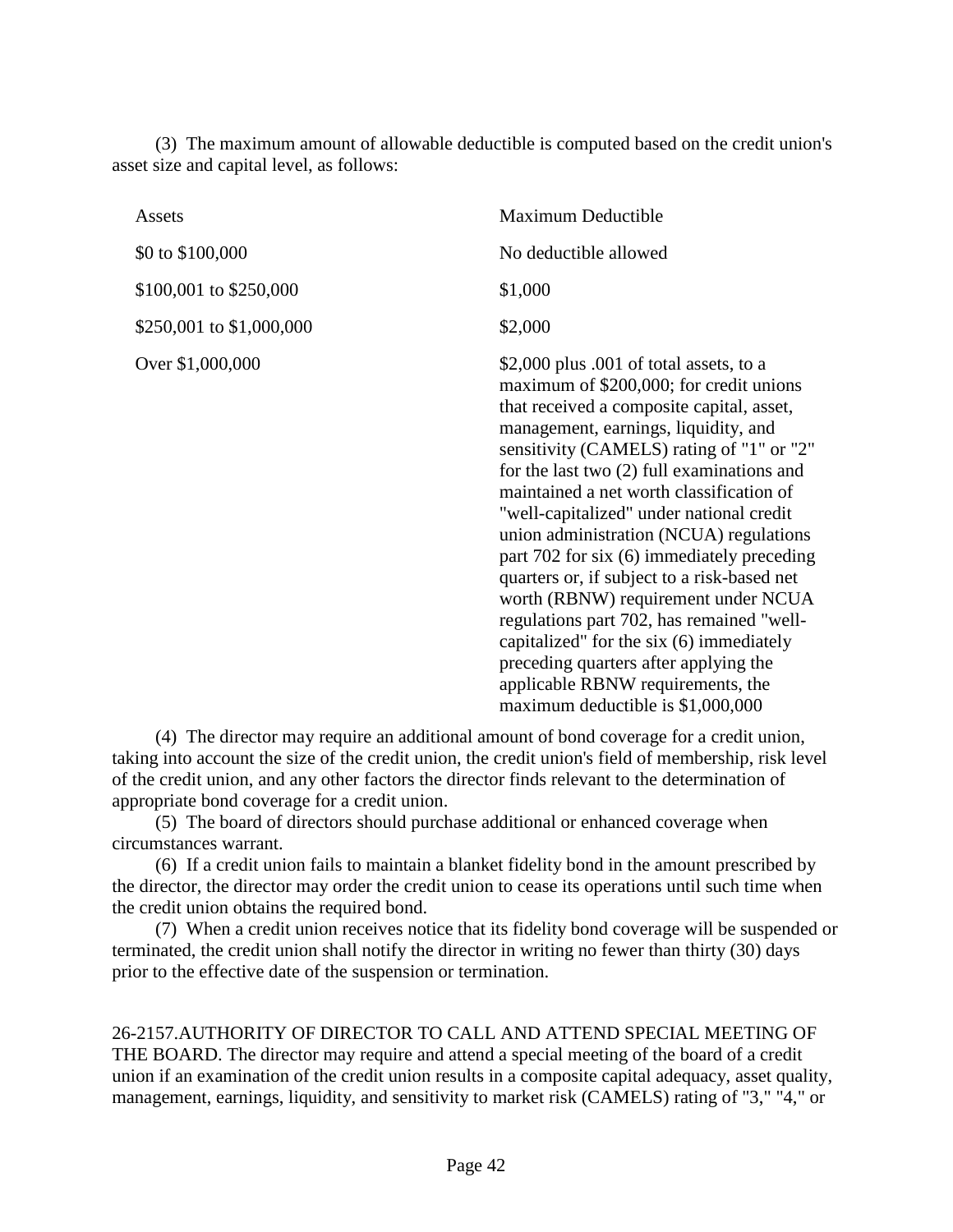"5." The director's request for a special board meeting must be made in writing to the chairman and the secretary of the board. On receipt of such a request, the secretary shall designate a time and place for the special board meeting, which shall be held within thirty (30) days after receipt of the request. The director may require the attendance of all of the directors at the special board meeting, and an absence unexcused by the director constitutes a violation of this chapter.

#### 26-2170.DEFINITION, PURPOSE AND RESTRICTIONS, IDAHO CORPORATE CREDIT

UNION. (a) The Idaho corporate credit union is a cooperative nonprofit corporate entity which can assist credit unions in meeting their investment and borrowing needs, assist credit unions in the sound management of their liquid assets and serve as a financial intermediary for credit unions.

(b) Any person, corporation, copartnership or association, except a corporate credit union organized under the provisions of this chapter, or the Federal Credit Union Act, using a name or title containing the words "corporate credit union" or any derivation thereof or representing themselves as a corporate credit union shall be fined not more than one thousand dollars (\$1,000), or imprisoned not more than one (1) year or both and may be permanently enjoined from using such words in its name.

26-2171.ORGANIZATION -- IDAHO CORPORATE CREDIT UNION. Any seven (7) or more credit unions within the state of Idaho, with at least one (1) credit union from each of the seven (7) chapters of the Idaho credit union league, may, through designated delegates appointed by their board of directors, organize the Idaho corporate credit union and become members thereof by:

(a) Filing an application furnished by the director;

(b) Executing in duplicate, articles of incorporation by the terms of which they agree to be bound, which articles shall state:

(1) The name, which shall include the words "Idaho Corporate Credit Union" and the city in which the proposed credit union is to have its principal place of business;

(2) The term of existence of the credit union, which shall be perpetual;

(3) The par value of shares of the Idaho corporate credit union, which shall be one hundred dollars (\$100);

(4) The names and addresses of the respective credit unions who are subscribers to the articles of incorporation and the number of shares subscribed by each; and

(c) Adopting bylaws for the general government of the credit union, consistent with provisions of this act and executing the same in duplicate.

(d) Forwarding the required charter fee, application, articles of incorporation and the bylaws to the director. If they conform to the statute, as determined by the director, he shall issue a certificate of approval to the articles and return a copy of the bylaws and the articles to the applicants or their representative, which shall be preserved in the permanent files of the credit union.

(e) The subscribers for the Idaho corporate credit union shall not transact any business until formal approval of the charter has been received. The director shall cause to be prepared a form of articles of incorporation and a form of bylaws consistent with this act which shall be used by the Idaho corporate credit union incorporators for their guidance.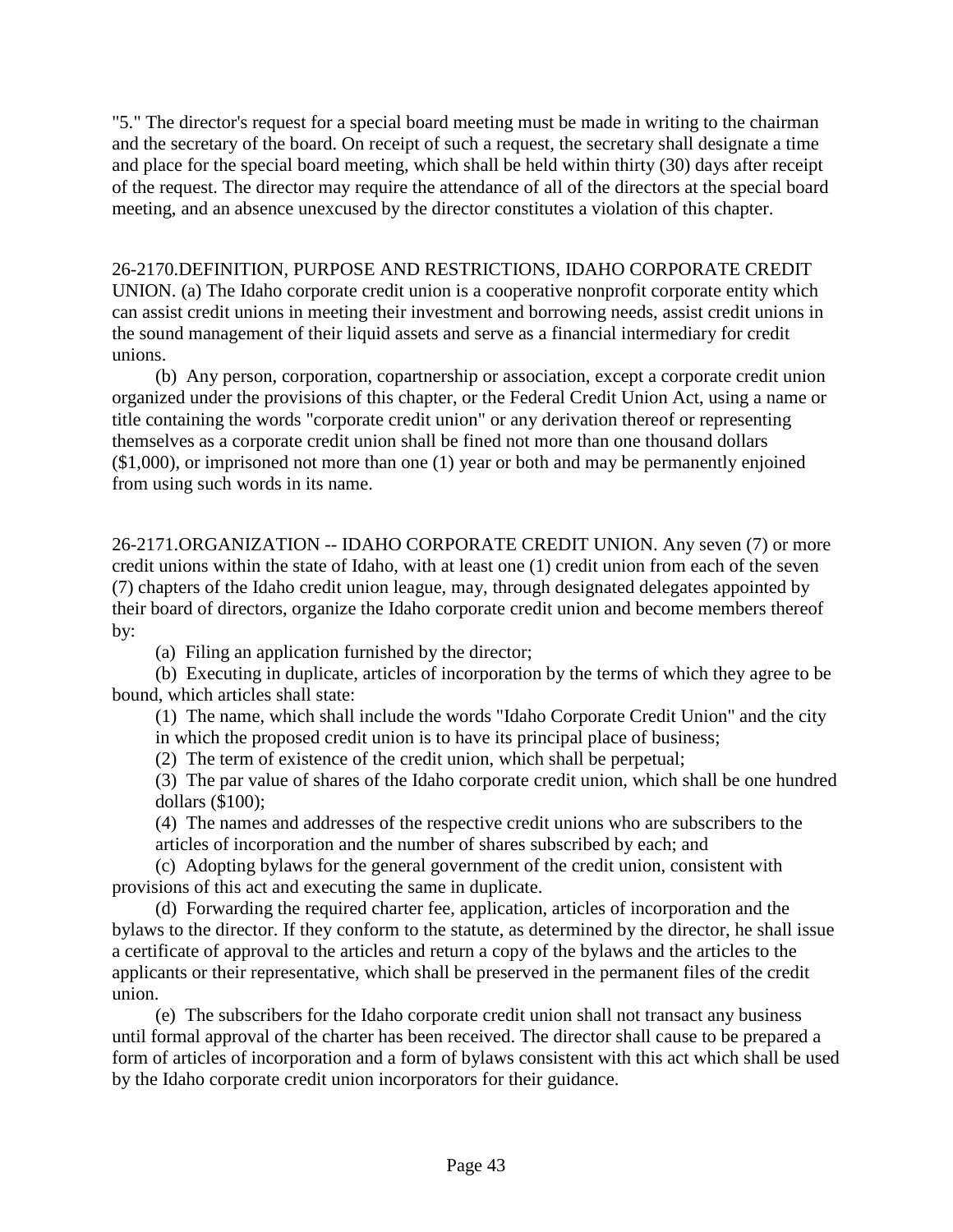26-2172.AMENDMENTS -- IDAHO CORPORATE CREDIT UNION. The articles of incorporation or the bylaws may be amended as provided in the bylaws and in accordance with section [26-2106,](https://legislature.idaho.gov/statutesrules/idstat/Title26/T26CH21/SECT26-2106) Idaho Code.

26-2173.CORPORATE POWERS -- IDAHO CORPORATE CREDIT UNION. The Idaho corporate credit union shall have the general rights and powers of any other credit union organized under the Idaho Credit Union Act and shall have the following additional powers:

(a) As authorized by its board of directors or executive committee, to deposit in federally insured state and national banks and deposit with or invest in shares of or loans to United States central credit union to an extent which shall not exceed its shares, and certificates of deposit.

(b) Receive investments from members in the form of shares or corporate deposits. Time deposits of surplus funds shall be evidenced by certificates of deposit having a maturity of not less than ninety (90) days. Surplus funds are those funds which are not needed to meet the member's loan needs or expenses.

(c) To pay and return on shares, share certificates and deposits at such rates as are determined by the board of directors, giving due consideration to the amount and time period of the savings or investment commitment.

(d) To borrow from any source except individuals provided that the total amount shall not exceed fifty percent (50%) of its members' shares, daily interest deposits and certificates of deposit. Provided that with prior written approval of the director of finance, the corporate credit union may exceed the fifty percent (50%) limitation.

(e) To make loans and to participate with the United States central credit union in making loans to members of the corporate credit union upon the terms and conditions determined by the board of directors.

(f) To make deposits in any member credit union in this state and the United States central credit union.

(g) To purchase the fixed assets of a member credit union if the board of directors of the corporate credit union determines it in the best interest of the member credit union.

(h) To develop and enter into agreement for the purpose of participation in any governmental agency liquidity or interlending system among credit unions and for the purpose of aiding credit unions in establishing concentrated lines of credit with other financial institutions, and to act as a depositor and transmitter of funds for the purpose of carrying out this power.

(i) To accept deposits from the United States central credit union in the form of certificates of deposit.

26-2174.MEMBERSHIP IN THE IDAHO CORPORATE CREDIT UNION. Membership in the Idaho corporate credit union shall be limited to and consist of the credit union subscribers to the articles of incorporation, credit unions organized under the Idaho credit union act or the federal credit union act, and organizations or associations of credit unions who have paid the membership fee, if any, as provided in the bylaws, have subscribed to and paid for one (1) or more shares as provided in the bylaws and have complied with such other requirements as the articles of incorporation or the bylaws may specify.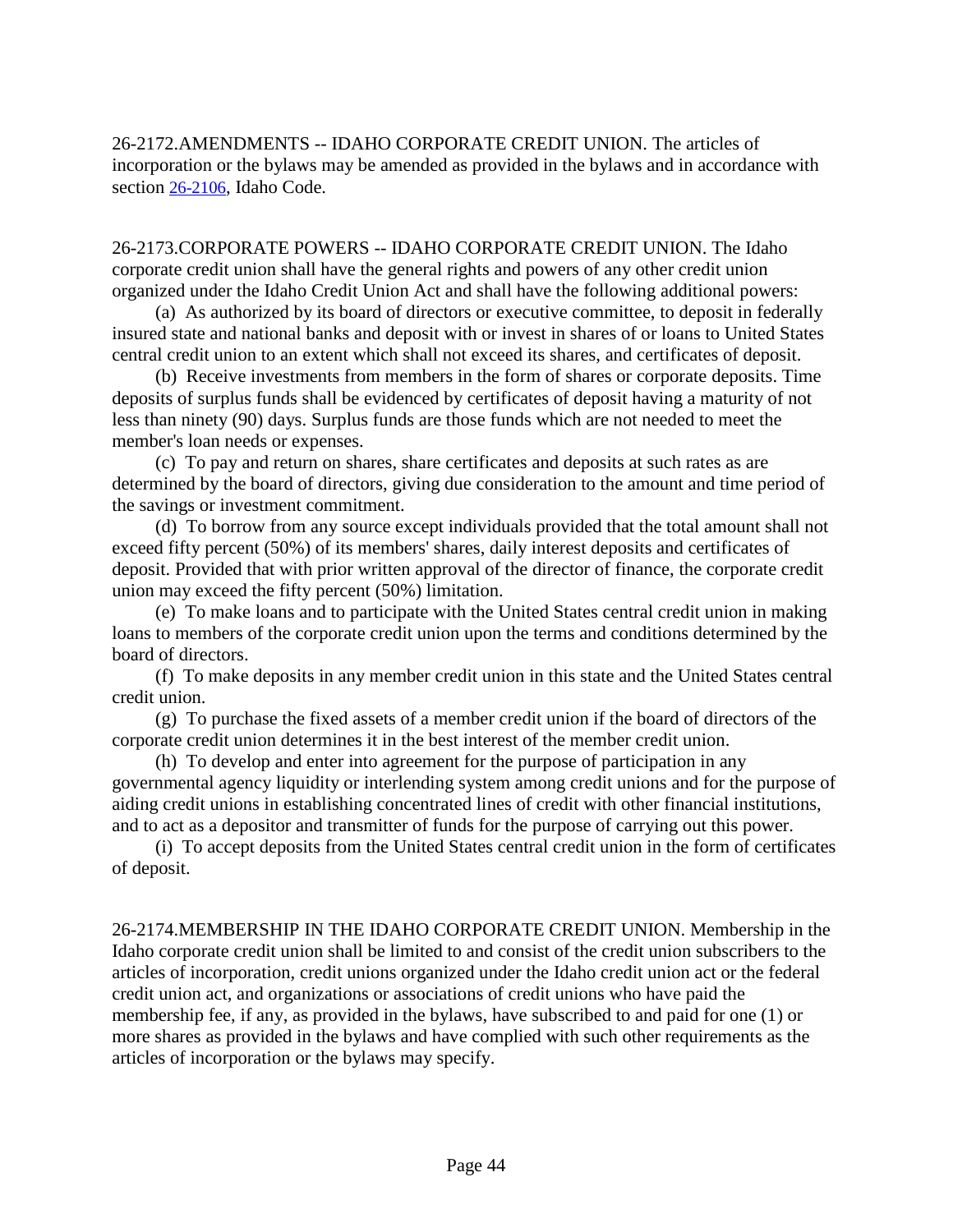26-2175.EXPULSION AND/OR WITHDRAWAL FROM THE FIELD OF MEMBERSHIP OF THE IDAHO CORPORATE CREDIT UNION. A member of the Idaho corporate credit union may be expelled by the board of directors, but only after an opportunity has been given to the member to be heard for the purpose of such expulsion. A written notice of this hearing, setting forth the time, place, and date for such meeting shall be forwarded to the member by the board, together with the charges which serve as the basis for the expulsion. The member may be expelled for failure to meet the conditions of its membership, failure to carry out its obligation to the credit union, or refusal to comply with the provisions of the law or bylaws under which the corporate credit union operates or habitual neglect to pay obligations. Upon completion of the hearing, and if the board of directors has voted to expel the member, the member shall remain liable for any sums owed to the Idaho corporate credit union for loans and/or other purposes. The Idaho corporate credit union may require twenty (20) days' written notice to withdraw shares and/or deposits by the member, as funds become available.

# 26-2176.MEETINGS AND ELECTIONS OF THE IDAHO CORPORATE CREDIT

UNION. Meetings and elections shall be held as indicated in the bylaws. Each member shall have one (1) vote irrespective of shareholdings. No member may vote by proxy, but may vote through a duly authorized delegate appointed by the members of the board of directors or executive committee of each corporate member.

26-2177.OFFICIAL FAMILY -- IDAHO CORPORATE CREDIT UNION. The business affairs of the corporate credit union shall be managed by a board of directors of at least seven (7) directors. One (1) director shall be elected from the designated delegates of each of the seven (7) credit union chapters of the state, as defined by the Idaho credit union league structure. The board of directors may serve as the supervisory committee or may employ an auditor acceptable to the director and may delegate certain loan functions and preapproved lending limits to the manager of the corporate credit union.

26-2178.OFFICERS -- IDAHO CORPORATE CREDIT UNION. Within sixty (60) days following the organizational meeting and at each annual meeting, the directors shall elect from their own number a chairman, one (1) or more vice-chairmen, a treasurer and a secretary, of whom the last two (2) may be the same individual. An assistant treasurer may be appointed by the board of directors. The chairman and secretary shall execute a certificate of election which shall set forth the names and addresses of the officers, directors and members elected or appointed. The certificate of election shall be executed on a form approved by the department of finance and one (1) copy of each shall be filed with the department of finance within ten (10) days after such election or appointment. The terms of the officers shall be for such terms respectively as the bylaws provide, and until their successors are chosen and have been duly qualified.

26-2179.BOARD OF DIRECTORS -- IDAHO CORPORATE CREDIT UNION. The board of directors of the corporate credit union shall have the same general powers and duties as boards of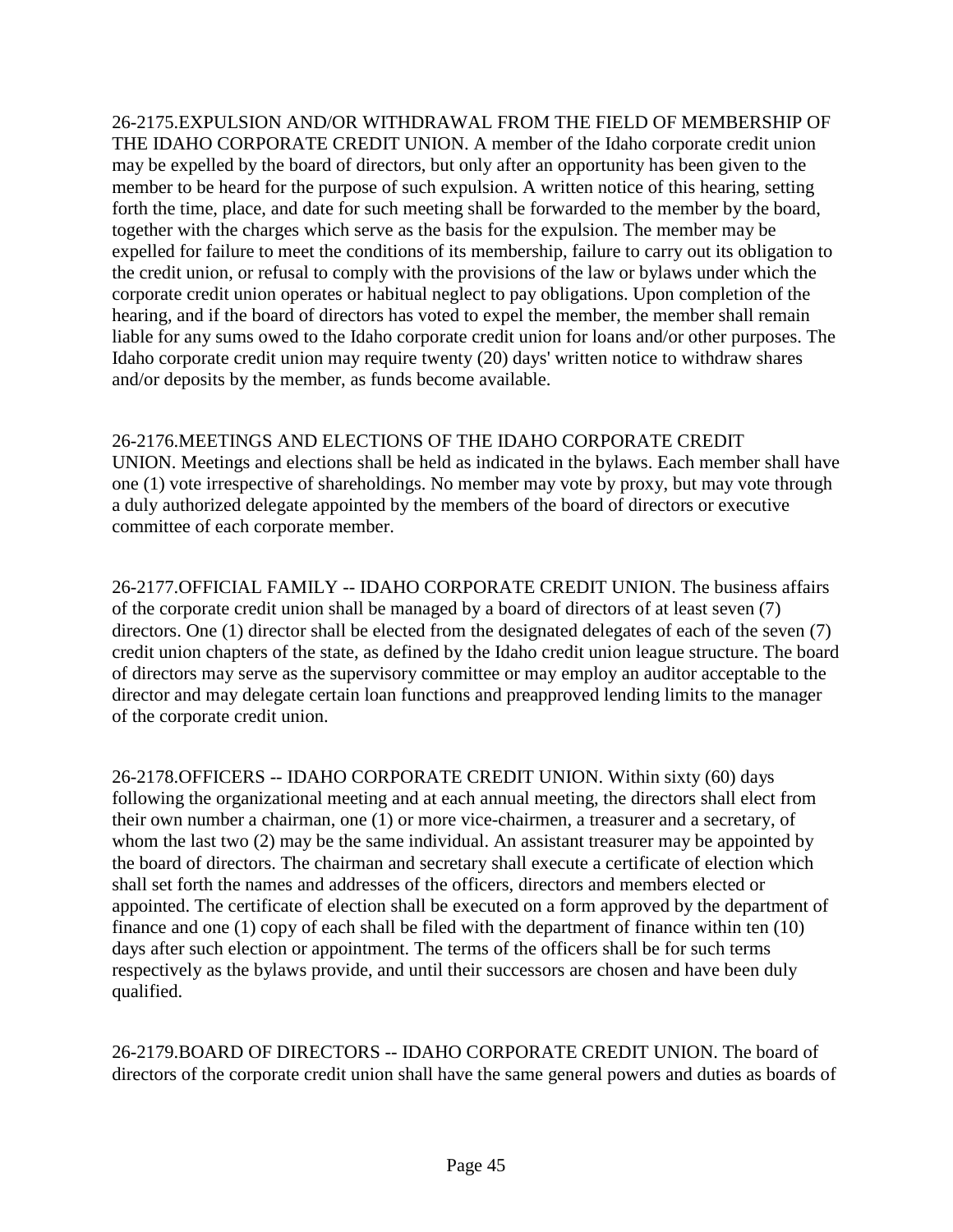directors of credit unions organized under the Idaho credit union act and in the corporate credit union bylaws.

26-2180.LOANS TO MEMBER CREDIT UNIONS -- IDAHO CORPORATE CREDIT UNION. The Idaho corporate credit union may loan to members upon such security and for purposes only as provided in its bylaws. Loans shall be evidenced by a written instrument and within limits set by board policy. No loan shall be made unless approved in writing by a majority of the board of directors or manager as delegated by the board of directors.

The board may establish lines of credit to member credit unions based on the financial statements of the member credit union. Where a line of credit has been approved, application for loans need no further consideration as long as the aggregate obligation does not exceed the limits of such line of credit. The board of directors shall at least once a year review all lines of credit and any lines of credit shall expire if the member becomes more than sixty (60) days delinquent in its obligations to the Idaho corporate credit union.

26-2181.COMPENSATION -- CORPORATE OFFICERS. The officers of the corporate credit union shall have the same rights regarding compensation as officers of other credit unions organized under the Idaho credit union act. Nothing in this section is to be interpreted to preclude the corporate credit union officers from receiving an honorarium as established annually by the board of directors for each meeting plus their actual expenses.

26-2182.SHARES AND DEPOSITS. (a) A share is defined as a term applied to each one hundred dollars (\$100) standing to the share account of a member. The shares of a credit union shall all be common shares of one (1) class and shall have a par value of one hundred dollars (\$100) per share. No certificate shall be issued to denote ownership of a share in the credit union.

(b) In the event of default, the Idaho corporate credit union shall have and may exercise a lien on the shares of any member for any sum due the credit union from said member.

26-2183.RESERVE ALLOCATIONS -- IDAHO CORPORATE CREDIT UNION. No reserve shall be required for the corporate credit union except a special reserve may be required by the director of finance when an annual examination reflects need for such reserves for potential losses from investments. Loans one (1) month to six (6) months delinquent shall be required to have a reserve equal to ten percent (10%) of the unpaid balance of such loans. Loans over six (6) months delinquent shall be required to have a reserve equal to one hundred percent (100%) of the unpaid balance of such loans. The director may allow distribution of the special reserve if the losses do not materialize.

26-2184.DIVIDENDS -- IDAHO CORPORATE CREDIT UNION. (a) After allocations to the reserve account if required by the director, the board of directors may at the end of any dividend period duly established, declare a dividend from undivided earnings as the bylaws may provide.

(b) Dividends shall be paid on all fully paid shares outstanding at the close of the dividend periods.